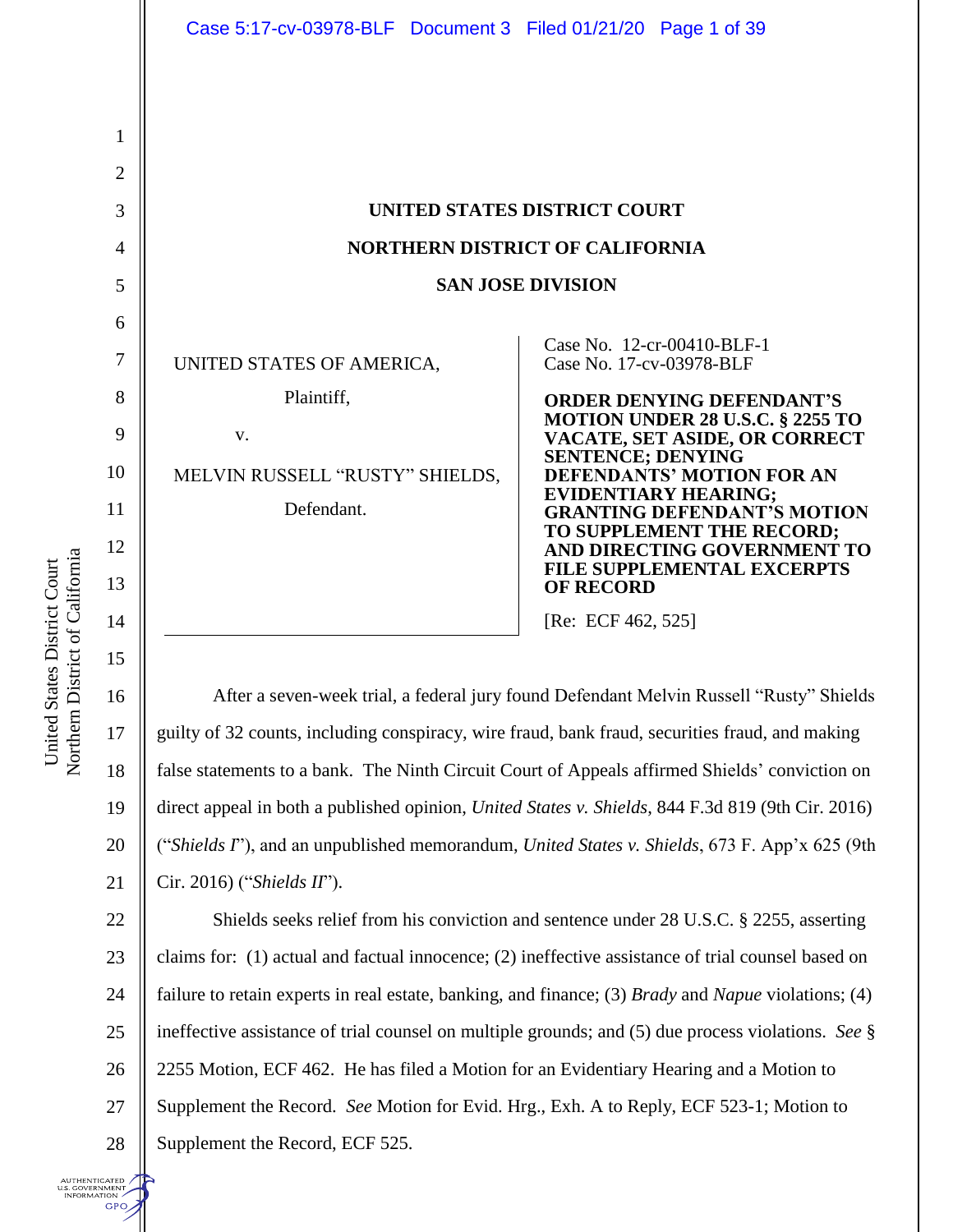For the reasons discussed below, Shields' § 2255 Motion and Motion for an Evidentiary Hearing are DENIED. His motion to supplement the record is GRANTED.

### **I. BACKGROUND**

1

2

3

4

5

6

7

8

9

10

11

12

13

14

15

16

17

18

19

20

21

# *Indictment*

On May 23, 2012, a grand jury issued a 33-count Indictment charging Shields and his two business partners, Michael Sims and Sam Stafford, with conspiracy to commit wire, mail, and bank fraud in violation of 18 U.S.C. § 1349; wire fraud in violation of 18 U.S.C. §§ 1343 and 2; mail fraud in violation of 18 U.S.C. §§ 1341 and 2; bank fraud in violation of 18 U.S.C. § 1344; and securities fraud in violation of 15 U.S.C. §§ 78j(b) & 78ff, 17 C.F.R. §§ 240.10b-5, and 18 U.S.C. § 2. Indictment, ECF 1.

The Indictment alleged the following facts: Shields, Sims, and Stafford formed a limited liability real estate company called S3 Partners LLC. Indictment ¶ 1, ECF 1. Beginning in 2006, Shields, Sims, and Stafford ("S3 Partners") solicited investments from individuals and banks. Indictment ¶ 2. Shields had primary financial control over the S3 bank accounts and directed the flow of investor money. *Id*. Sims did most of the fundraising. Indictment ¶ 5. Stafford handled real estate development. Indictment ¶ 6.

From 2007 to 2009, the S3 Partners obtained millions of dollars from investors, allegedly to fund numerous real estate projects including the Stagecoach Retail Project and the Alafia Village Project. Indictment ¶¶ 10-24. Investors in a particular project were told that their money would go only to that project. *Id*. In reality, funds obtained from investors and bank loans for particular projects were diverted to other purposes. *Id*.

22 23 24 25 26 27 28 The S3 Partners obtained millions of dollars in investments for the Stagecoach Retail Project, which was to have been development of retail store tenant units located within the Stagecoach Village shopping center near Phoenix, Arizona. Indictment ¶¶ 10-11. The S3 Partners also obtained a loan in excess of \$4 million from First Savings Bank. *Id*. ¶ 12. As alleged in the Indictment, the S3 Partners used only a portion of those investment and loan funds for the Stagecoach Retail Project, and they diverted the remaining funds to other S3 real estate development projects, their own personal use, and other unauthorized uses. *Id*. ¶ 13. The S3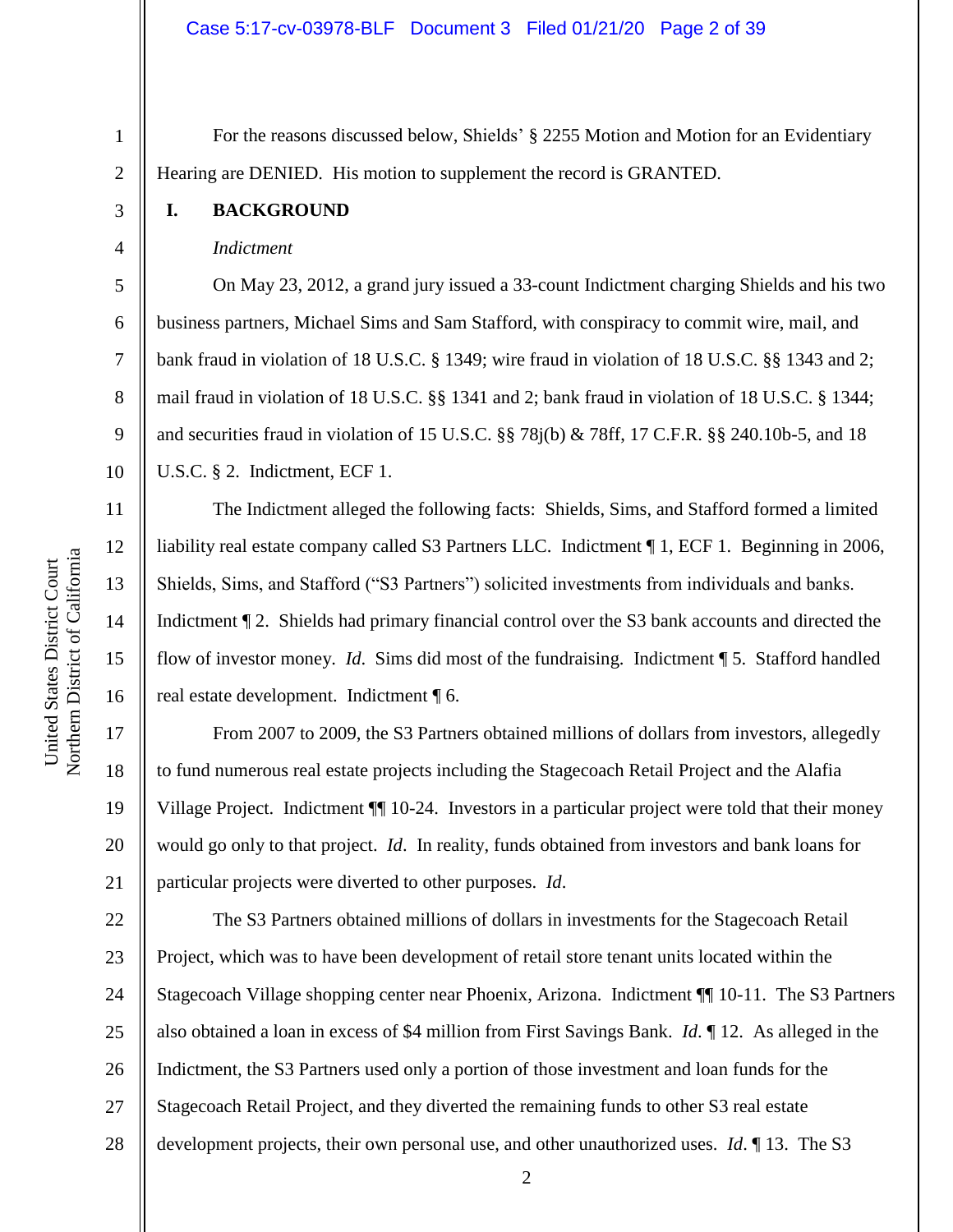Partners did not complete the retail tenant units as promised, and ultimately the First Savings Bank was forced to foreclose. *Id*. The failure of the Stagecoach Retail Project cost individual investors and First Savings Bank more than \$4 million in losses. *Id*.

The S3 Partners also obtained millions of dollars in investor funds for the Alafia Village Project, which was to have been a development serving the elderly community near Tampa, Florida. *Id*. ¶¶ 17-18. The S3 Partners allegedly used only a portion of those funds for the Alafia Village Project, and they diverted the remaining funds to their own personal use, personal business ventures, and other unauthorized uses. *Id*. ¶ 19. The Alafia Village Project failed, resulting in a near-total loss to investors. *Id*.

10

11

12

13

14

15

17

18

19

20

24

1

2

3

4

5

6

7

8

9

# *Shields' Waiver of Personal Appearance*

16 On February 4, 2013, Shields filed an application for a waiver of his personal appearance. Applic. for Waiver of Personal Appearance, ECF 60. The application stated: "Defendant hereby waives the right to be present in person in open court upon the hearing of any motion or other proceeding in the above-captioned case, including, but not limited to, when the case is set for trial, when a continuance is ordered, and when any other action is taken by the court before or after trial, except upon arraignment, plea, any proceeding on a motion that will involve an evidentiary hearing, impanelment of jury, trial, and imposition of sentence." *Id*. at 1. Senior District Judge Ronald M. Whyte, to whom the case was assigned, granted the application on February 8, 2013. Order Granting Applic. for Waiver of Personal Appearance, ECF 61.

# *Superseding Indictment*

21 22 23 On September 18, 2013, a 40-count Superseding Indictment issued, adding counts of making a false statement to a bank in violation of 18 U.S.C. §§ 1014 and 2 against Shields, Sims, and Stafford. *See* Superseding Indictment, ECF 122.

*Trial*

25 26 27 28 Judge Whyte presided over a seven-week jury trial on the charges against Shields and Sims, commencing on November 5, 2013. *See* Minutes, ECF 175. Stafford pled guilty to conspiracy to commit wire fraud, mail fraud, and bank fraud, and testified for the Government at the trial. *See* Minutes, ECF 155; Stafford Testimony, Government's Supplemental Excerpts of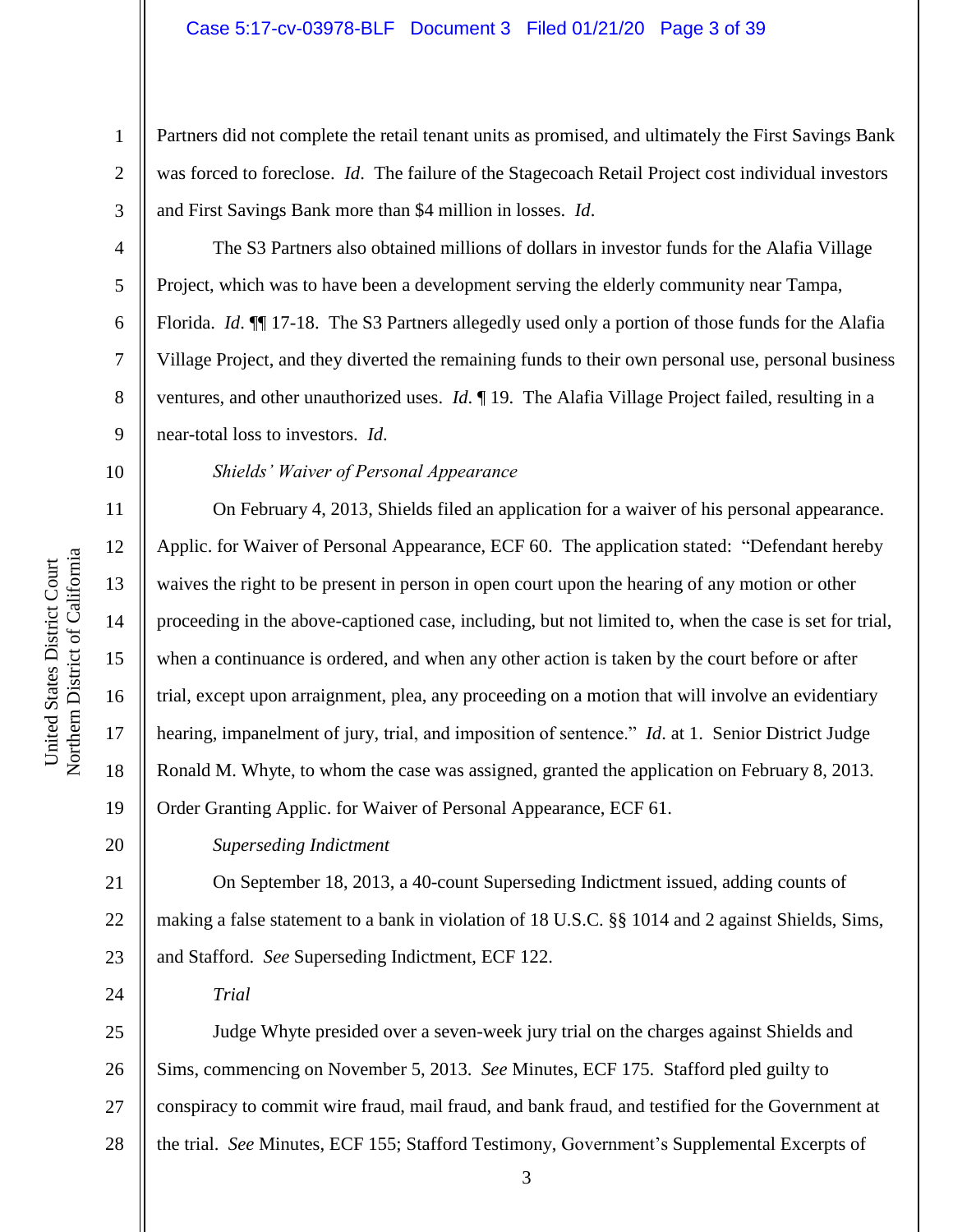# Case 5:17-cv-03978-BLF Document 3 Filed 01/21/20 Page 4 of 39

Record ("GER") 2156-2393.<sup>1</sup> The Government's theory was that the S3 Partners – Shields, Sims, and Stafford – conspired to and did defraud banks and investors of millions of dollars by soliciting loans and investments for particular real estate development projects and then diverting those funds to other projects or their own personal use. *See* Gov't Opening Statement, GER 163-190. The Government sought to prove that the S3 Partners submitted forged and fraudulent invoices to banks, representing that work had been done on projects when it had not, in order to elicit loan funds. *See id.* The Government also sought to prove that the S3 Partners targeted elderly investors and convinced them to part with retirement savings and children's education funds by lying about the safety and stability of the S3 projects, with result that most investors lost everything. *See id.* The Government called thirty-eight witnesses, including victims who testified about their dealings with S3 Partners and their losses; Kathryn Comer, the bookkeeper for S3 Partners, who testified about money flow; Stafford, who pled guilty to conspiracy with Shields and Sims and testified about the S3 Partners' dealings; and Thomas Carocci, an attorney with the Financial Industry Regulatory Association ("FINRA"), a private organization funded by the securities industry that investigates and regulates white collar crime.

16 20 22 23 Shields was represented at trial by two attorneys, Thomas Nolan and Shira Kieval. *See* Notice of Additional Counsel, ECF 176. Mr. Nolan was appointed to represent Shields pursuant to the Criminal Justice Act, and Ms. Kieval was authorized to assist in the representation. *See id.* The defense theory was that Shields was a well-intentioned "ideas guy" who went into business with two men he didn't know well (Sims and Stafford), got in over his head, and lost everything when the market took a downturn. *See* Shields Opening Statement, GER 191-204. Shields' counsel relied on cross-examination of the Government's witnesses, and called three witnesses for the defense, including James Hayden, who ran a commercial real estate brokerage firm hired by

24

 $\overline{a}$ 

25 26 27 1 In opposing Shields' § 2255 motion, the Government has cited to the Government's Supplemental Excerpts of Record (Volumes 1-14) filed in the Ninth Circuit Court of Appeals in connection with Shield's direct appeal. Shields cites to the excerpts in his Reply. While a courtesy copy has been provided to chambers, it does not appear that the excerpts of record have been filed on the docket in this case. The Government is directed to file the Government's

28 Supplemental Excerpts of Record (Volumes 1-14) in this case so that the record contains all materials cited in the parties' briefing.

1

2

3

4

5

6

7

8

9

10

11

12

13

14

15

17

18

19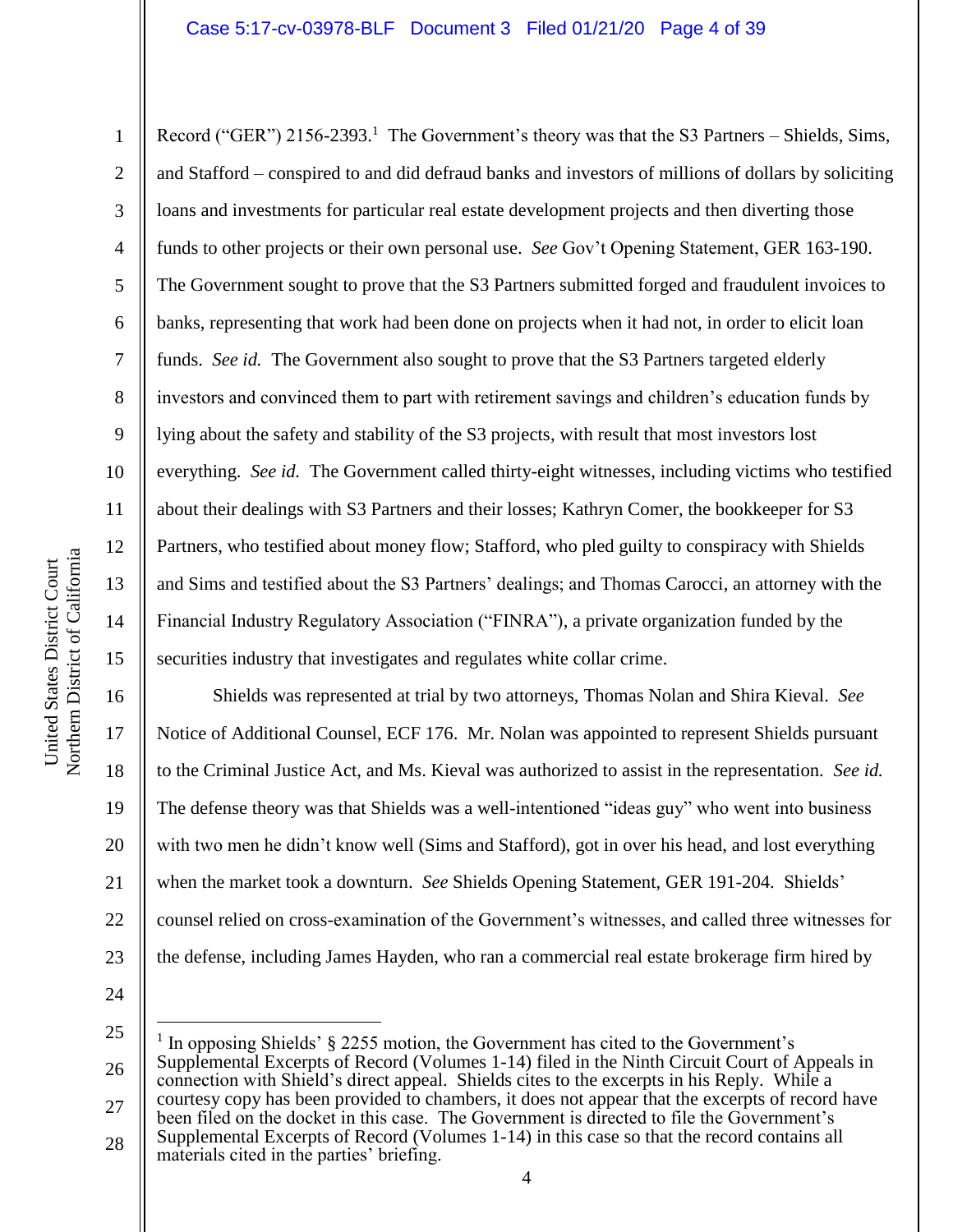### Case 5:17-cv-03978-BLF Document 3 Filed 01/21/20 Page 5 of 39

S3 Partners to list and lease the units in the Stagecoach Retail Project once completed; Michael Wickersham, a real estate appraiser; and Joseph Joseph, who was engaged by S3 Partners to evaluate the purchase of a senior facility for the Alafia Village Project. Shields did not testify.

Sims did testify, and he also called three other witnesses.

The jury convicted Shields on 32 counts in the Superseding Indictment, including conspiracy to commit wire and bank fraud, 14 counts of wire fraud, 7 counts of bank fraud, 7 counts of making a false statement to a bank, and 3 counts of securities fraud. Minutes, ECF 265; Verdict Form, ECF 266. The jury acquitted Shields on the remaining counts in the Superseding Indictment. *Id*. Sims was convicted of 2 counts of wire fraud and acquitted on the remaining counts in the Superseding Indictment. Minutes, ECF 265; Verdict Form, ECF 267.

*Loss Hearing*

On September 23, 2014, Judge Whyte held a post-trial hearing to determine the loss attributable to each defendant for purposes of determining the offense level under United States Sentencing Guideline ("U.S.S.G.") 2B1.1 (2014). Minutes, ECF 319. Under U.S.S.G. 2B1.1, offense level for certain economic offenses is determined by increasing the base level anywhere from 2 levels to 30 levels depending on the loss amount. The Minutes from the hearing noted that "Defendant Shields [sic] appearance was previously waived." Minutes, ECF 319.

18 19 20 21 22 23 After the hearing, Judge Whyte issued a written order determining that the amount of loss attributable to Shields was \$6,353,975.13, and the amount of loss attributable to Sims was \$411,460.92. *See* Order on Loss Calculation, ECF 320. Judge Whyte's loss determination with respect to Shields resulted in an 18-level increase of the base offense level of 7. *See id.* at 7; *see also* U.S.S.G. 2B1.1(b)(1)(j) (2014) (providing for an 18-level increase for a loss that is between \$2,5000,000 and \$7,000,000).

*Sentencing and Judgment*

25 26 27 28 Judge Whyte held a sentencing hearing on November 17, 2014, at which the Court heard from seventeen victims as well as the parties. *See* Minutes, ECF 340, 341. Judge Whyte ultimately entered judgment against both Shields and Sims on December 15, 2014. *See* Judgments, ECF 350, 351. Shields was sentenced to a 78-month term of imprisonment, a 5-year

1

2

3

4

5

6

7

8

9

10

11

12

13

14

15

16

17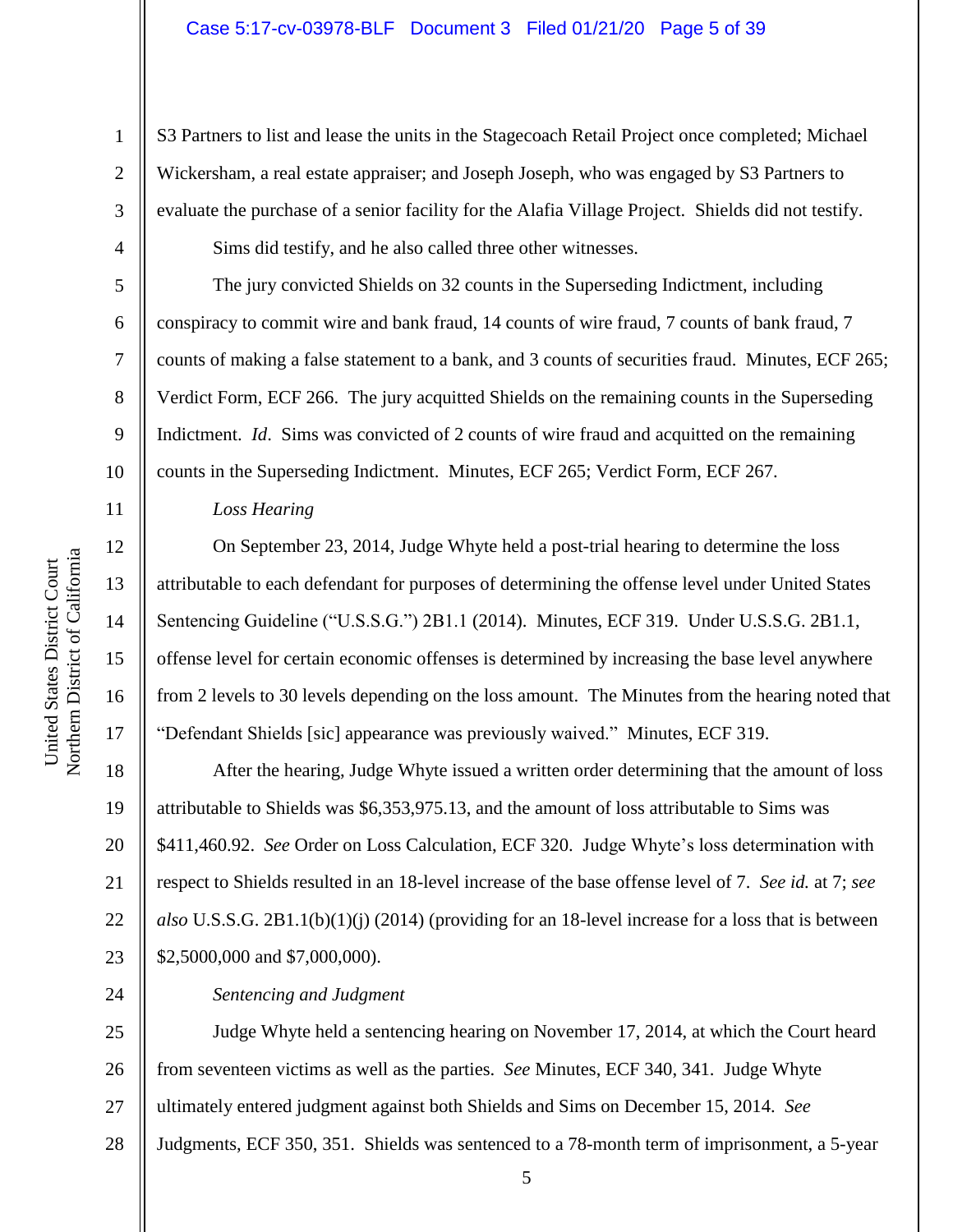# Case 5:17-cv-03978-BLF Document 3 Filed 01/21/20 Page 6 of 39

term of supervised release, a special assessment of \$3,300, and restitution in the amount of \$7,222,905.03. Judgment re Shields, ECF 350. Sims was sentenced to a 30-month term of imprisonment, a 3-year term of supervised release, a special assessment of \$400, and restitution in the amount of \$ 411,460.92. Judgment re Sims, ECF 351.

*Appeal*

Shields appealed, and as noted above, the Ninth Circuit Court of Appeals affirmed his conviction in both a published opinion and an unpublished memorandum. *See Shields I*, 844 F.3d 819; *Shields II*, 673 F. App'x 625. Shields was represented on direct appeal by attorney Erick Guzman.

10

1

2

3

4

5

6

7

8

9

*Present § 2255 Motion*

11 12 13 14 15 16 17 18 19 20 21 22 23 Shields filed the present § 2255 Motion on July 14, 2017. *See* § 2255 Motion, ECF 462. Briefing was delayed so that the Government could pursue discovery regarding Shields' claims of ineffective assistance of counsel ("IAC") with respect to his trial counsel, Thomas Nolan. Shields does not assert IAC claims against Mr. Nolan's co-counsel, Shira Kieval. Mr. Nolan was interviewed by the Federal Bureau of Investigations ("FBI") on March 8, 2018, in the presence of two Assistant United States Attorneys, and the interview was documented in a Form FD–302 ("Nolan 302").<sup>2</sup> The Government filed its Opposition to the  $\S$  2255 Motion on May 30, 2018, attaching the Nolan 302 as Exhibit C. *See* Opp., ECF 497; Nolan 302, Exh. C to Opp., ECF 497- 3. Shields filed a Reply October 5, 2018. *See* Reply, ECF 523. In addition to the § 2255 Motion, Shields filed more than a dozen motions seeking various types of relief, including immediate release, a reduction in sentence, compassionate release, release on bail, an extension of time for briefing, to strike the Government's filings, a new trial, to vacate his conviction, an evidentiary hearing, and reconsideration of prior rulings. *See* ECF 463,

- 24 472, 486, 491, 499, 502, 507, 510, 511, 512, 525, 526, 531, 541. The Court has addressed all but
- 25 26

 $\overline{a}$ 

Northern District of California Northern District of California United States District Court United States District Court

<sup>27</sup> 28 <sup>2</sup> "After FBI agents conduct a formal interview, they incorporate their handwritten notes into a more complete report of the interview on the FBI's Interview Report Form FD–302, known colloquially as a '302.'" *United States v. Lloyd*, 807 F.3d 1128, 1159 (9th Cir. 2015) (internal quotation marks, citation, and alterations omitted).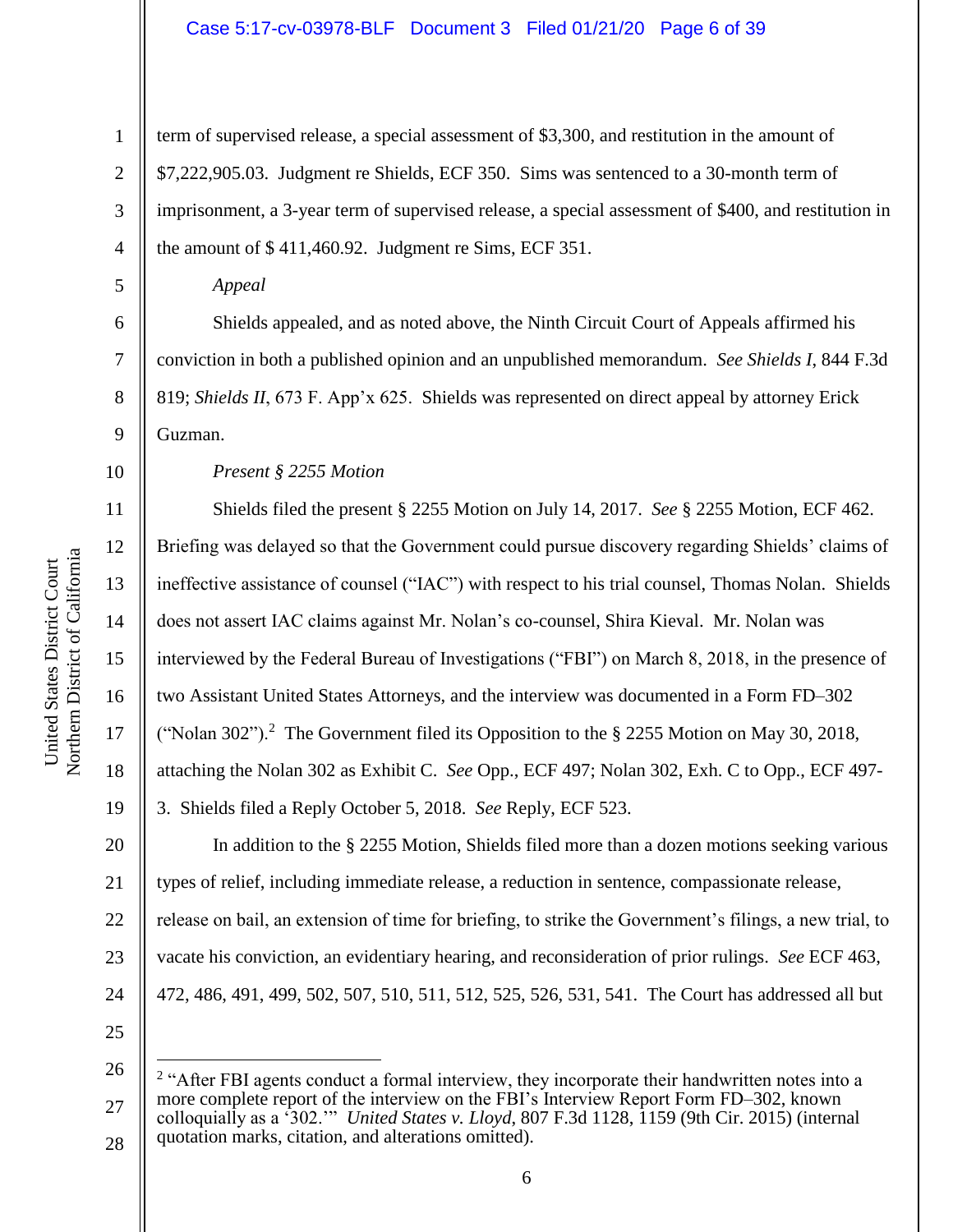#### Case 5:17-cv-03978-BLF Document 3 Filed 01/21/20 Page 7 of 39

one of those motions – a Motion to Supplement the Record of the Continued, Documented Government Interference (ECF 525), discussed below – in written orders issued between July 2017 and June 2019. *See* ECF 467, 474, 485, 487, 495, 500, 509, 519, 534, 536, 540, 543.

Shields' filings asserted new constitutional claims not encompassed by his § 2255 Motion. The Court therefore found it necessary to clarify the scope of the § 2255 Motion. The Court issued an order clarifying that the motion is limited to five claims, as set forth in the documents filed at ECF 462, 465, and 486: (1) actual and factual innocence; (2) ineffective assistance of trial counsel for failure to call or consult with certain experts; (3) *Brady* and *Napue* violations; (4) ineffective assistance of trial counsel based on conflict of interest; and (5) due process violation. Order Clarifying Scope at 10, ECF 519.

The Court noted that Shields had submitted documents referring to fourteen new claims that were not grounded in facts encompassed by his § 2255 Motion. Order Clarifying Scope at 6. The Court offered Shields an opportunity to seek leave to amend his § 2255 Motion in lieu of filing a reply brief. Order Clarifying Scope at 7. Shields did not file a motion for leave to amend, and instead he filed a document titled "Petitioner's Final Reply (Traverse) to the Government's Answer to Petitioner's 2255 Motion." Reply, ECF 523.

#### *Motion to Supplement the Record*

18 19 20 21 22 23 24 25 26 27 28 After filing his Reply, Shields filed a "Motion to Supplement the Record of the Continued, Documented Government Interference" ("Motion to Supplement the Record"). *See* Motion to Supplement the Record, ECF 525. He states that the purpose of the motion is to document misconduct by prison staff, including: opening, reading, and copying his legal mail; destroying and tampering with Shields' "Special Mail" to a United States Senator and a Congressman; refusing to allow privileged telephone calls between Shields and his appellate counsel during the pendency of his direct appeal; transferring Shields to different institutions three times; denying access to legal materials; and denying Shields' request to make telephone calls to the Court. *See id.* at 1-2. A set of emails between Shields and the administrator of his prison institution is attached to the motion. *See id.* Shields asks that the Court "consider these latest verifiable examples of the government's continued interference when evaluating Petitioner's claims against

1

2

3

4

5

6

7

8

9

10

11

12

13

14

15

16

17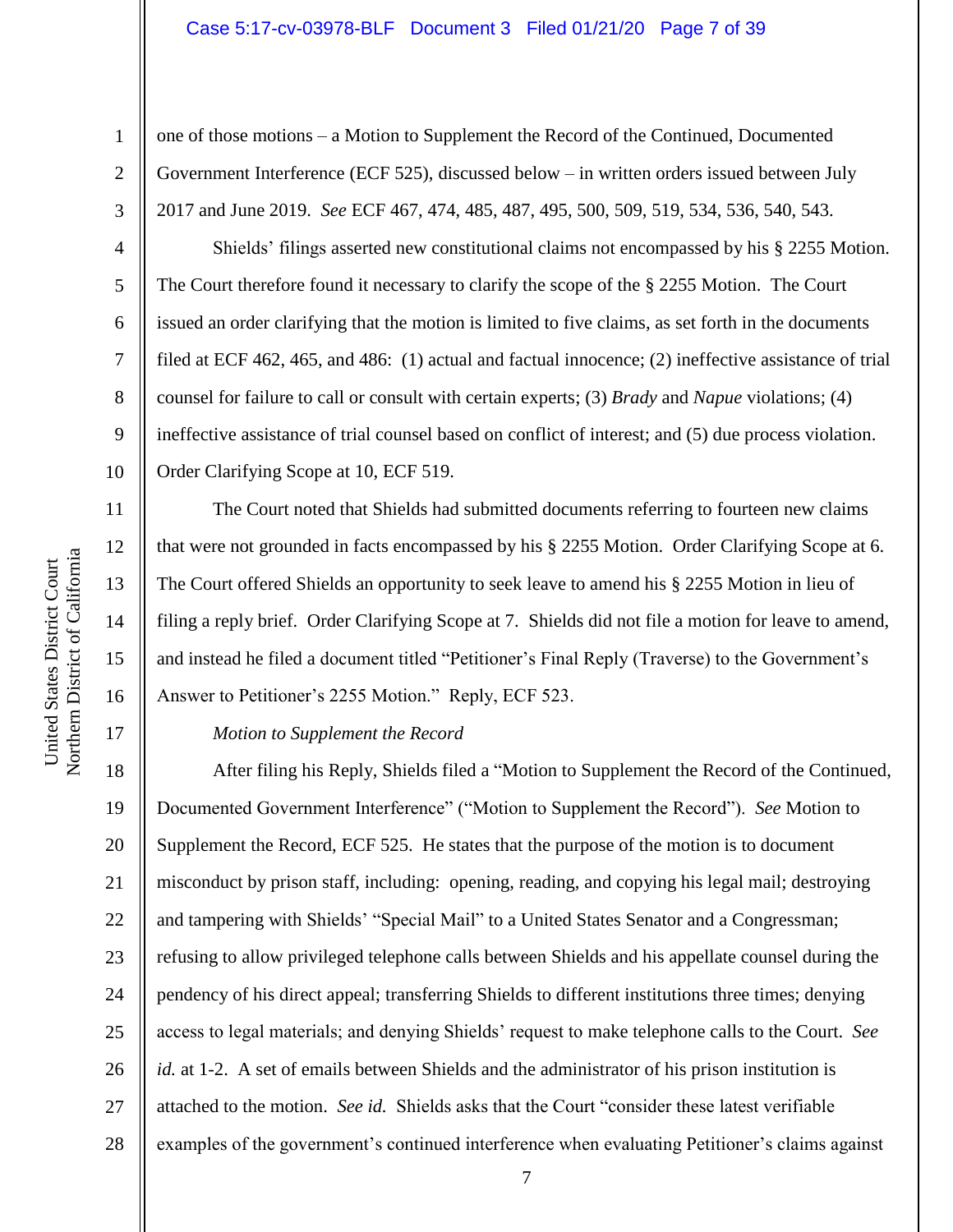the government, not only during the entire length of his Direct Appeal but also during his 2255 Motion and through today." *Id*. at 3.

The Motion to Supplement the Record is GRANTED. While the majority of Shields' complaints regarding prison staff conduct do not bear on his current claims under § 2255, his assertion that he was denied privileged telephone calls with his appellate counsel during the pendency of his direct appeal is relevant to his ability to show cause and prejudice for procedural default of certain claims. The Court therefore has considered Shields' brief and attached emails as part of the record for purposes of evaluating his § 2255 Motion.

*Materials Considered in Evaluating § 2255 Motion*

In summary, the Court's evaluation of Shields' § 2255 Motion is limited to the following documents (including all attached exhibits): Shields' § 2255 Motion filed at ECF 462; Shields' supporting Memorandum filed at ECF 465<sup>3</sup>; Shields' Motion to Clarify and Supplement ("Supplement") filed at ECF 486; the Government's Response in Opposition ("Opposition") filed at ECF 497; Shield's Final Reply ("Reply") filed at ECF 523; and Shields' Motion to Supplement the Record filed at ECF 525.

# **II. LEGAL STANDARD**

17 18 19 20 21 22 23 24 25 A prisoner in federal custody may move to vacate, set aside, or correct his sentence based on a claim that "the sentence was imposed in violation of the Constitution or laws of the United States, or that the court was without jurisdiction to impose such sentence, or that the sentence was in excess of the maximum authorized by law, or is otherwise subject to collateral attack." 28 U.S.C. § 2255(a). "The range of claims which may be raised in a § 2255 motion is narrow." *United States v. Wilcox*, 640 F.2d 970, 972 (9th Cir. 1981). To obtain relief, the defendant must demonstrate the existence of an error of constitutional magnitude that had a "substantial and injurious effect" on the jury's verdict. *United States v. Montalvo*, 331 F.3d 1052, 1058 (9th Cir. 2003) (holding that § 2255 cases are subject to the harmless error standard set forth in *Brecht v.* 

26

 $\overline{a}$ 

1

2

3

4

5

6

7

8

9

10

11

12

13

14

15

<sup>27</sup> 28 3 In prior orders, this Court referred to ECF 465 as a "declaration" because that is how the Clerk entered it on the docket. *See* Docket Entry for ECF 465. However, ECF 465 more properly is characterized as a memorandum in support of the § 2255 Motion.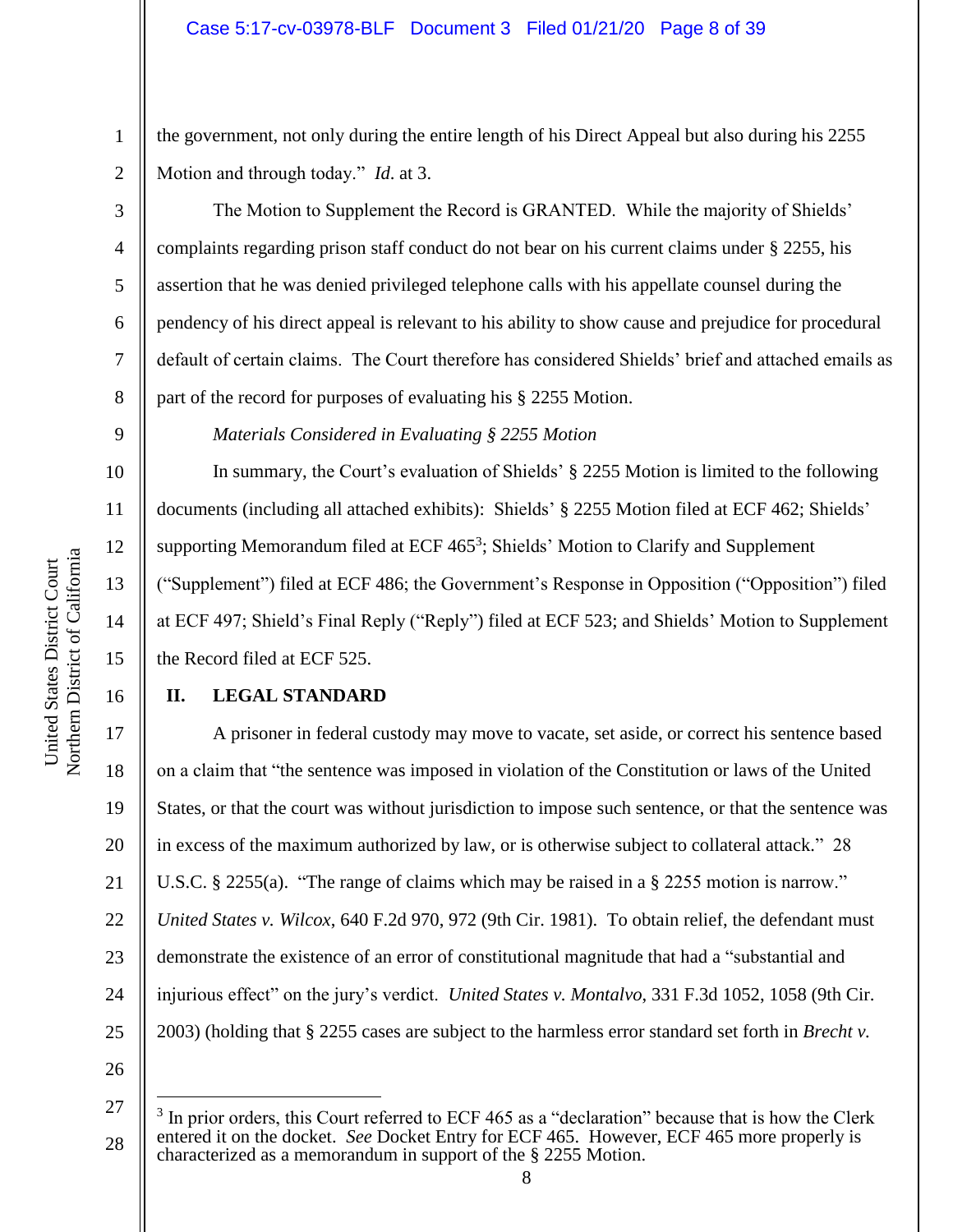*Abrahamson*, 507 U.S. 619, 623 (1993)). The claimed error of law must be "a fundamental defect which inherently results in a complete miscarriage of justice." *Davis v. United States*, 417 U.S. 333, 346 (1974) (internal quotation marks and citation omitted).

A defendant seeking relief under § 2255 is entitled to a hearing "[u]nless the motion and the files and records of the case conclusively show that the prisoner is entitled to no relief." 28 U.S.C.A. § 2255(a). "An oral hearing is not necessary in all cases." *United States v. Rodriguez-Vega*, 797 F.3d 781, 791 (9th Cir. 2015). Frequently, an expansion of the record is sufficient to allow the district court to resolve the questions presented by a § 2255 motion. *See id.* (district court did not abuse its discretion in failing to conduct an evidentiary hearing where expanded record provided adequate basis to resolve IAC claim). Accordingly, an evidentiary hearing is required only if: (1) the § 2255 movant alleges "specific facts which, if true, would entitle him to relief"; and (2) "the petition, files and record of the case cannot conclusively show that he is entitled to no relief." *United States v. Howard*, 381 F.3d 873, 877 (9th Cir. 2004).

# **III. DISCUSSION**

Shields' § 2255 Motion asserts the following claims: (1) actual and factual innocence; (2) ineffective assistance of trial counsel based on failure to retain experts in real estate, banking, and finance; (3) *Brady* and *Napue* violations; (4) ineffective assistance of trial counsel on multiple grounds; and (5) due process violation based on trial counsel's refusal to permit Shields to attend a post-trial loss hearing. Shields requests an evidentiary hearing on all claims. To evaluate that request, the Court must determine whether Shields potentially could be entitled to relief or, alternatively, whether the filings and record in this case conclusively establish that Shields is entitled to no relief. *See Howard*, 381 F.3d at 877. The Court therefore considers the merits of Shields' claims before taking up his request for an evidentiary hearing.

24 26 The Court addresses Shields' actual innocence claim (Claim 1), followed by his government misconduct and due process claims (Claims 3 and 5), his IAC claims (Claims 2 and 4), and finally his request for an evidentiary hearing.

27

# **A. Freestanding Claim of Actual Innocence (Claim 1)**

28

1

2

3

4

5

6

7

8

9

10

11

12

13

14

15

16

17

18

19

20

21

22

23

25

In Claim 1, Shields asserts that he is actually and factually innocent of all counts of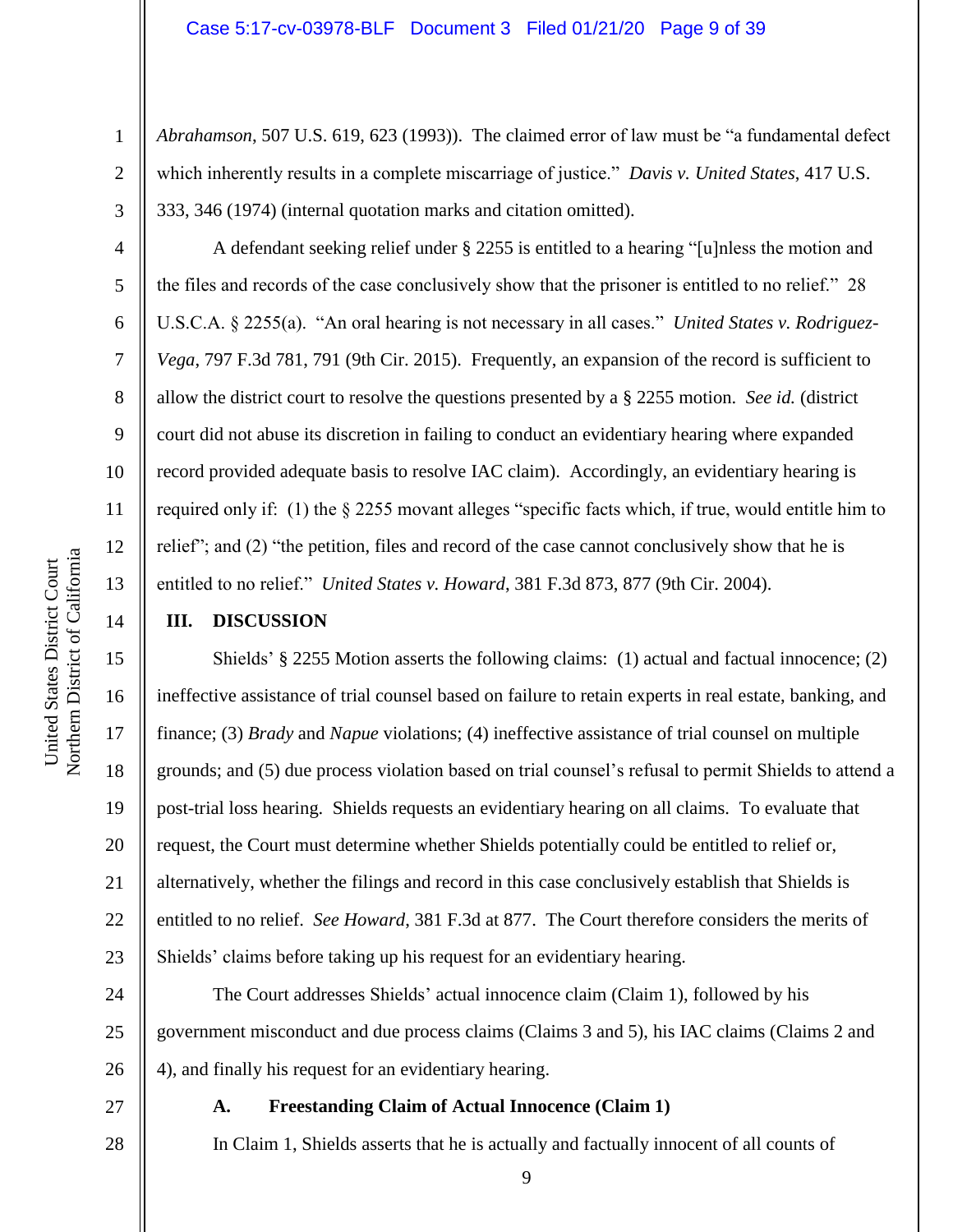conviction, and that he did not participate in the criminal conduct of his co-defendants, Sims and Stafford. *See* § 2255 Motion at 5, ECF 462; Memorandum at 1-6, ECF 465. As discussed below, Shields has not met the extraordinarily high standard for establishing a freestanding claim of actual innocence. Shields appears to believe, mistakenly, that he can make out a freestanding claim of actual innocence by showing that the evidence is insufficient to support his conviction. As discussed below, a showing of insufficiency of the evidence is not enough to prevail on a freestanding actual innocence claim.

Even if the Court were to construe Claim 1 as a claim for insufficiency of the evidence rather than a freestanding claim of actual innocence, Shields would not prevail. As pointed out by the Government, Shields is barred from pursuing claims based on insufficiency of the evidence because such claims either were raised or could have been raised on direct appeal. Moreover, Shields has not demonstrated that there is insufficient evidence to support his conviction.



1

2

3

4

5

6

7

8

9

10

11

12

13

**1. Legal Standard on Freestanding Claim of Actual Innocence**

14 15 16 17 18 19 20 21 22 23 24 25 26 27 28 Neither the United States Supreme Court nor the Court of Appeals for the Ninth Circuit has resolved whether a freestanding claim of actual innocence is cognizable on collateral review. *See McQuiggin v. Perkins*, 569 U.S. 383, 392 (2013) ("We have not resolved whether a prisoner may be entitled to habeas relief based on a freestanding claim of actual innocence."); *Jones v. Taylor*, 763 F.3d 1242, 1246 (9th Cir. 2014) ("We have not resolved whether a freestanding actual innocence claim is cognizable in a federal habeas corpus proceeding in the non-capital context, although we have assumed that such a claim is viable."). In *Herrera v. Collins*, 506 U.S. 390, 417 (1993), the Supreme Court assumed without deciding that "in a capital case a truly persuasive demonstration of 'actual innocence' made after trial would render the execution of a defendant unconstitutional." The *Herrera* court indicated that "the threshold showing for such an assumed right would necessarily be extraordinarily high." *Id.* In summarizing the standard applicable to a freestanding claim of actual innocence, assuming such a claim is cognizable, the Ninth Circuit has reiterated that "[t]he standard for establishing a freestanding claim of actual innocence is extraordinarily high" and the showing "would have to be truly persuasive." *Jones*, 763 F.3d at 1246 (internal quotation marks and citation omitted). "[A]t a minimum, the petitioner must go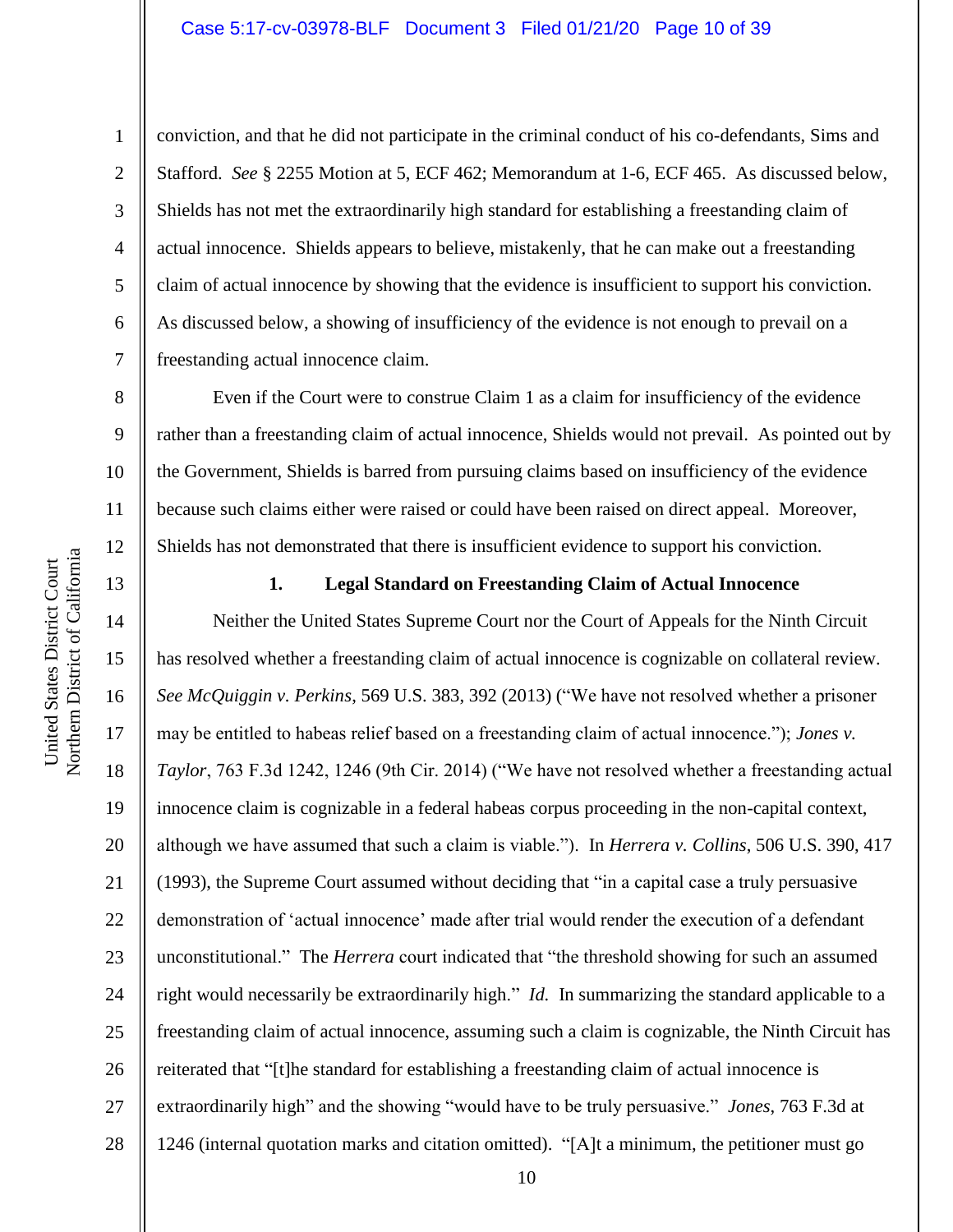beyond demonstrating doubt about his guilt, and must affirmatively prove that he is probably innocent." *Id*. (internal quotation marks and citation omitted).

The Supreme Court has defined the standard for a freestanding actual innocence claim by reference to the lower standard for a gateway claim of actual innocence under *Schlup v. Delo*, 513 U.S. 298 (1995). In *Schlup*, the Supreme Court held that a petitioner who otherwise would be procedurally barred from presenting a constitutional claim may obtain review of the claim by demonstrating actual innocence. *Schlup*, 513 U.S. at 314-15. "In order to pass through the *Schlup* actual innocence gateway, a petitioner must demonstrate that in light of new evidence, it is more likely than not that no reasonable juror would have found the petitioner guilty beyond a reasonable doubt." *Jones*, 763 F.3d at 1247 (internal quotation marks, citations, and alterations omitted). The new evidence must be reliable, and the reviewing court must consider all evidence (old and new) to "make a probalistic determination about what reasonable, properly instructed jurors would do" based on the total record. *Id*.

14 15 16 17 18 19 20 21 22 23 24 25 26 In *House v. Bell*, 547 U.S. 518, 555 (2006), the Supreme Court held that a freestanding innocence claim "requires more convincing proof of innocence than *Schlup*." The Supreme Court concluded that although House had "cast considerable doubt on his guilt – doubt sufficient to satisfy *Schlup's* gateway standard for obtaining federal review despite a state procedural default," he had not met the standard for a freestanding actual innocence claim. *House*, 547 U.S. at 554- 555. The Ninth Circuit reached a similar conclusion in *Jackson v. Calderon,* 211 F.3d 1148, 1165 (9th Cir. 2000), holding that although Jackson's new medical evidence had "certainly cast doubt on his conviction," he had not made the required showing of probable innocence. And in *Carriger v. Stewart*, 132 F.3d 463, 477 (9th Cir. 1997), the Ninth Circuit denied an actual innocence claim based on another suspect's reliable confession to the crime. The Ninth Circuit held that, "[a]lthough the postconviction evidence he presents casts a vast shadow of doubt over the reliability of his conviction, nearly all of it serves only to undercut the evidence presented at trial, not affirmatively to prove Carriger's innocence." *Id.*

27

28

# **2. Shields' Freestanding Claim of Actual Innocence**

Applying these authorities here, it is clear that Shields' freestanding actual innocence claim

1

2

3

4

5

6

7

8

9

10

11

12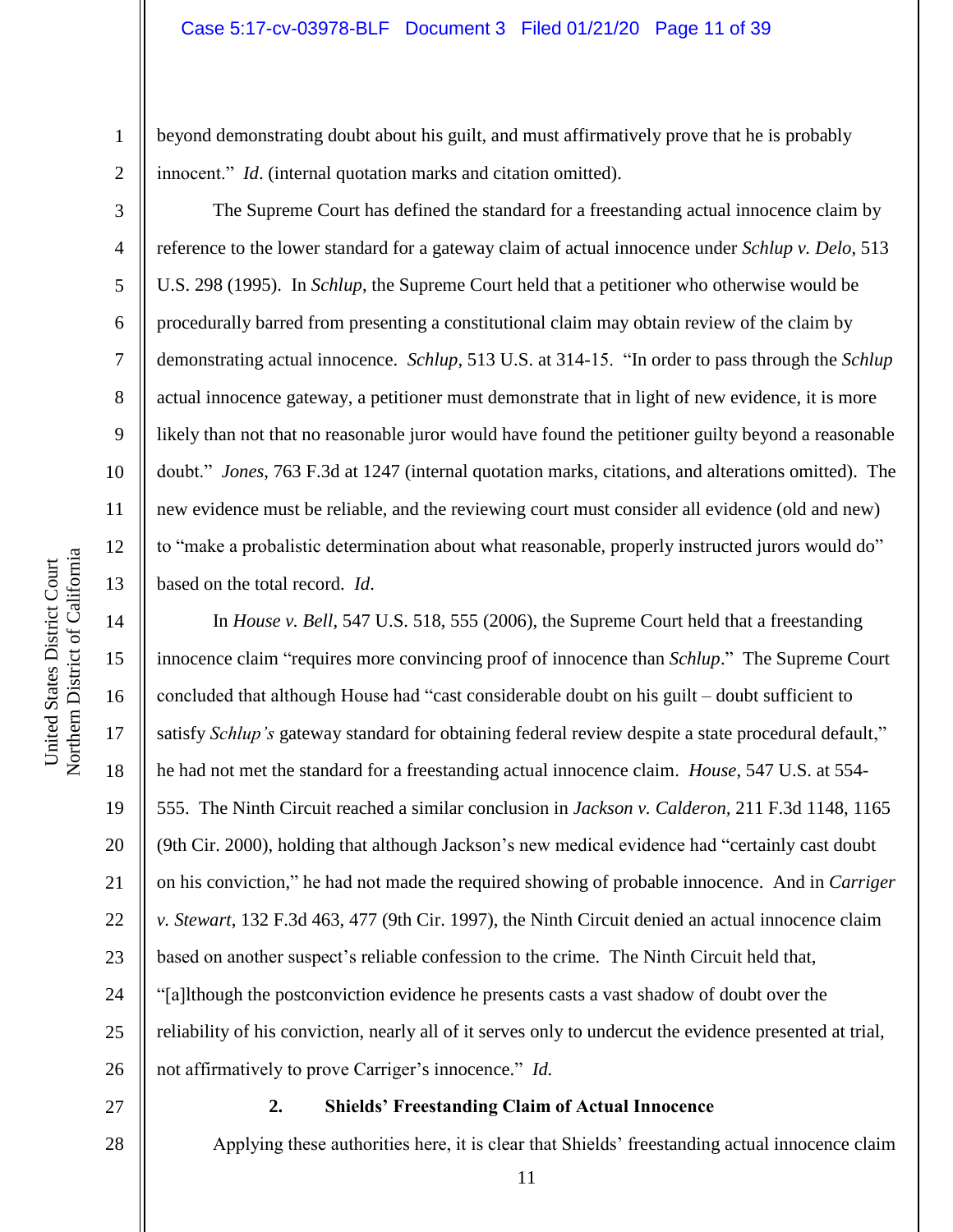# Case 5:17-cv-03978-BLF Document 3 Filed 01/21/20 Page 12 of 39

2 3 4 5 6 7 8 9 10 11 12 13 14 is without merit. The cases discussed above contemplate that a freestanding claim of actual innocence may lie where new evidence shows that the defendant is probably innocent. Shields' claim is not grounded in new evidence, however. Shields instead argues that the evidence presented at trial was insufficient to support his conviction, relying on *United States v. McCray*, 584 F. App'x 686, 687 (9th Cir. 2014). In *McCray*, the Ninth Circuit reversed the district court's denial of the defendant's § 2255 motion regarding two counts of promotional money laundering, finding that the promotional money laundering counts merged into wire fraud counts. *See McCray*, 584 F. App'x at 687. The Ninth Circuit also found that there was insufficient evidence to support conviction on the promotional money laundering counts: "[B]ecause the government did not show that the Bermuda Transfers involved profits from McCray's scheme, his promotional money laundering convictions cannot stand." *Id.* Shields argues that his situation is identical to that of the defendant in *McCray*, asserting that "because the government did not show that investor funds were used, there is insufficient evidence to support Shields' conviction." Memorandum at 1, ECF 465.

To the extent Shields asserts a freestanding actual innocence claim, his reliance on *McCray* is misplaced because *McCray* did not involve such a claim. 4 In order to prevail on a freestanding actual innocence claim, "the required showing of probable innocence . . . contemplates *a stronger showing than insufficiency of the evidence to convict*." *Jackson*, 211 F.3d at 1165 (internal quotation marks and citation omitted, emphasis added). Thus, Shields cannot prevail on a freestanding actual innocence claim based on asserted insufficiency of the evidence. Shields' briefing on Claim 1 comprises dozens of assertions that the evidence is insufficient to support his conviction. A small sample is set forth here by way of illustration:

23 24 "The government is actually and factually just plain wrong regarding their theory and conclusions of Shields' involvement in any scheme to defraud," Memorandum at 1, ECF 465; "Therefore in

25

 $\overline{a}$ 

Northern District of California Northern District of California United States District Court United States District Court

15

16

17

18

19

20

21

22

<sup>26</sup> 27 28 <sup>4</sup> In *McCray*, the Ninth Circuit found that procedural default with respect to claims relating to the promotional money laundering counts was excused, because McCray had demonstrated gateway actual innocence under *Schlup*. *See McCray*, 584 F. App'x at 688. The *McCray* court did not discuss the legal standard for a freestanding actual innocence claim, and it does not appear from the decision that McCray raised such a claim.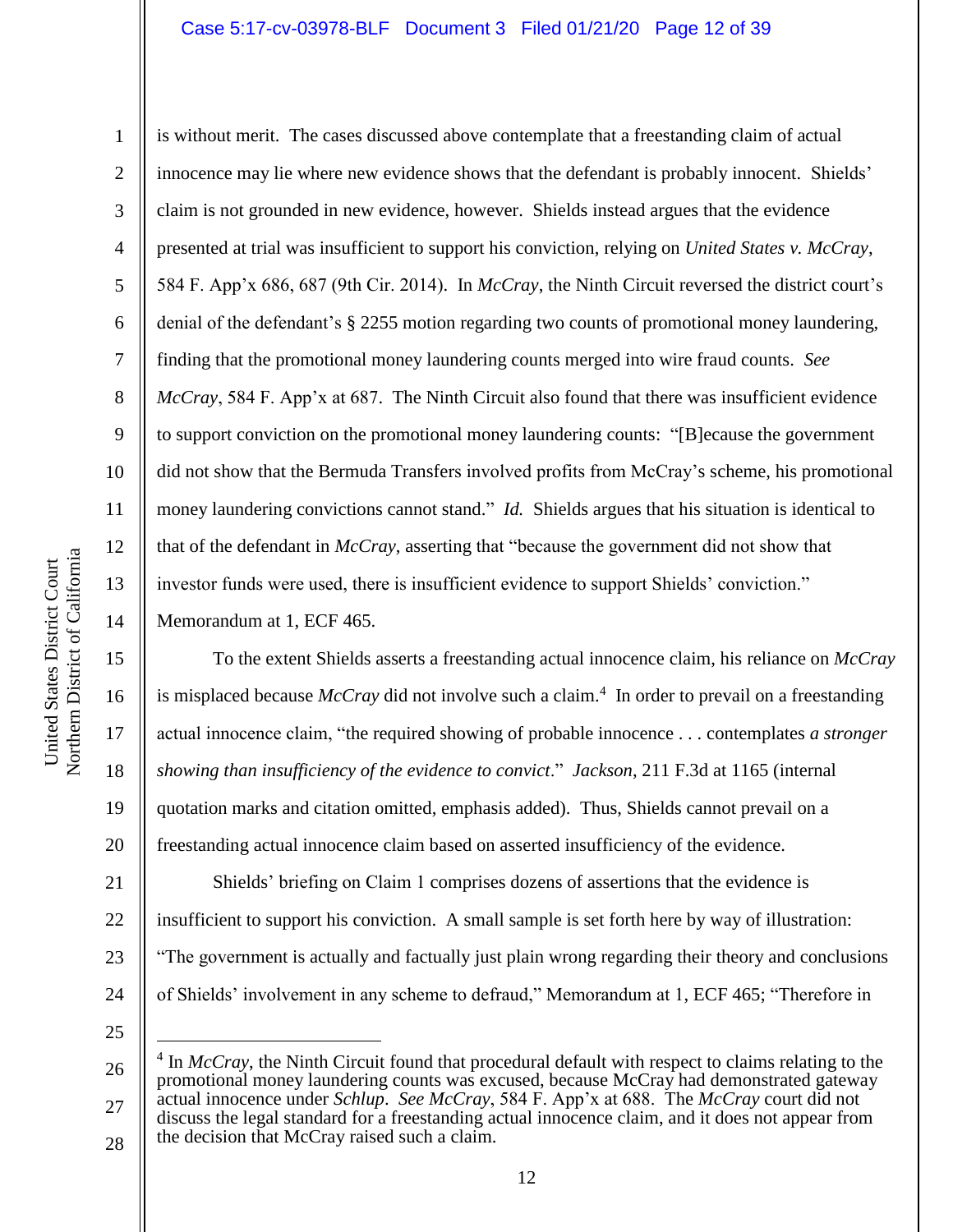# Case 5:17-cv-03978-BLF Document 3 Filed 01/21/20 Page 13 of 39

7

8

9

10

11

12

13

14

15

16

17

18

19

20

21

22

23

24

25

26

27

28

1

light of all the evidence no reasonable juror would have been able to conclude beyond a reasonable doubt that Shields knowingly used investor money 'as he saw fit,'" *id*.; "The evidence clearly proved and the jury confirmed there was no scheme to defraud, by acquitting CD Sims on all counts except his admitted wrong doing in dealing with the Kaanapu's," *id*. at 2; and "Based on evidence, Petitioner is actually and factually innocent because CD Stafford's testimony disproved the Government's original theory of fraud," *id*. at 6. In his Reply, Shields sets forth his own version of the facts in a lengthy narrative. *See* Reply at 2-14, ECF 523.

Speculating about the reasons why the jury might have wrongfully convicted him, Shields suggests that "Judge Whyte's decision to require Christmas Eve deliberations caused the jury to quickly decide Shields' guilt as to his counts without proper deliberation," Reply at 16, ECF 523; "it could have been the government's Brady violations, 'daily document dumps' or Nolan's ineffectiveness that caused the jury to convict an innocent man of conduct that was not a crime," *id*. at 31; or "the jury could have wrongfully convicted Shields of a crime because the government suborned perjury by allowing Kathy Comer to submit fraudulent testimony," *id*. at 33.

Shields' arguments and speculations do not establish freestanding actual innocence under the standard set forth in *House* and *Jones*. Shields has not submitted evidence casting doubt on his conviction as required to show gateway actual innocence, let alone evidence demonstrating his probable innocence as required to show freestanding actual innocence. No exhibits are attached to Shields' § 2255 Motion or Supplement. *See* § 2255 Motion, ECF 462; Supplement, ECF 486. The exhibits to Shields' Memorandum appear to be excerpts of briefs discussing testimony and arguments presented at trial, and copies of warranty deeds issued in some of the transactions giving rise to the charges in this case. *See* Memorandum Exhs. A-G, ECF 465. The exhibits to Shields' Reply include his motion for an evidentiary hearing and new trial, his declaration dated September 26, 2018, correspondence to his appellate counsel during the pendency of his direct appeal, and correspondence to his trial counsel, Mr. Nolan, prior to the post-trial loss hearing conducted by Judge Whyte. *See* Reply Exhs. A-D, ECF 523. Although Shields' declaration and correspondence to his appellate counsel post-date the judgment, and thus technically constitute "new" evidence, neither identifies any facts regarding the transactions giving rise to Shields'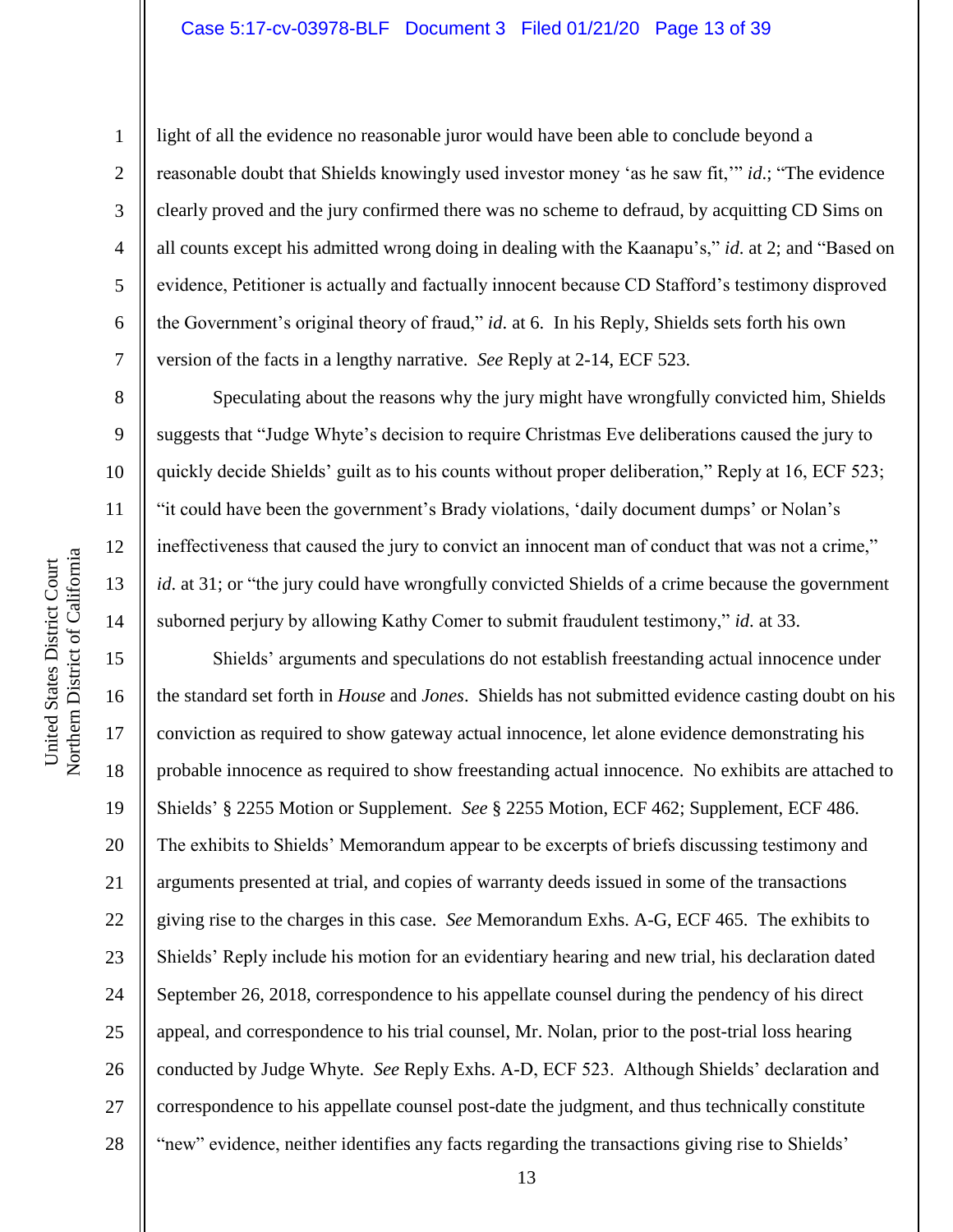conviction that could not have been proffered at trial. Shields' correspondence to his trial counsel regarding the post-trial loss hearing likewise does not contain new evidence. In short, the documents attached to Shields' filings do not constitute the type of new evidence contemplated by the Supreme Court and Ninth Circuit in the authorities discussed above, *e.g.*, new medical evidence or new confession to crime by another.

1

2

3

4

5

6

7

8

9

10

11

12

13

14

15

16

17

18

Accordingly, Shields' freestanding claim of actual innocence (Claim 1) is DENIED.

# **3. Insufficiency of the Evidence**

Although Claim 1 is titled as claim for "Actual and Factual Innocence," it appears from Shields' arguments that he may have intended to bring a claim of insufficiency of the evidence rather than a freestanding claim of actual innocence. When evaluating a claim of insufficiency of the evidence to support a conviction, the reviewing court must decide "whether, after viewing the evidence in the light most favorable to the prosecution, any rational trier of fact could have found the essential elements of the crime beyond a reasonable doubt." *Jackson v. Virginia*, 443 U.S. 307, 319 (1979). The Government argues that Shields is barred from pursuing claims based on insufficiency of the evidence, because such claims either were raised or could have been raised on direct appeal. The Government also argues that Shields would not be entitled to relief even if his claim of insufficiency of the evidence were considered on the merits. The Court agrees with the Government on both points.

19

# **a. Claims Raised on Direct Appeal**

20 21 22 23 24 25 26 27 28 "When a defendant has raised a claim and has been given a full and fair opportunity to litigate it on direct appeal, that claim may not be used as basis for a subsequent § 2255 petition." *United States v. Hayes*, 231 F.3d 1132, 1139 (9th Cir. 2000); *see also United States v. Berry*, 624 F.3d 1031, 1038 (9th Cir. 2010) ("§ 2255 may not be used as a chance at a second appeal."); *Odom v. United States*, 455 F.2d 159, 160 (9th Cir. 1972) ("The law in this circuit is clear that when a matter has been decided adversely on appeal from a conviction, it cannot be litigated again on a 2255 motion."). In those circumstances, the appellate decision is law of the case. *See Hayes*, 231 F.3d at 1139. "Under the law of the case doctrine, a court is ordinarily precluded from reexamining an issue previously decided by the same court, or a higher court, in the same case."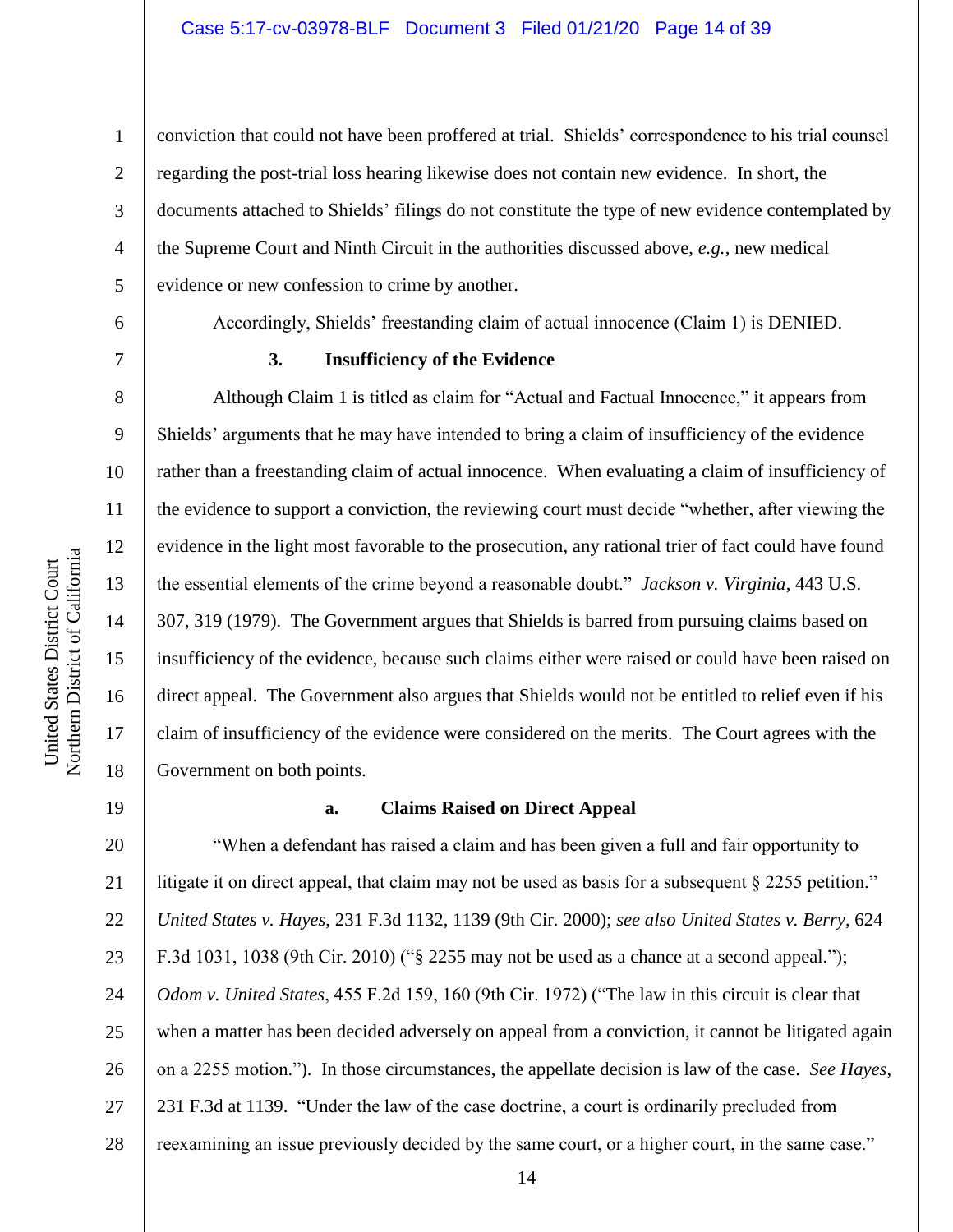*United States v. Jingles*, 702 F.3d 494, 499 (9th Cir. 2012) (internal quotation marks and citation omitted). "A collateral attack is the 'same case' as the direct appeal proceedings for purposes of the law of the case doctrine." *Id.* at 500.

6 7 9 10 16 20 22 Shields challenged the sufficiency of the evidence on direct appeal with respect to Counts 2, 3, 6, 8, 16, 17, and 36, asserting that "there was insufficient evidence that he engaged in a scheme to defraud, had the intent to defraud, or made fraudulent statements or omissions." *Shields II*, 673 F. App'x at 629. The Ninth Circuit rejected Shields' challenge, finding that "[a] rational jury could conclude that the challenged counts were supported by the fact that investors' funds were solicited for specific projects, when Shields (the primary S3 money manager) knew and intended that the funds would be used for other purposes." *Id.* With respect to Shields' argument that his liability as a co-conspirator was negated by the fact that certain emails were sent by Stafford to investors after Shields' relationship with Stafford had soured, the Ninth Circuit found that "while there may be evidence of problems between Shields and Stafford, a jury could reasonably conclude that Shields had not withdrawn from the conspiracy." *Id.* The Ninth Circuit noted that "Defendants focus on highlighting evidence favorable to them, or on arguing that evidence against them supports different inferences, but it is not our task to ask whether a finder of fact *could have construed* the evidence produced at trial to support acquittal." *Id.* (internal quotation marks and citation omitted, emphasis added). The Ninth Circuit emphasized that "[e]vidence is sufficient to support a conviction unless, viewing the evidence in the light most favorable to sustaining the verdict, *no rational trier of fact* could have found the essential elements of the crime beyond a reasonable doubt." *Id.* (internal quotation marks and citation omitted, emphasis added).

23 24

25

# **b. Claims Not Raised on Direct Appeal**

Counts 2, 3, 6, 8, 16, 17, or 36 in these § 2255 proceedings.

26 27 28 To the extent Shields may be claiming insufficiency of the evidence with respect to other counts, any such claims are procedurally defaulted because they could have been raised on direct appeal. "Section 2255, however, is not designed to provide criminal defendants multiple

1

2

3

4

5

8

11

12

13

14

15

17

18

19

21

Shields therefore is precluded from pursuing a claim of insufficiency of the evidence as to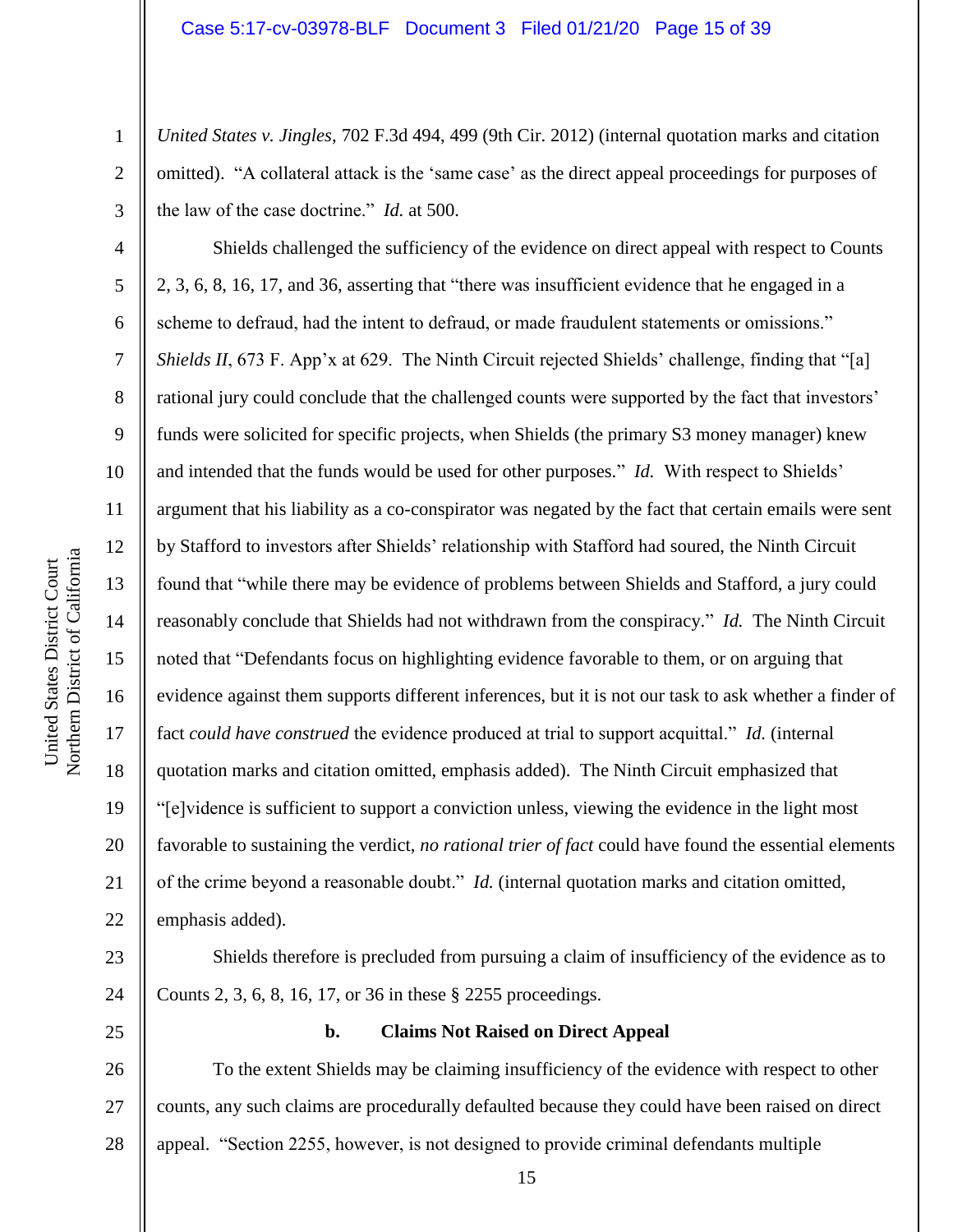#### Case 5:17-cv-03978-BLF Document 3 Filed 01/21/20 Page 16 of 39

1

2

3

4

5

6

7

8

9

10

11

12

13

14

15

16

17

18

opportunities to challenge their sentence." *United States v. Johnson*, 988 F.2d 941, 945 (9th Cir. 1993). "To challenge a conviction in a § 2255 proceeding based upon a claim of error that could have been raised on direct appeal but was not, a defendant must demonstrate both cause to excuse the procedural default, as well as actual prejudice resulting from that error." *United States v. Seng Chen Yong*, 926 F.3d 582, 590 (9th Cir. 2019). Alternatively, procedural default may be excused if the defendant shows gateway actual innocence under *Schlup*. *See Bousley v. United States*, 523 U.S. 614, 623 (1998).

"[T]he question of cause for a procedural default does not turn on whether counsel erred or on the kind of error counsel may have made." *Murray v. Carrier*, 477 U.S. 478, 488 (1986). "So long as a defendant is represented by counsel whose performance is not constitutionally ineffective under the standard established in *Strickland v. Washington*, *supra*, we discern no inequity in requiring him to bear the risk of attorney error that results in a procedural default." *Id.* "Generally, to demonstrate cause for procedural default, an appellant must show that some objective factor external to the defense impeded his adherence to the procedural rule." *United States v. Skurdal*, 341 F.3d 921, 925 (9th Cir. 2003) (internal quotation marks and citation omitted). Such factors might include "a showing that the factual or legal basis for a claim was not reasonably available to counsel," or that "some interference by officials" caused the default. *Murray*, 477 U.S. at 488.

19 20 21 22 To demonstrate prejudice, the defendant must show "not merely that the errors at . . . trial created a possibility of prejudice, but that they worked to his actual and substantial disadvantage, infecting his entire trial with error of constitutional dimensions." *United States v. Braswell*, 501 F.3d 1147, 1150 (9th Cir. 2007) (internal quotation marks and citation omitted).

23 24 25 26 27 28 Shields has not shown cause. He was represented on appeal by Erick Guzman, who argued insufficiency of the evidence as to some counts, and Shields does not explain why Mr. Guzman could not have made the argument as to all counts. Shields has not asserted an IAC claim with respect to Mr. Guzman, so even if Mr. Guzman erred in failing to argue insufficiency of the evidence as to all counts, Shields is bound by that error. *See Murray*, 477 U.S. at 488 (where defendant is represented by constitutionally effective counsel, defendant bears the risk of an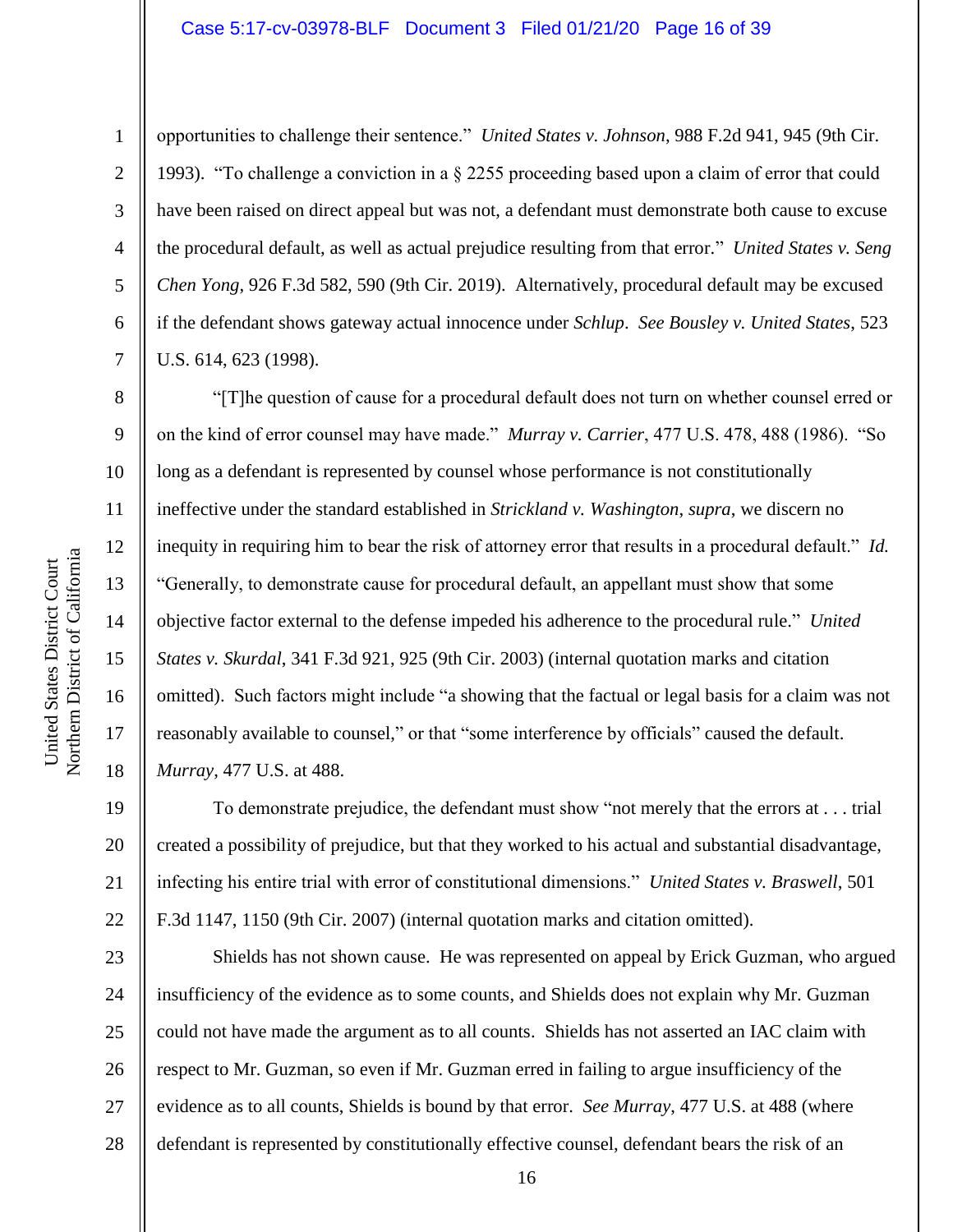# Case 5:17-cv-03978-BLF Document 3 Filed 01/21/20 Page 17 of 39

attorney error that results in procedural default). Shields likewise has not shown gateway actual innocence under *Schlup* to excuse his procedural default. "In order to pass through the *Schlup* actual innocence gateway, a petitioner must demonstrate that in light of new evidence, it is more likely than not that no reasonable juror would have found the petitioner guilty beyond a reasonable doubt." *Jones*, 763 F.3d at 1247 (internal quotation marks, citations, and alterations omitted). As discussed above, Shields has not presented any new evidence that would meet this standard. Accordingly, any insufficiency of the evidence claims not raised on direct appeal are procedurally defaulted.

### 9

10

11

12

13

14

15

17

18

19

21

22

23

24

25

1

2

3

4

5

6

7

8

#### **c. Merits of Insufficiency of the Evidence Claim**

16 20 26 Even if a claim of insufficiency of the evidence were considered on the merits, Shields would not be entitled to relief. As noted herein, a defendant may establish a federal constitutional violation arising from insufficiency of the evidence only by showing that, viewing the evidence in the light most favorable to the prosecution, *no rational trier of fact* could have found the essential elements of the crime beyond a reasonable doubt. *See Jackson*, 443 U.S. at 319. As noted above, the trial in this case lasted seven weeks, during which the Government presented testimony from almost forty witnesses, including Shields' former partner Stafford, the S3 Partners bookkeeper, and numerous victims. The jury found the evidence compelling enough to convict Shields of 32 counts. Shields' subjective view of the evidence does not show that the jury's verdict was irrational. Moreover, Shields' argument that his conviction for conspiracy cannot stand in light of Sims' acquittal on the conspiracy count is unsupported by the law. Shields asserts that "CD Sims was acquitted of all counts, with the exception of his admitted criminal conduct involving the Kaanapu's." Memorandum at 2, ECF 465. Based on Sims' outcome, Shields argues that "[t]he jury clearly rejected all of the governments fabricated theories and false narratives of a scheme to defraud." *Id*. However, as the Government points out, "[i]t is well established that a person may be convicted of conspiring with a co-defendant even when the jury acquits that co-defendant of conspiracy." *United States v. Ching Tang Lo*, 447 F.3d 1212, 1226 (9th Cir. 2006). Thus, Sims' acquittal on the majority of the counts does not undermine Shields' conviction.

28

27

Accordingly, to the extent Shields intended Claim 1 to assert insufficiency of the evidence,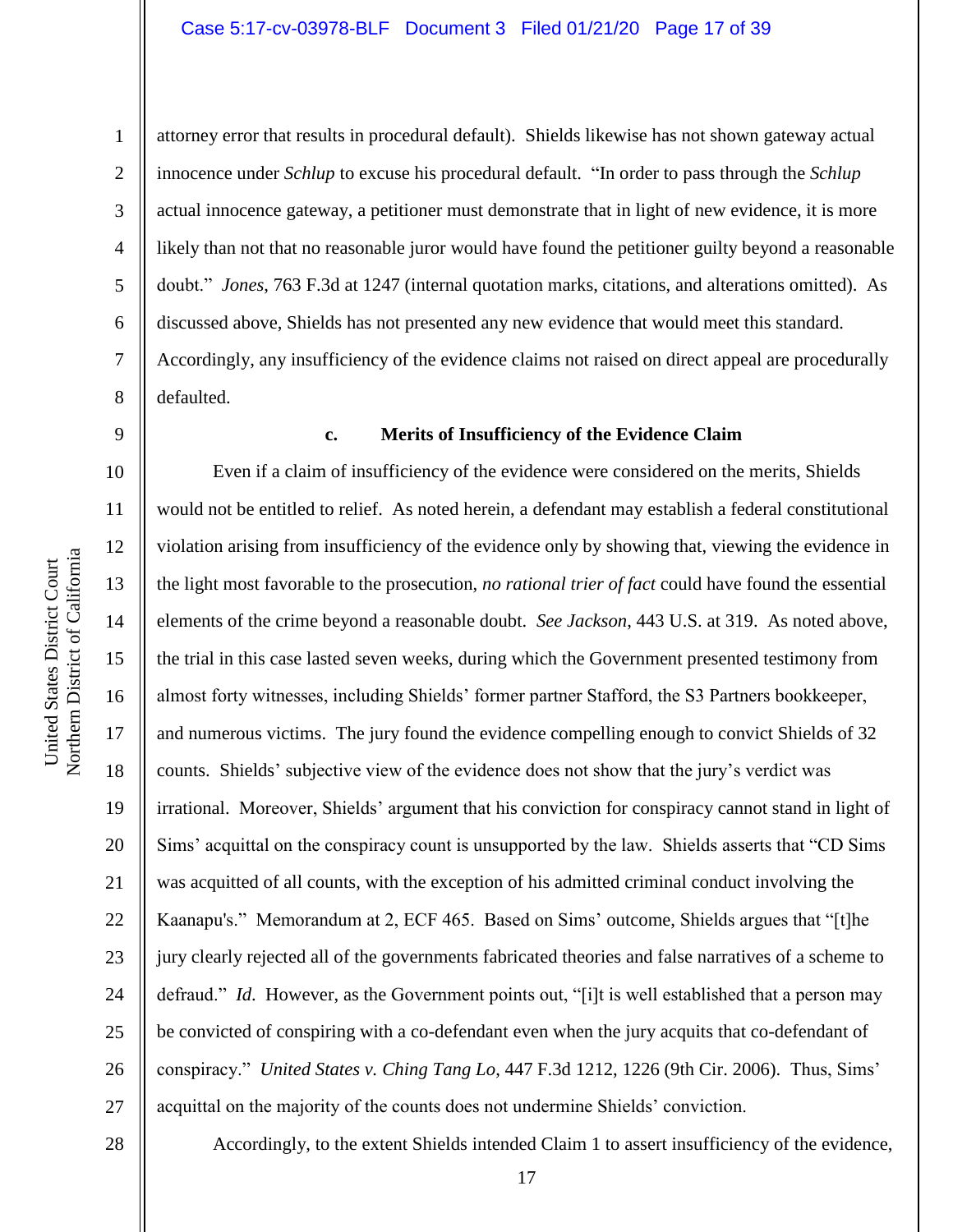1 the claim is DENIED.

2

3

4

5

6

7

8

9

# **B. Government Misconduct and Due Process Claims (Claims 3 and 5)**

In Claim 3, Shields asserts that the Government withheld exculpatory evidence in violation of *Brady v. Maryland*, 373 U.S. 83 (1963), and presented perjured testimony in violation of *Napue v. Illinois*, 360 U.S. 264 (1959). In Claim 5, Shields asserts that his absence from the post-trial loss hearing violated his Due Process rights and Federal Rule of Criminal Procedure 43. The Government argues that Shields has procedurally defaulted those claims by failing to raise them on direct appeal, and that in any event the claims are not meritorious. The Government's arguments are well-taken.

10

11

12

13

14

15

#### **1.** *Brady* **Violations (Claim 3)**

In Claim 3, Shields asserts that the Government withheld exculpatory evidence in violation of *Brady*. To establish a *Brady* violation, a defendant must show: "[1] The evidence at issue must be favorable to the accused, either because it is exculpatory, or because it is impeaching; [2] that evidence must have been suppressed by the State, either willfully or inadvertently; and [3] prejudice must have ensued." *Strickler v. Greene*, 527 U.S. 263, 281-82 (1999).

16 17 18 19 20 21 22 23 24 25 Shields asserts that the Government violated *Brady* by means of "daily document dumps" during trial "which defense counsel never had the opportunity to even read or review, let alone investigate prior to developing a strategy, prior to trial." § 2255 Motion at 7, ECF 462; Memorandum at 7, ECF 465. Shields also claims that the Government submitted three binders of new documents at the post-trial loss hearing. *See* § 2255 Motion at 7. Because the *Brady* claim is based on conduct that occurred during trial and post-trial proceedings, *i.e.*, before judgment, the claim could have been raised on direct appeal. It was not. Accordingly, the *Brady* claim is procedurally defaulted unless Shields demonstrates cause and prejudice, or gateway actual innocence under *Schlup*. Shields has not demonstrated gateway actual innocence under *Schlup*, as discussed above.

26 27 28 Shields does not address the cause and prejudice requirements at all in his § 2255 Motion, Memorandum, or Supplement. *See* § 2255 Motion, ECF 462; Memorandum, ECF 465; Supplement, ECF 486. Shields responds to the Government's arguments on the cause and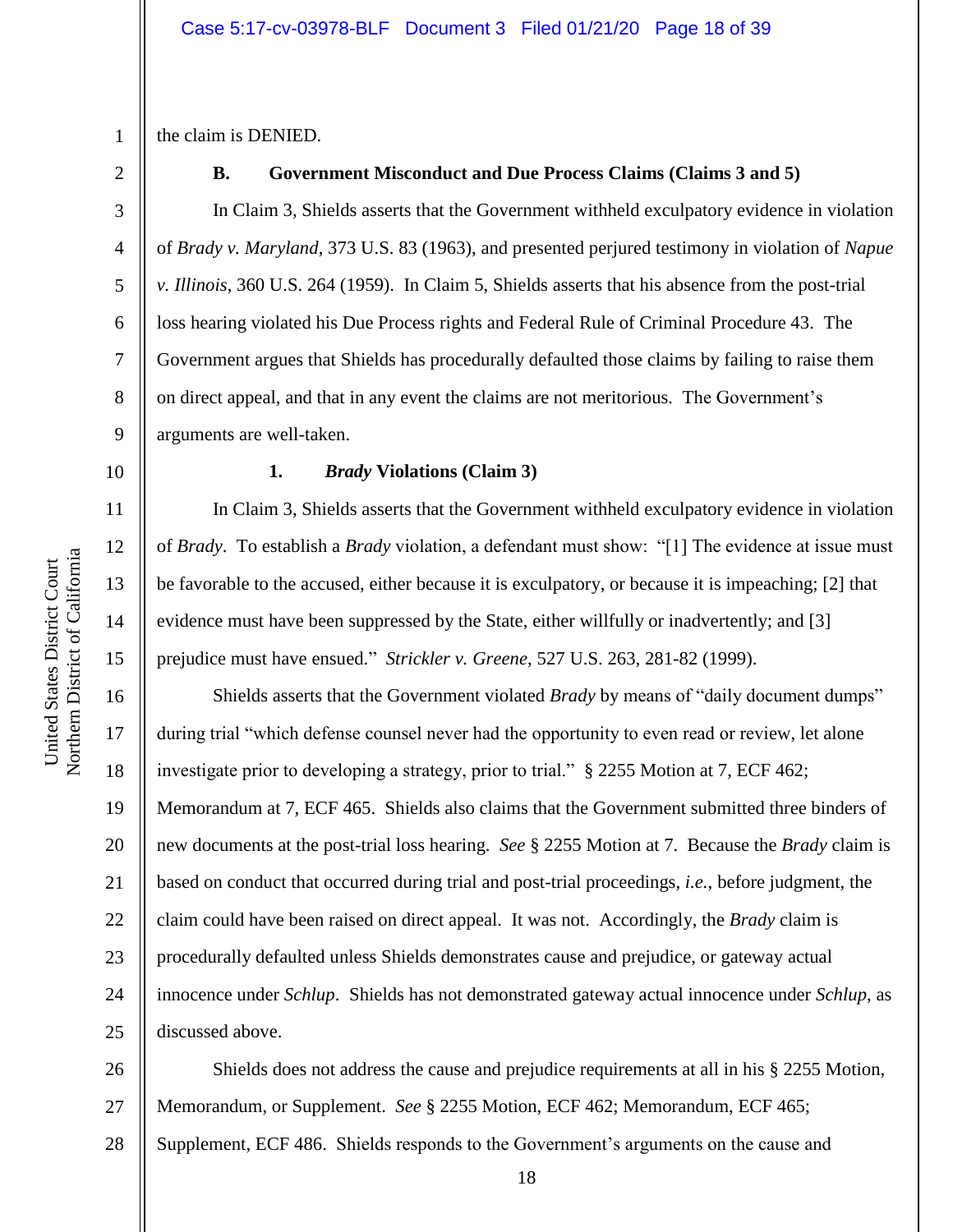# Case 5:17-cv-03978-BLF Document 3 Filed 01/21/20 Page 19 of 39

1

2

3

4

5

6

7

8

9

10

11

12

13

14

15

16

17

18

prejudice requirements in his Reply, suggesting that prison staff caused him to default the *Brady* claim by preventing Shields from having "privileged communications" with his appellate counsel, Mr. Guzman. *See* Reply at 20, ECF 523. Shields makes the same assertion in his declaration attached to his Reply, and in his Motion to Supplement the Record. *See* Def.'s Decl. at 1, Exh. B to Reply, ECF 523-2; Motion to Supplement the Record, ECF 525. It appears that Shields uses the phrase "privileged communications" to refer to unmonitored telephone calls. *See* Reply at 20, Def.'s Decl. at 1; Motion to Supplement the Record at 1-2.

As noted above, interference by officials may satisfy the cause prong of the procedural default analysis. *See Murray*, 477 U.S. at 488. However, Shields does not explain why Mr. Guzman could not raise the *Brady* claim on direct appeal absent the "privileged communications" that prison staff allegedly prevented. Under Shields' recitation of facts, Mr. Guzman could have arranged telephone calls with Shields that were not "privileged communications." *See* Motion to Supplement at 2 (explaining that appellate counsel could arrange for call with Shields but it would not be private) ECF 525. Nothing in Shields' submissions indicates that Mr. Guzman could not visit Shields personally if he felt it necessary. Accordingly, even accepting Shields' representations regarding his inability to make outgoing calls to Mr. Guzman, and the prison's refusal to allow unmonitored telephone calls, Shields has not shown that Mr. Guzman was prevented from raising a *Brady* claim on direct appeal.

19 20 21 22 23 24 25 26 27 28 Moreover, Shields makes clear that he was in contact with Mr. Guzman during the pendency of his appeal, at least via written correspondence. Shields sent Mr. Guzman multiple lengthy letters after the opening brief on appeal was filed but before briefing was completed, advising Mr. Guzman of all claims asserted in the present § 2255 Motion and providing additional details regarding the pending appellate claims. *See* Reply at 22 ("Once Petitioner received a copy of Guzman's opening brief, and became aware of the claims that Guzman had advanced, Petitioner immediately prepared and mailed several lengthy letters, laying out the same claims that Petitioner has now advanced in his 2255 Motion and notified Guzman of much added detail pertaining to the Due Process claim Guzman had advanced in the Direct Appeal."); *see also* Def.'s Decl. at 1. Had Mr. Guzman believed that the information conveyed in Shields' letters warranted the assertion of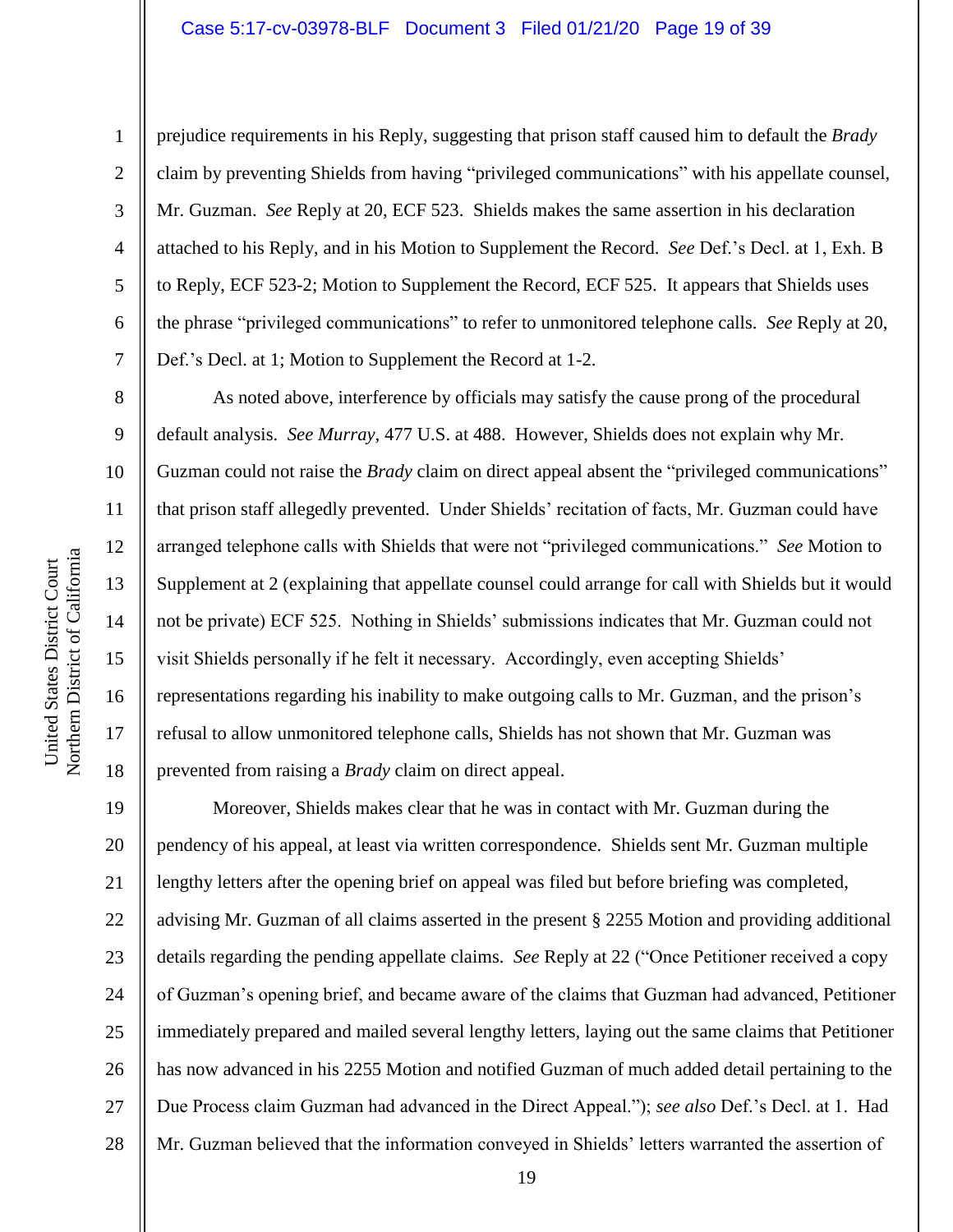# Case 5:17-cv-03978-BLF Document 3 Filed 01/21/20 Page 20 of 39

additional claims on appeal, he could have made an appropriate motion to amend the opening brief in the appellate court. *See, e.g., Keiper v. Venta*, 670 F. App'x 529, 530 (9th Cir. 2016) (granting plaintiff-appellant's request to supplement and amend opening brief on appeal); *United States v. Norales*, 597 F. App'x 463, 464 (9th Cir. 2015) (granting stay of proceedings to allow defendantappellant to supplement or amend opening brief on appeal).

Moreover, Shields states that Mr. Guzman identified claims for appeal by reviewing transcripts of the trial and sentencing hearing. *See* Reply at 22. According to Shields, "[i]t is clear that the government violated Brady multiple times during trial. It is clear that defense counsel complained openly on the record, on multiple occasions." Reply at 55, ECF 523. Shields states specifically that co-trial counsel, Ms. Kieval, "complained openly on-the-record on more than 10 instances" regarding the asserted *Brady* violations. Reply at 56, ECF 523. The trial transcript reflects that defense counsel objected to the document dumps during trial. *See* GER 784-99, 843- 47, 949-50. Shields in fact concedes that the *Brady* claim was "known to his appellate counsel." Reply at 22. If the *Brady* violation was apparent from the record, and known to Mr. Guzman, Mr. Guzman could have raised the claim on direct appeal whether or not he had privileged communications with Shields. Shields makes a passing suggestion that Mr. Guzman may have provided ineffective representation, but Shields has not asserted an IAC claim with respect to Mr. Guzman or fleshed out that assertion in any meaningful way. *See* Reply at 20, ECF 523. The Court concludes that Shields has not demonstrated cause for the procedural default of his *Brady* claim.

21 22 23 24 25 26 27 28 Even if Shields had established cause (and he has not), he has not established prejudice. In addressing the defendant's showing of prejudice in *Strickler*, the Supreme Court held that "unless those documents were 'material' for Brady purposes, their suppression did not give rise to sufficient prejudice to overcome the procedural default." *Strickler*, 527 U.S. at 282. In order to demonstrate materiality, the defendant had to show that there was a "reasonable probability that the result of the trial would have been different if the suppressed documents had been disclosed to the defense." *Id*. at 289. The Supreme Court held that "[P]etitioner has not shown that there is a reasonable probability that his conviction or sentence would have been different had these

1

2

3

4

5

6

7

8

9

10

11

12

13

14

15

16

17

18

19

20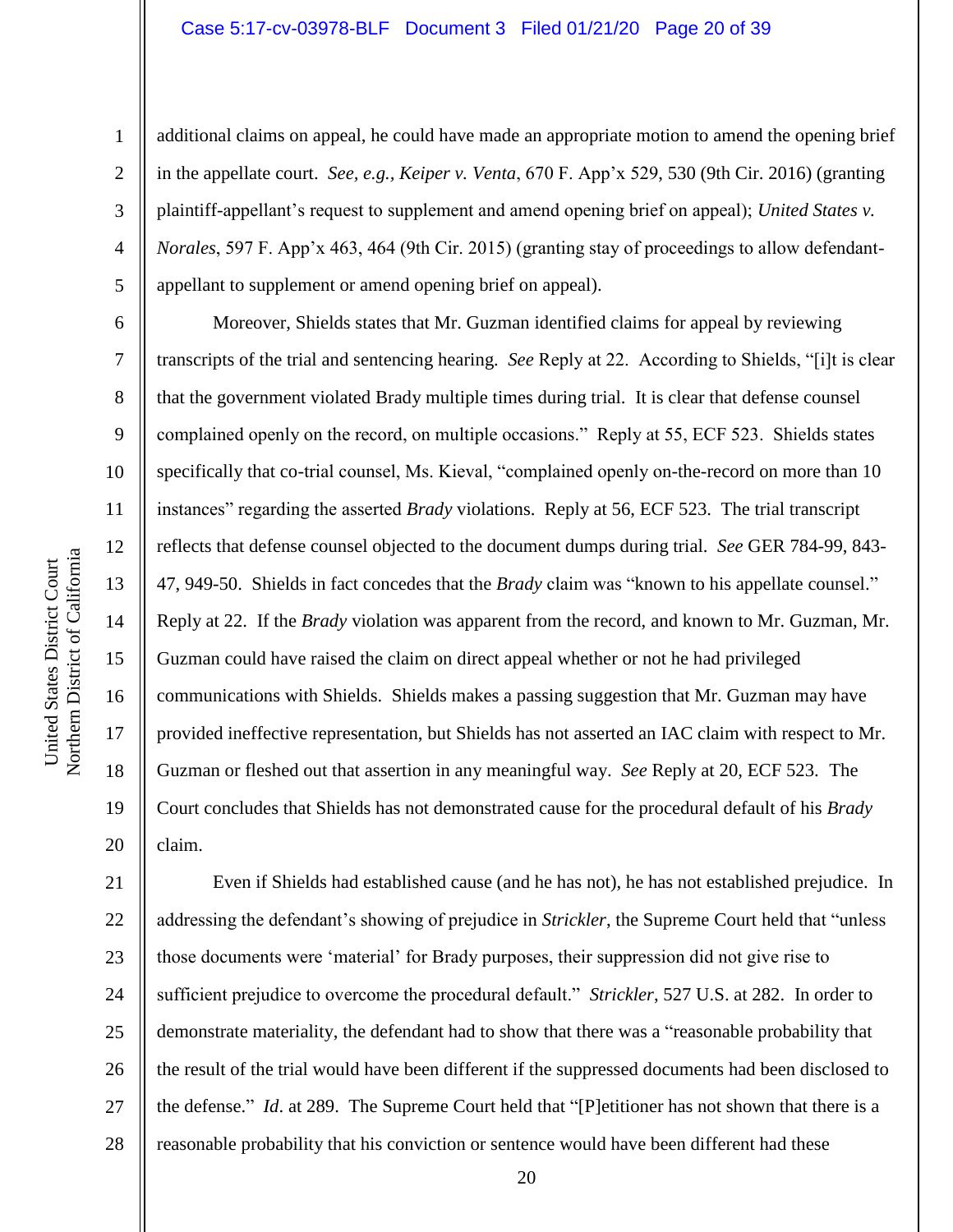materials been disclosed. He therefore cannot show materiality under *Brady* or prejudice from his failure to raise the claim earlier." *Id*. at 296.

In the present case, Shields has not shown a reasonable probability that the result of the trial would have been different had the materials in the "document dumps" been provided to the defense earlier. He has not identified specific exculpatory or impeaching documents that would have countered the weeks of evidence that led the jury to find him guilty on 32 counts. Moreover, when interviewed by the FBI, Shields' trial attorney, Thomas Nolan, stated that he was able to revise his trial strategy as he received materials from the Government. *See* Nolan 302, Exh. C to Opposition, ECF 497-3.

10 Accordingly, to the extent that Claim 3 is based on an asserted *Brady* violation, the claim is DENIED as procedurally defaulted and without substantive merit.

12 13

1

2

3

4

5

6

7

8

9

11

14

15

United States District Court Northern District of California

Northern District of California United States District Court

16

17

18

# **2. Napue Violations (Claim 3)**

Shields also asserts in Claim 3 that the Government presented perjured testimony at trial in violation of *Napue*. "To establish a *Napue* violation, a defendant must show: (1) that the testimony was actually false, (2) that the government knew or should have known that it was false, and (3) that the testimony was material, meaning there is a reasonable likelihood that the false testimony could have affected the judgment of the jury." *United States v. Renzi*, 769 F.3d 731, 751 (9th Cir. 2014).

19 20 21 22 23 24 25 26 27 28 Shields claims that "[t]he government knowingly solicited perjured testimony from witness Kathy Comer regarding signatures and invoices on Oakmont loan documents." § 2255 Motion at 7, ECF 462. As noted above, Ms. Comer was a bookkeeper for S3 Partners. She testified that investors' money was mishandled by Shields and his partners. *See* GER 1695-1828. Shields asserts that he did nothing wrong, and that Ms. Comer lied about everything. According to Shields, Ms. Comer "opened every account, maintained signature authority on all accounts, at all times and disbursed all funds check or wire transfer from all accounts." Memorandum at 7, ECF 465. Shields claims that Ms. Comer forged another's name on Oakmont loan documents, overcompensated herself by more than \$5,000, and mishandled \$200,000 belonging to Shields by wiring the funds to Sims' company without Shields' permission. *Id*. Shields states that Ms.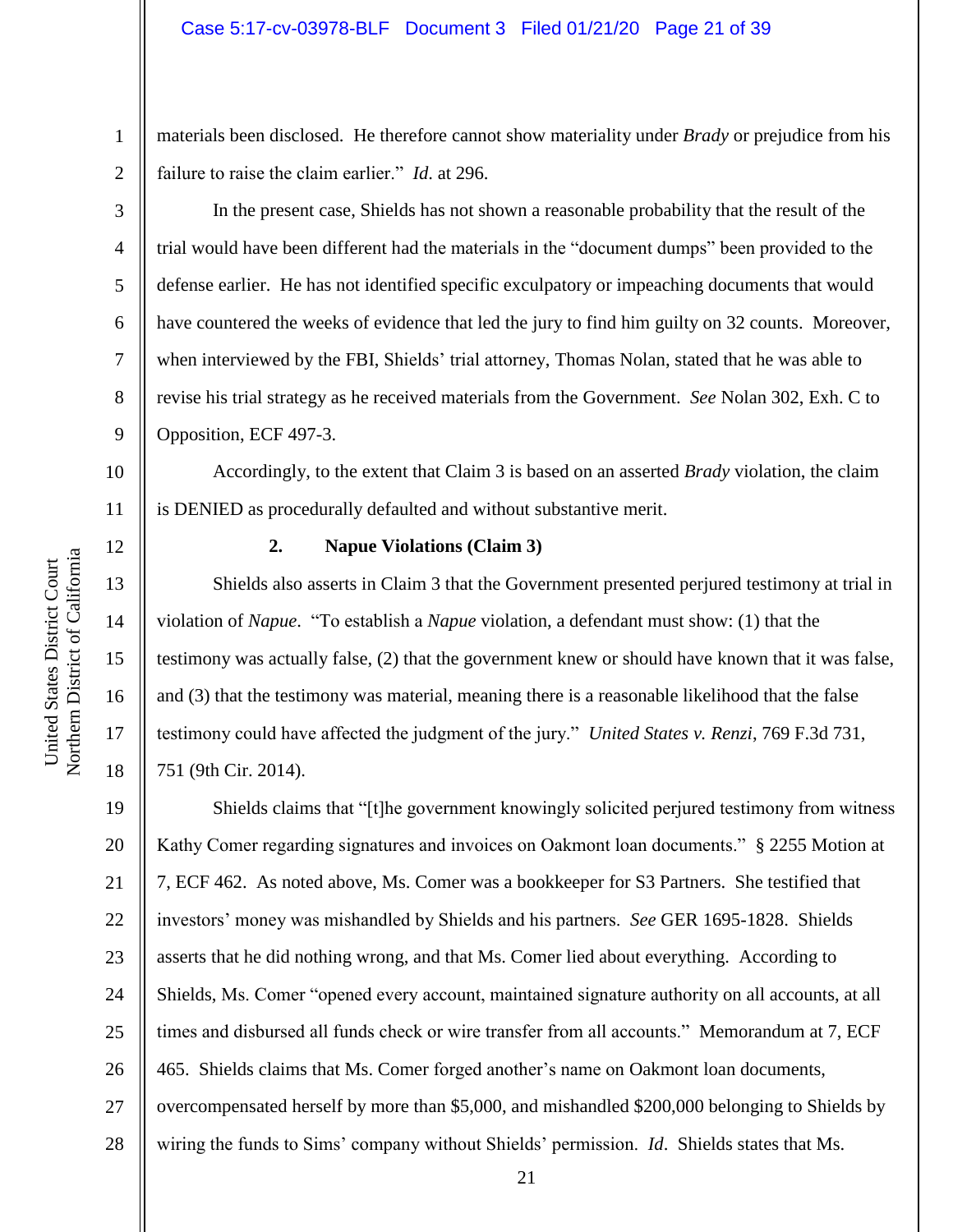# Case 5:17-cv-03978-BLF Document 3 Filed 01/21/20 Page 22 of 39

United States District Court

1

2

3

4

5

6

7

8

9

10

11

12

13

14

15

16

17

18

19

Comer perjured herself at trial "in an attempt to shift blame, from her admitted wrong doing, and to focus rather on Mr. Shields," and that the Government knowingly presented the perjured testimony. *Id*. Because the *Napue* claim is based on conduct that occurred during trial, the claim could have been raised on direct appeal. It was not. Accordingly, the *Napue* claim is procedurally defaulted unless Shields demonstrates cause and prejudice, or gateway innocence under *Schlup*. Shields has not demonstrated gateway actual innocence under *Schlup*, as discussed above.

Shields does not address cause and prejudice in his § 2255 Motion, Memorandum, or Supplement. *See* § 2255 Motion, ECF 462; Memorandum, ECF 465; Supplement, ECF 486. In his Reply, Shields asserts that prison staff caused him to default the *Napue* claim by preventing him from having privileged communications with his appellate counsel, Mr. Guzman. *See* Reply at 20, ECF 523. This is the same cause for default asserted with respect to Shields' *Brady* claim, and it fails for the same reasons. Shields has not established that Mr. Guzman could not have called or visited Shields if Mr. Guzman felt he needed more information to draft the appeal. Also, Shields concedes that he sent numerous lengthy letters to Mr. Guzman during the pendency of his direct appeal, setting out the same claims asserted in the present § 2255 Motion. *See* Reply at 22. The asserted perjury would have been apparent to Shields during trial, and thus presumably was communicated to Mr. Guzman under Shields' own recitation of events. Shields therefore has not shown that Mr. Guzman's failure to raise the *Napue* claim on direct appeal was due to a factor external to the defense, *i.e.*, the conduct of prison staff. *See Skurdal*, 341 F.3d at 925.

20 21 22 23 24 25 26 27 28 Even if Shields had established cause (and he has not), he has not established prejudice. To do so, Shields would have to show "not merely that the errors at . . . trial created a possibility of prejudice, but that they worked to his actual and substantial disadvantage, infecting his entire trial with error of constitutional dimensions." *Braswell*, 501 F.3d at 1150. Shields has not testimony was false or that the Government knew it was false. He devotes several pages of his Reply to summarizing Ms. Comer's allegedly false testimony and the Government's knowledge of the falsity. *See* Reply at 62-70. To take one example, Shields argues that "Comer did not place S-3 Partners funds, into Kingsmen ALF's checking account, and then further transfer those (S-3) funds into Blanchat's account, as she falsely stated (GER 1789 at 13-20)." Reply at 62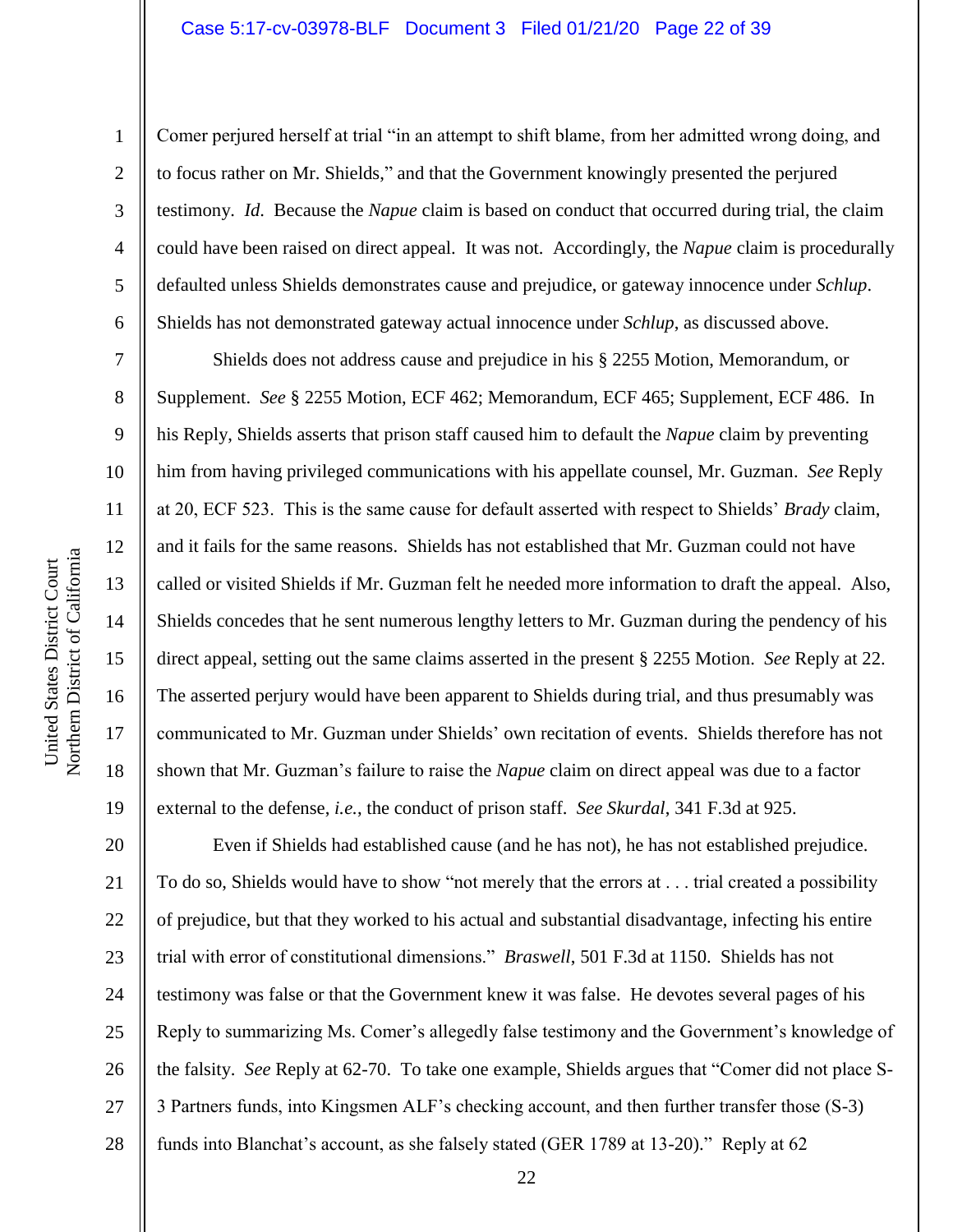United States District Court

United States District Court

1

2

3

4

5

6

7

8

9

(punctuation as in original). Shields argues further that "[i]n fact, the government knew this to be untrue from the closing documents, wire receipts, 1031 transaction reports, and mostly their own FINRA expert witness, that traced the funds." *Id*. Shields supports his Reply arguments with his own declaration statements. *See* Def.'s Decl. at 1-2, Exh. B to Reply, ECF 523-2. Shields' bare assertions that Ms. Comer was lying, and that the Government knew it, do not provide an adequate basis for his *Napue* claim.

To the extent that Claim 3 is based on an asserted *Napue* violation, the claim is DENIED as procedurally defaulted and without substantive merit.

# **3. Due Process Violation (Claim 5)**

In Claim 5, Shields contends that his Due Process rights were violated when he was excluded from a critical stage of the proceedings. "Under the Fifth Amendment's Due Process Clause, a defendant has the right to be present at any stage of the criminal proceeding that is critical to its outcome if his presence would contribute to the fairness of the procedure." *United States v. McChesney*, 871 F.3d 801, 808 (9th Cir. 2017) (internal quotation marks and citation omitted). Shields asserts that his trial counsel, Mr. Nolan, refused to permit him to attend the posttrial loss hearing, which Shields characterizes as a critical stage of the process. In his Supplement, Shields adds a claim of denial of Due Process based on a conflict that Mr. Nolan allegedly created between himself and co-counsel, Ms. Kieval. *See* Supplement at 1, ECF 486.

19

17

18

#### **a. Absence from Loss Hearing**

20 21 22 23 24 25 26 27 28 Shields could have raised his Due Process claim based on his absence from the loss hearing on direct appeal. In fact, his direct appeal included a Due Process claim based on his absence from two pretrial conferences. *See Shields II*, 673 F. App'x at 628 ("Shields argues that he was denied this right when he was not present at two pretrial conferences between the court and counsel, at which government funding and a possible continuance of the trial were discussed."). The Ninth Circuit found that Due Process claim to be without merit, holding that "Shields validly waived his right to be present at these conferences, and the district court accepted his waiver." *Id*. As set forth above, Shields requested and was granted a waiver of his personal appearance with respect to "the hearing of any motion or other proceeding in the above-captioned case, including,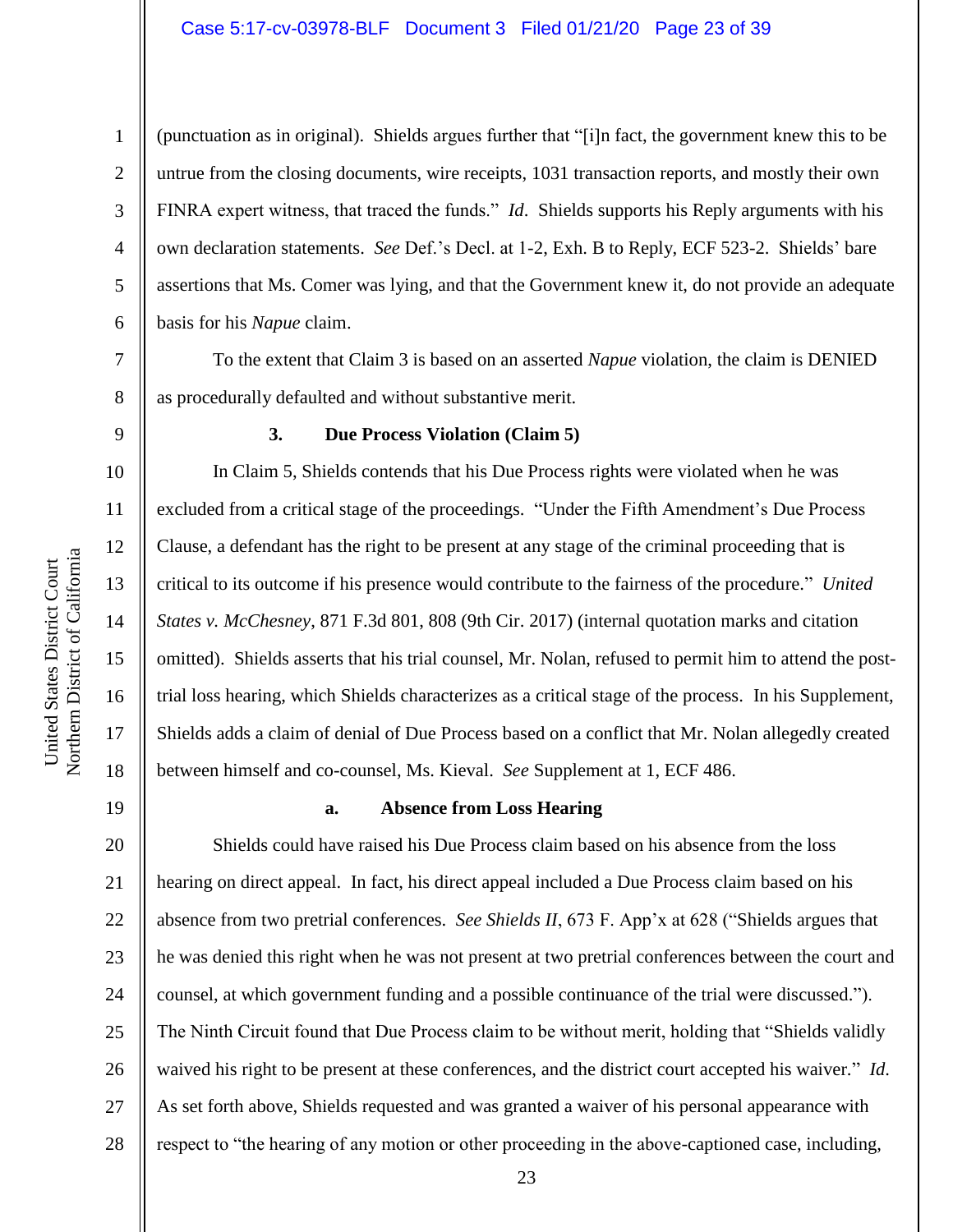# Case 5:17-cv-03978-BLF Document 3 Filed 01/21/20 Page 24 of 39

but not limited to, when the case is set for trial, when a continuance is ordered, and when any other action is taken by the court before or after trial, except upon arraignment, plea, any proceeding on a motion that will involve an evidentiary hearing, impanelment of jury, trial, and imposition of sentence." Order Granting Applic. for Waiver of Personal Appearance, ECF 61. Because Shields also could have raised his current Due Process claim on direct appeal, the claim is procedurally defaulted unless Shields demonstrates cause and prejudice, or gateway innocence under *Schlup*. Shields has not demonstrated gateway actual innocence under *Schlup*, as discussed above.

Shields does not address cause and prejudice requirements in his § 2255 Motion, Memorandum, or Supplement. *See* § 2255 Motion, ECF 462; Memorandum, ECF 465; Supplement, ECF 486. In his Reply, Shields asserts that there was no way for him to know that his absence from the loss hearing was a Due Process violation or to communicate the facts of the potential claim to Mr. Guzman once he learned them. "[A] showing that the factual or legal basis for a claim was not reasonably available to counsel" may constitute adequate cause for procedural default. *See Murray*, 477 U.S. at 488. However, Shields' assertions are belied by his own submissions.

16 20 22 23 24 26 With respect to Shield's argument that he did not understand during the appellate process that his absence from the loss hearing constituted a denial of due process, Shields attaches to his Reply an email he wrote to Mr. Nolan a few days before the loss hearing, stating "Since I am not coming to the hearing I wanted to put down some thoughts about the loss figures that may be useful in the loss hearing." *See* Email, Exhibit D to Shields' Reply, ECF 523-4. Shields stated "As you know I believe this to be my strongest points as I did not raise any of the funds, I did contribute 100's and 100's of thousands of dollars after the 5-3 split." *Id*. Shields then went on for several pages, setting forth his versions of numerous transactions in the case, providing figures he believed to be important, and stating his view he was owed more than \$700,000. *See id.* This email reflects that Shields understood the importance of the loss hearing before it occurred. He clearly knew that he was not present at the hearing.

27 28 With respect to his assertion that he had no way to communicate the facts underlying his current Due Process claim to Mr. Guzman, Shields has not established that the prison precluded all

1

2

3

4

5

6

7

8

9

10

11

12

13

14

15

17

18

19

21

25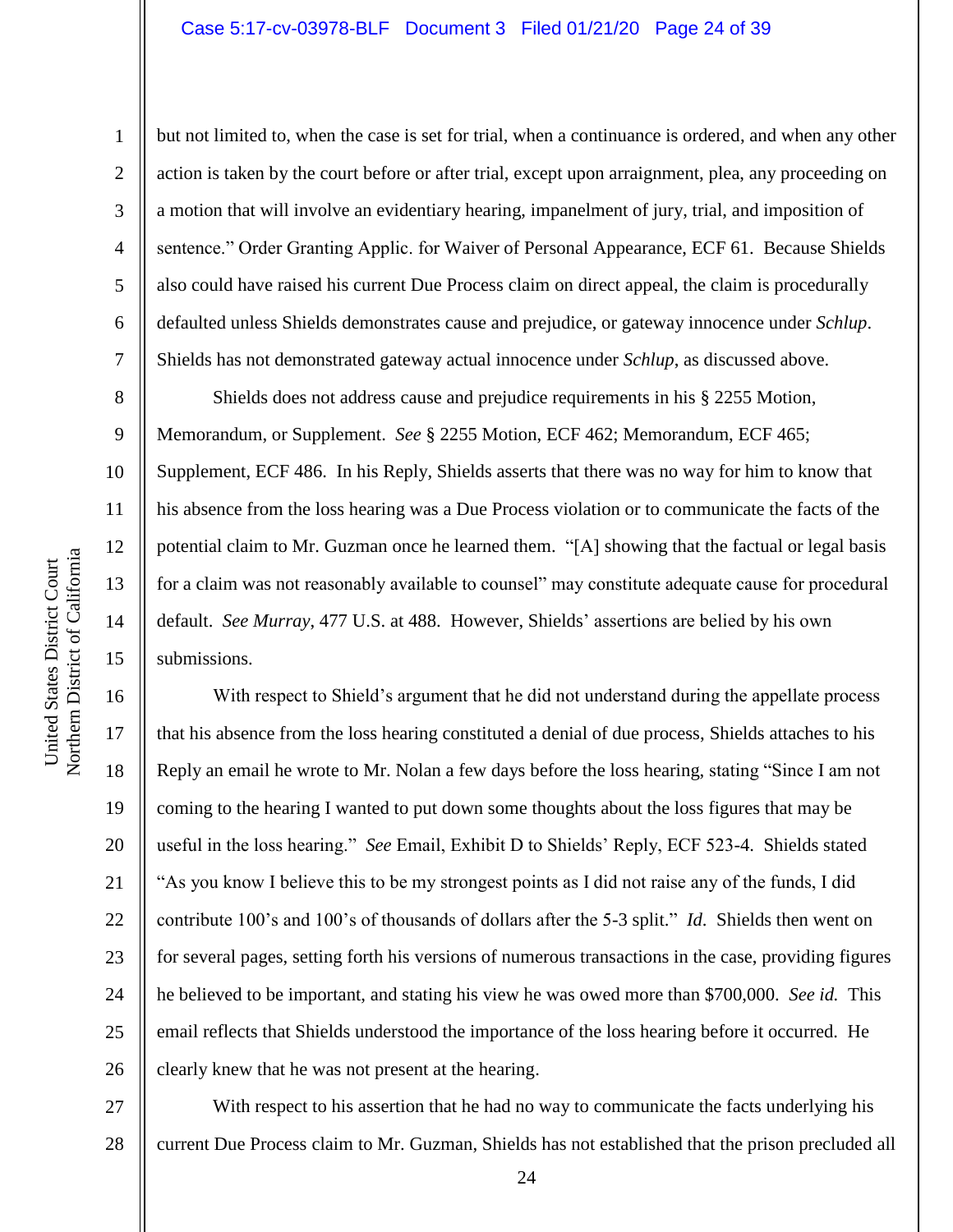# Case 5:17-cv-03978-BLF Document 3 Filed 01/21/20 Page 25 of 39

Northern District of California Northern District of California United States District Court United States District Court

1

2

3

8

9

11

12

13

14

15

16

4 5 6 7 10 access between himself and Mr. Guzman, as discussed above. For example, Shields has not indicated that Mr. Guzman could not have made telephone calls to Shields or visited him. Additionally, Shields concedes that he was able to communicate with Mr. Guzman by letter throughout the appellate process. In fact, Shields attaches to his Reply a letter that he sent Mr. Guzman, stating as follows: "I've been spending much time reviewing my appeal and looking at the law library. So far I have discovered one issue that may be of help that was not included in the record. *It pertains to issue number 4 and the validity of the waiver.*" Letter, Exh. C to Reply, ECF 523-3 (emphasis added). Shields then went on to inform Mr. Guzman that he signed the waiver of appearance "under duress." *Id*. Shields states that he sent multiple letters to Mr. Guzman during the pendency of the appeal, "laying out the same claims that Petitioner has now advanced in his 2255 Motion." See Reply at 22, ECF 523.

Given that a Due Process claim based on absence from pretrial hearings had been raised on appeal, and Shields' communications with Mr. Guzman during the pendency of the appeal, it is unclear why Mr. Guzman could not have sought to amend his opening brief to raise the present Due Process claim on direct appeal. Shields thus has not shown that the failure to raise the current Due Process claim was due to a factor external to the defense. *See Skurdal*, 341 F.3d at 925.

17 18 19 20 21 22 23 24 25 26 27 Even if Shields had demonstrated cause (and he has not), he has not demonstrated prejudice. As the Government points out, the Ninth Circuit expressly rejected Shields' appellate Due Process claims based on its determination that he validly waived his personal appearance at the proceedings in question. *See Shields II*, 673 F. App'x at 628. Shields suggests that the Ninth Circuit would have reached a different result if informed of his contention that he signed the waiver under duress. However, Shields informed Mr. Guzman of his duress contention during the pendency of the appeal. *See* Shields Decl. at 1, Exh. B to Reply, ECF 523-2; Letter, Exh. C to Reply, ECF 523-3. Mr. Guzman either declined to raise that contention to the Ninth Circuit, or he did and the Ninth Circuit nonetheless found that the waiver was valid. On this record, Shields has failed to show prejudice. There is no indication that his Due Process claim could have prevailed if not defaulted.

28

Accordingly, to the extent that Claim 5 is based on an Due Process violation arising from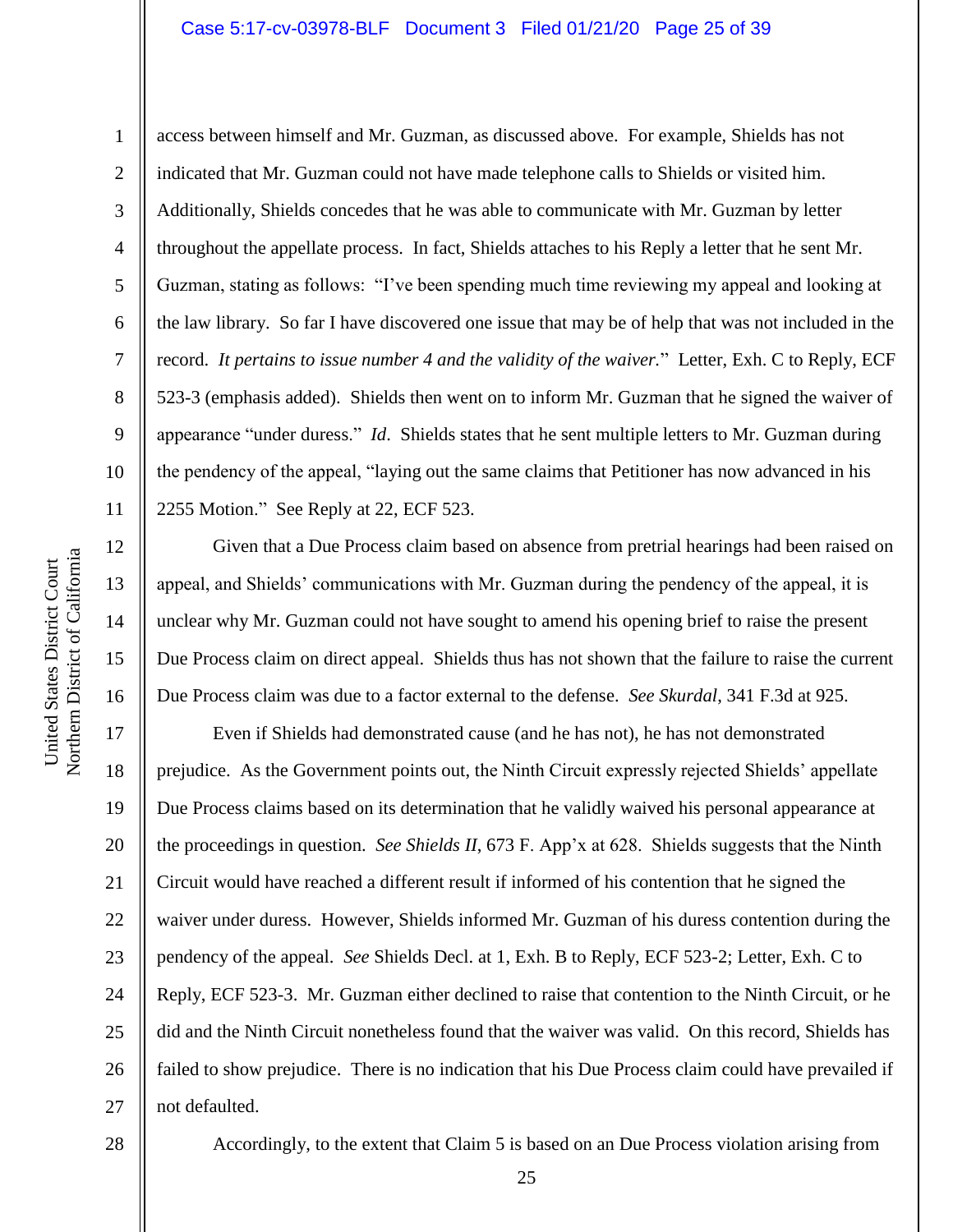2 Shields' absence from the loss hearing, the claim is DENIED as procedurally defaulted and without substantive merit.

3

4

5

6

7

8

9

10

11

12

13

14

15

16

17

1

#### **b. Conflict between Mr. Nolan and Ms. Kieval**

Shields asserts that Mr. Nolan violated his Due Process rights by creating a conflict of interest with co-counsel, Ms. Kieval. According to Shields, Mr. Nolan treated Ms. Kieval poorly during the trial, criticizing her and embarrassing her, so that she terminated her employment and was not available to represent Shields at the loss hearing. Shields believes that Ms. Kieval would have done a better job of representation at the loss hearing. *See* Supplement, ECF 486.

Shields does not cite any authority for the proposition that the type of clash he describes could be a violation of his Due Process rights. Moreover, Mr. Nolan stated in his FBI interview that Ms. Kieval was looking for a new job during the trial, and left when she obtained one. *See*  Nolan 302 at 5-6, Exh. C to Opp., ECF 497-3. Mr. Nolan also stated that she worked on Shields' case the entire time she was at Mr. Nolan's firm and after she left. *See id.* Mr. Shield's speculation that the alleged conflict between counsel caused Ms. Kieval to leave is unsupported.

To the extent Claim 5 is based on an alleged conflict between counsel, the claim is DENIED.

# **C. IAC Claims (Claims 2 and 4)**

18 19 20 21 22 23 24 25 26 27 28 In Claim 2, Shields asserts that his trial counsel, Mr. Nolan, was ineffective for failing to call or consult with experts in real estate, banking, and finance. In Claim 4, Shields asserts that Mr. Nolan was ineffective because he: (1) developed trial strategy before reviewing the evidence, facts, and law, and refused to read a juror's note, which created a conflict of interest because Shields wanted to read the note; (2) developed a trial strategy prior to receiving all material evidence from the Government; (3) opposed co-counsel's pretrial request for a continuance; (4) refused to permit Shields to attend "post-trial loss/sentencing and motion for acquittal hearings"; (5) failed to request a downward departure for time served; (6) improperly had the record stricken to remove Shields' \$500,000 contribution from the Presentence Report at the sentencing hearing; and (7) failed to move the Court for an acquittal notwithstanding the verdict at the final sentencing hearing. *See* § 2255 Motion at 9, ECF 463.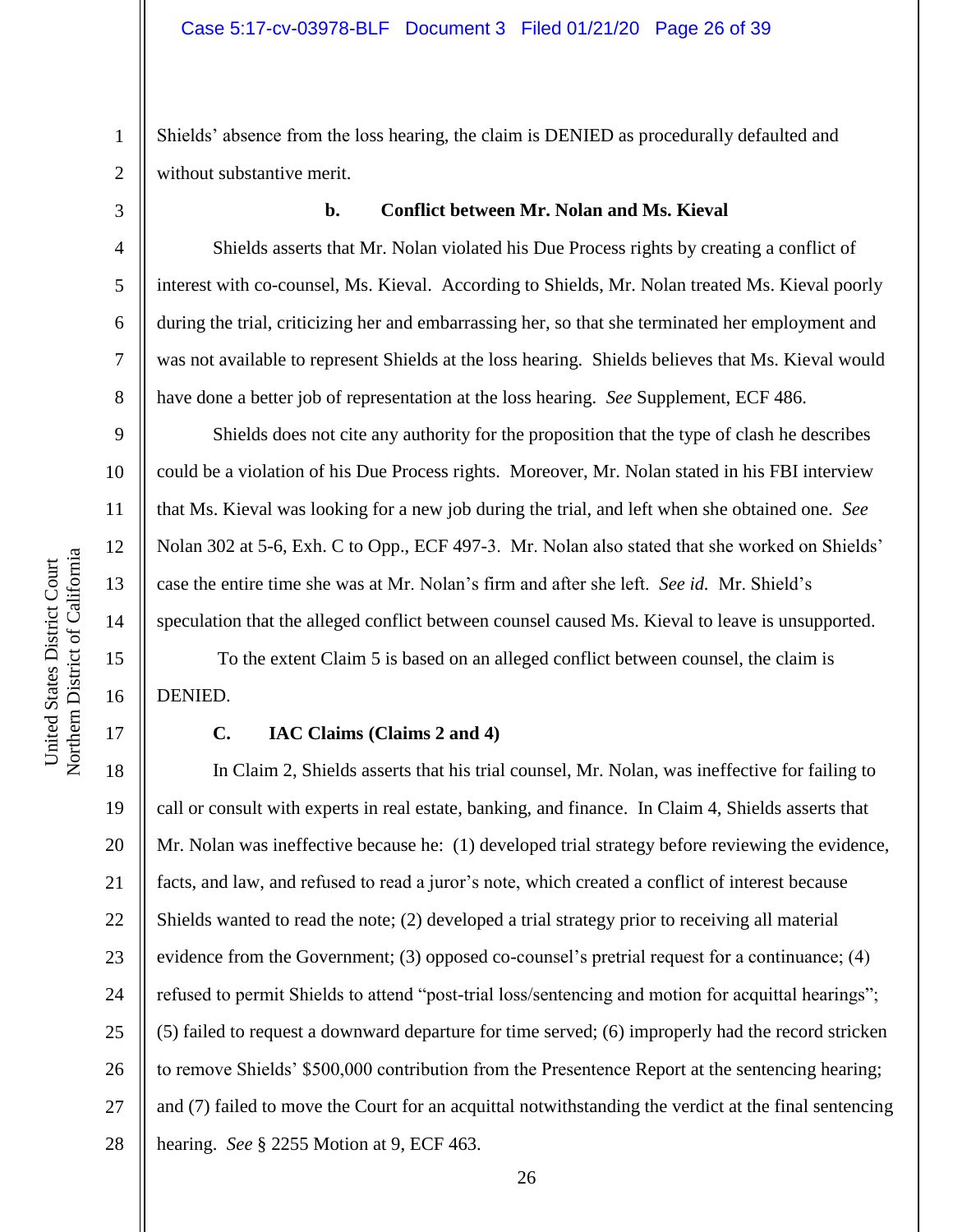1 2 3

4

5

6

7

8

9

10

11

12

13

14

15

16

17

# **1. Legal Standard**

In *Strickland v. Washington*, 466 U.S. 668, 684 (1984), the Supreme Court "recognized that the Sixth Amendment right to counsel exists, and is needed, in order to protect the fundamental right to a fair trial." "[T]he right to counsel is the right to the effective assistance of counsel." *Id*. at 686 (internal quotation marks and citation omitted). The *Strickland* court articulated a two-prong test for evaluating a claim of ineffective assistance of counsel. First, the defendant must establish that counsel's performance fell below an objective standard of reasonableness. *Id*. at 688. Second, the defendant must establish prejudice resulting from counsel's deficient performance. *Id*. at 694.

To show deficient performance under the first prong, the defendant must overcome "a strong presumption that counsel's conduct falls within the wide range of reasonable professional assistance." *Strickland*, 466 U.S. at 689. "Judicial scrutiny of counsel's performance must be highly deferential," and "every effort [must] be made to eliminate the distorting effects of hindsight." *Id*. To show prejudice under the second prong, the defendant "must show that there is a reasonable probability that, but for counsel's unprofessional errors, the result of the proceeding would have been different." *Id*. at 694. "A reasonable probability is a probability sufficient to undermine confidence in the outcome." *Id*.

18

# **2. Shields does not Challenge Ms. Kieval's Performance**

19 20 21 22 23 24 25 Shields challenges only the performance of lead trial counsel, Mr. Nolan. He has stated expressly that he does not assert that he received ineffective assistance from co-counsel, Ms. Kieval. *See* Supplement at 1-3, ECF 468. Shields appears to be entirely satisfied with the representation he received from Ms. Kieval, stating that she mounted a "vigorous defense" of Shields. *Id*. at 1. The Government argues that under these circumstances, Shields cannot maintain his IAC claims against Mr. Nolan, because there is no authority for the proposition that a defendant is entitled to *two* effective attorneys.

26 27 28 While the Government's argument has intuitive appeal, it does not appear to be supported by published Supreme Court or Ninth Circuit authority. The Government relies on an unpublished decision of the Ninth Circuit, *Soraich v. Montana*, 264 F. App'x 654 (9th Cir. 2008), and an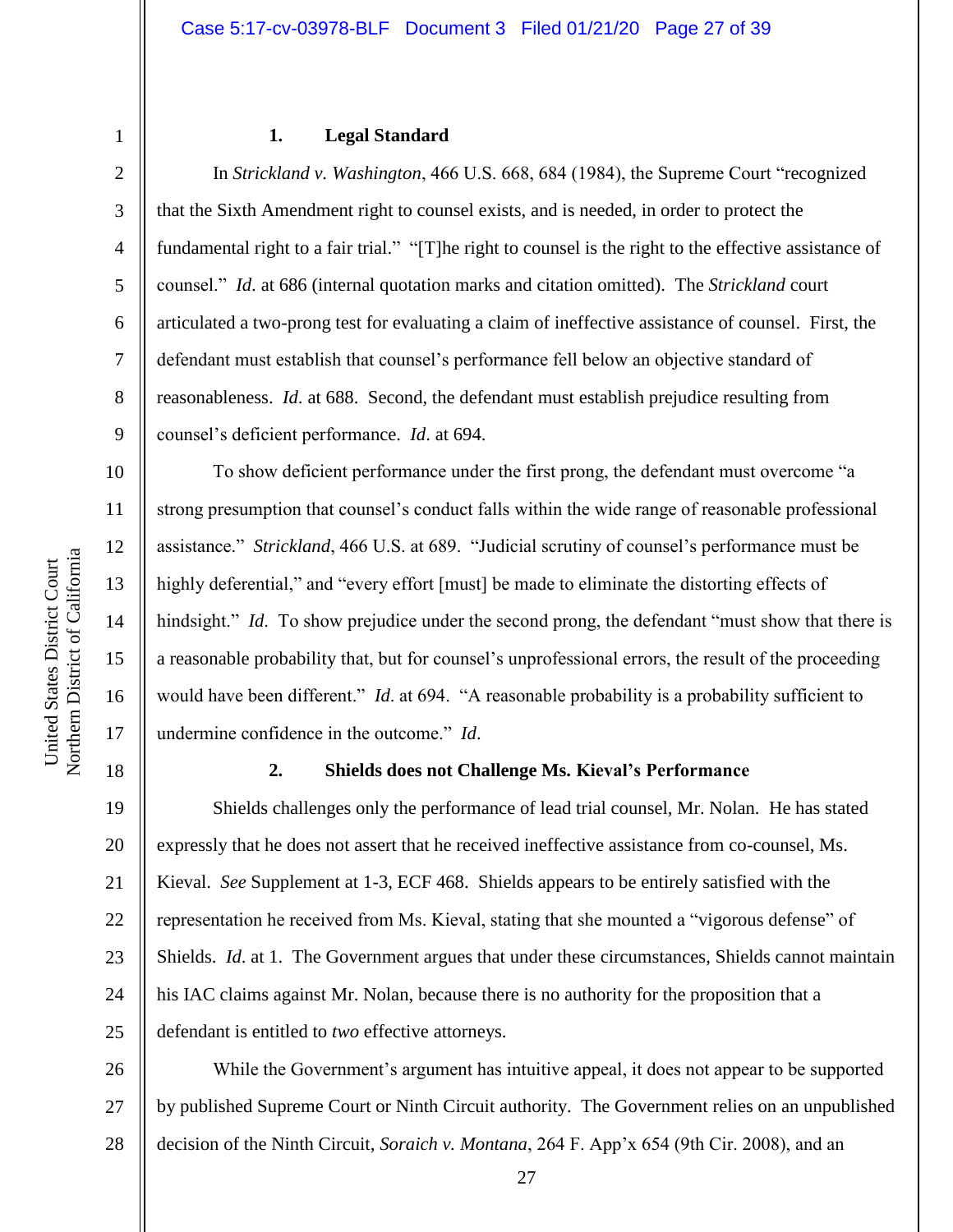unpublished district court decision from the Western District of Texas, *Brown v. Dretke*, No. CIV.A.SA01CA0241-XR, 2004 WL 2793266 (W.D. Tex. Dec. 3, 2004).

In *Soraich*, the habeas petitioner conceded that he had procedurally defaulted his claim that appellate counsel was ineffective, but he argued that the default was excused because his postconviction attorney also had served as appellate counsel and therefore had a conflict of interest. *Soraich*, 264 F. App'x at 655-56. The Ninth Circuit rejected the petitioner's argument, noting that "Soraich had two post-conviction attorneys, only one of whom served as direct appellate counsel. . . . Soraich's second, conflict-free attorney could have amended Soraich's post-conviction petition to include a claim of ineffective assistance of appellate counsel within the appropriate limitations period, but did not." *Id*. at 656.

In *Brown*, the habeas petitioner asserted ineffective assistance of lead trial counsel based in part on counsel's absence during significant portions of the *voir dire* and direct examination of a prosecution witness. *Brown*, 2004 WL 2793266, at \*37. The district court found that the petitioner could not establish ineffective assistance, because petitioner was represented by cocounsel during the periods in which lead counsel was absent. *Id*.

While *Soraich* and *Brown* provide some support for the Government's position, neither case provides a solid basis for wholesale denial of Shields' IAC claims against Mr. Nolan. The Court therefore turns to those claims.

19

1

2

3

4

5

6

7

8

9

10

11

12

13

14

15

16

17

18

# **3. Failure to Call or Consult with Experts (Claim 2)**

20 21 22 23 24 25 26 27 In Claim 2, Shields contends that Mr. Nolan was ineffective because he did not call or consult with experts in real estate, banking, and finance. *See* § 2255 Motion at 6, ECF 462. Shields argues that "[a]n expert clearly would have demonstrated to the jury and the court that there was no fraud in this case, regarding petitioner." *Id*. Shields also argues that "[h]ad counsel Nolan been effective he would have called a Real Estate Expert Witness who would have testified that the Whiteside's, Kaanapu's, and Hruby's were bona-fide PURCHASERS, of real land not investors in Alafia." Memorandum at 6, ECF 465. Shields contends that an expert would have completely rebutted the Government's case. *See id.* at 6-7.

28

Mr. Nolan stated in his FBI interview that he spent a substantial amount of time trying to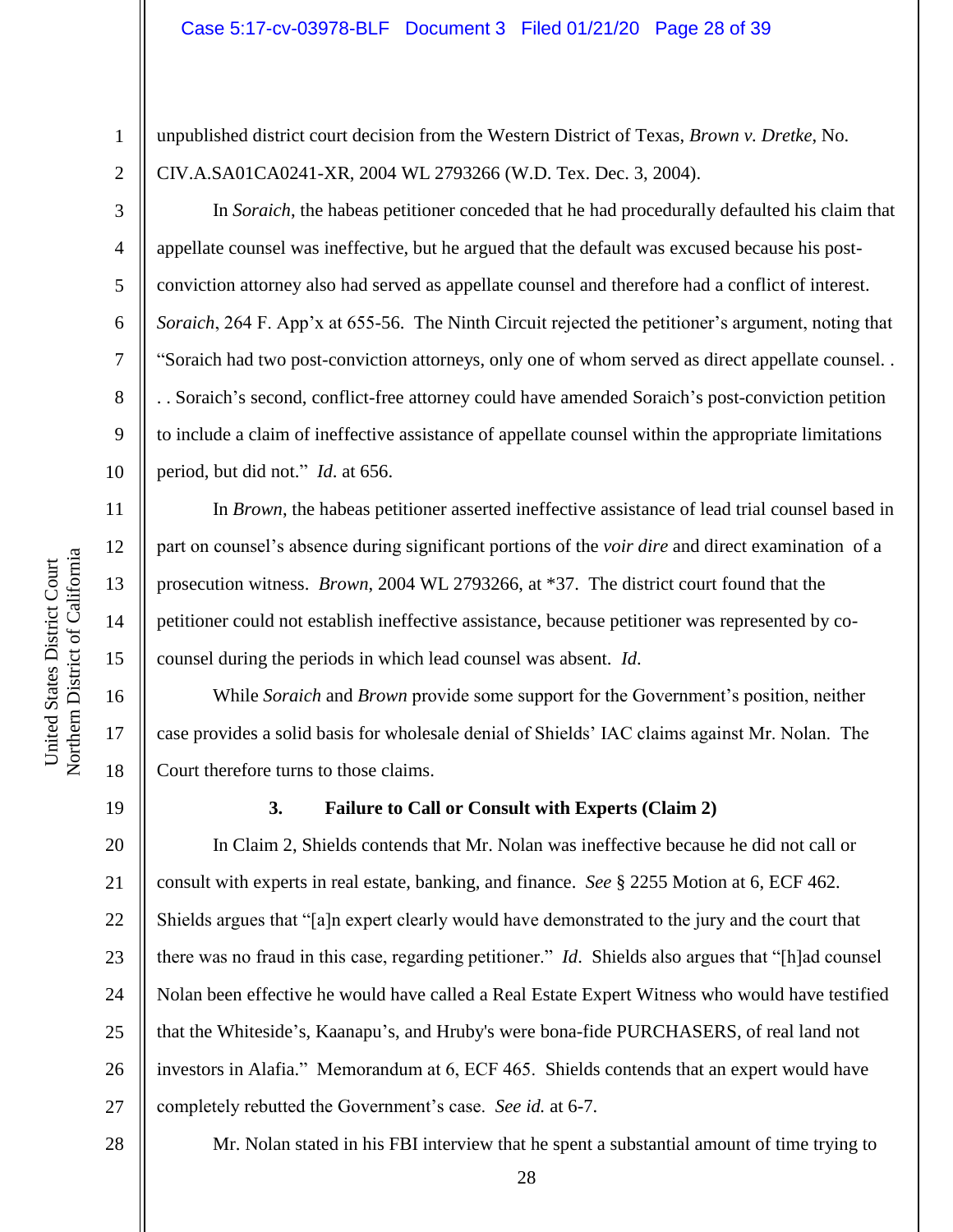# Case 5:17-cv-03978-BLF Document 3 Filed 01/21/20 Page 29 of 39

Northern District of California Northern District of California United States District Court

United States District Court

1

2

3

4

5

8

9

11

12

13

14

15

16

17

18

19

20

6 7 10 find experts in both real estate and banking. *See* Nolan 302 at 2, Exh. C to Opp., ECF 497-3. In particular, Mr. Nolan reached out to Jerry Klein of The Chatham Group, a clearing house of experts. *Id*. Mr. Nolan had used Jerry Klein to find experts in other cases for many years. *Id*. Mr. Nolan wrote Mr. Klein a three-page letter prior to trial, describing the charges against Shields and asking for help finding an expert. *See* Letter, Exh. D to Opp., ECF 497-4. Mr. Nolan also asked whether Mr. Klein could suggest other means for finding an appropriate expert. *See id.* However, Mr. Nolan could not find an expert. *See* Nolan 302 at 2, Exh. C to Opp., ECF 497-3. In Mr. Nolan's view, his inability to retain an expert was not related to payment issues. *Id*. Mr. Nolan stated that the case simply did not lend itself to finding an expert favorable to Shields. *Id*. Finally, Mr. Nolan indicated that no expert properly could have testified as to legal conclusions as asserted by Shields, such as that there was no fraud in the case. *Id*. at 2-3.

Shields argues in his Reply that Mr. Nolan's efforts were inadequate, because Mr. Nolan's letter to Mr. Klein was dated September 24, 2013, little more than a month before trial commenced on November 5, 2013. *See* Letter, Exh. D to Opp., ECF 497-4. Shields assumes based on the date of the letter that Mr. Nolan did not spend any time looking for experts before reaching out to Mr. Klein. Shields suggests that Mr. Nolan could not have hoped to find an expert through Mr. Klein, given that the letter explained that it was a court appointed case and funding was limited. *See id.* In Shields' view, Mr. Nolan should have begun looking for an expert sooner and should have sought more time to find an expert by joining in the request for trial continuance made by Shields' co-defendant, Mr. Simms, instead of opposing the request as discussed below.

21 22 23 24 25 26 27 28 Mr. Nolan "cannot be deemed ineffective because, with the benefit of hindsight, we now determine that other trial strategies . . . may have been a better choice." *Turner v. Calderon*, 281 F.3d 851, 876 (9th Cir. 2002). "*Strickland* does not guarantee perfect representation, only a reasonably competent attorney." *Harrington v. Richter*, 562 U.S. 86, 110 (2011). The record reflects that Mr. Nolan tried to hire an expert at least a month prior to trial (and possibly before that), but was unsuccessful. Mr. Nolan reasonably could have believed that he had enough time to retain an expert, and that Mr. Klein might be able to help him do so or suggest other means for locating one. Shields' conclusory assertions that Mr. Nolan should have done things differently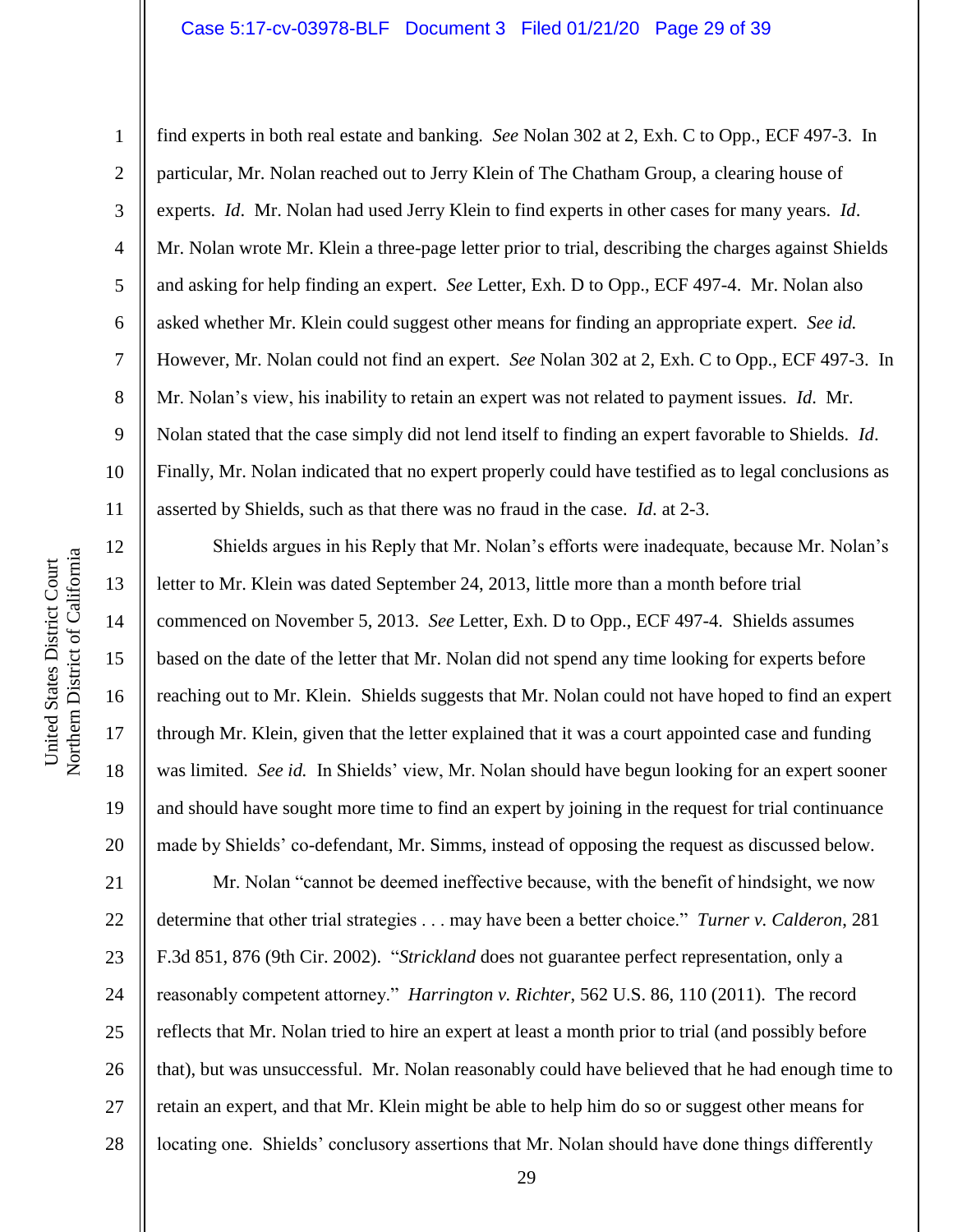do not establish that Mr. Nolan's conduct "fell below an objective standard of reasonableness." *Strickland* 466 U.S. 688.

Shields also has not demonstrated that the failure to retain a real estate or banking expert caused him prejudice. Shields' assertion that such an expert could have rebutted the Government's case is sheer speculation. In particular, Shields' assertion that an expert could have testified to the legal conclusion that there was no fraud in the case is unsupported by the law. *See United States v. Diaz*, 876 F.3d 1194, 1197 (9th Cir. 2017) ("[A]n expert witness cannot give an opinion as to her *legal conclusion*, i.e., an opinion on an ultimate issue of law.").

Accordingly, Claim 2 is DENIED.

# 10

11

12

13

14

15

16

17

1

2

3

4

5

6

7

8

9

# **4. Asserted Premature Development of Trial Strategy and Opposition to Co-Defendant's Request for a Trial Continuance (Claim 4)**

In Claims 4(1) and 4(2), Shields contends that Mr. Nolan rendered ineffective assistance by improperly developing a trial strategy prior to receiving all material evidence from the Government. *See* § 2255 Motion at 9, ECF 462. In Claim 4(3), Shields contends that Mr. Nolan rendered ineffective assistance by opposing the motion for a trial continuance made by Shields' co-defendant, when such continuance would allow Mr. Nolan time to review the Government's charts, consult experts, and develop a proper trial strategy. *Id*.

18 19 20 21 22 23 24 At his FBI Interview, Mr. Nolan stated that because the exhibit list in this case was huge, comprising thousands of documents, he did not know what exhibits would be used by the Government at what time. Nolan 302 at 4, Exh. C to Opp., ECF 497-3. Mr. Nolan stated that he was able to constantly revise his trial strategy as he received materials from the government. *Id*. As part of that strategy, Mr. Nolan called several witnesses to testify. *See* GER 2960-3073. Mr. Nolan did not want a trial continuance because he was ready to proceed with trial. *Id*. Mr. Nolan characterized these decisions as "strategy" and "tactical." *Id*. at 3-4.

25 26 27 28 Based on this record, Mr. Nolan reasonably could have determined that it made sense to proceed with the trial and revise his trial strategy based on the Government's exhibits. A district court need not determine the actual explanation for counsel's actions in order to conclude that the petitioner has failed to show deficient performance, so long as counsel's actions fall within the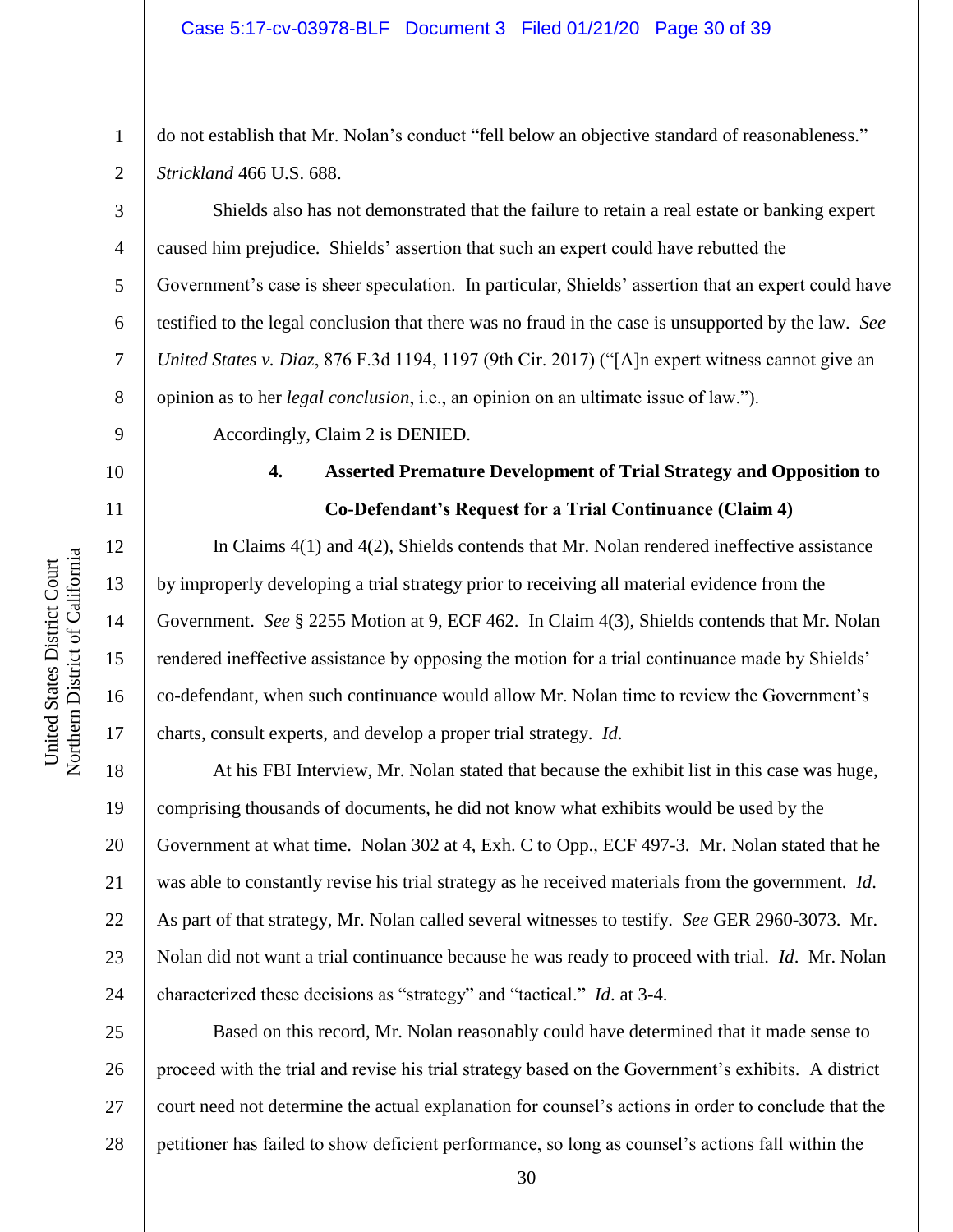# Case 5:17-cv-03978-BLF Document 3 Filed 01/21/20 Page 31 of 39

range of reasonable representation. *See Morris v. State of Cal.*, 966 F.2d 448, 456 (9th Cir. 1991). Shields has not shown that Mr. Nolan's actions fell outside the range of reasonable representation in this case. Nor has Shields shown that there is a reasonable probability that the trial result would have been different had Mr. Nolan taken a different approach. *See Strickland*, 466 U.S. at 694 (To show prejudice under the second prong, the defendant "must show that there is a reasonable probability that, but for counsel's unprofessional errors, the result of the proceeding would have been different.").

Claims 4(1), 4(2), and 4(3) are DENIED as to these grounds.

10 12 14 16 **5. Decision Not to Read the Juror's Note / Conflict of Interest (Claim 4)** In Claim 4(1), Shields contends that Mr. Nolan's representation was deficient because Mr. Nolan elected not to read a juror's note, which created a conflict of interest because Shields wanted to read the note. *See* § 2255 Motion at 8, ECF 462; Memorandum at 8, ECF 465. Shields raised this IAC claim regarding the juror note on direct appeal, but the Ninth Circuit dismissed it after concluding that the record was not sufficiently developed to consider it. *See Shields II*, 673 F. App'x at 628-29. The record thereafter was expanded by submission of the Nolan 302, Shields' declaration, and other evidence referenced herein, and the Court finds that determination of the claim is appropriate based on the expanded record. *See Rodriguez-Vega*, 797 F.3d 791 (district court did not abuse its discretion in failing to conduct an evidentiary hearing where expanded record provided adequate basis to resolve IAC claim).

20 21 22 23 24 25 26 27 28 In his FBI Interview, Mr. Nolan stated that a juror had submitted a note to Judge Whyte through a Marshal or bailiff. *See* Nolan 302 at 3, Exh. C to Opp., ECF 497-3. Only Judge Whyte read the note, and he indicated that counsel did not need to read it. *See id.* Mr. Nolan stated that his decision not to read the note was a tactical one, as he knows Judge Whyte well and Judge Whyte had indicated that it was not in anyone's best interest for counsel to read the note. *Id*. Shields states in his declaration that he wanted to read the note, as he thought it would reflect the juror's impressions of Mr. Nolan at the start of trial. *See* Shields Decl. at 2, Exh. B to Reply, ECF 523-2. Shields does not provide any basis for his speculation that the note concerned Mr. Nolan. *See id.* According to Shields, Mr. Nolan told him that if he (Mr. Nolan) pushed to read the note, it

1

2

3

4

5

6

7

8

9

11

13

15

17

18

19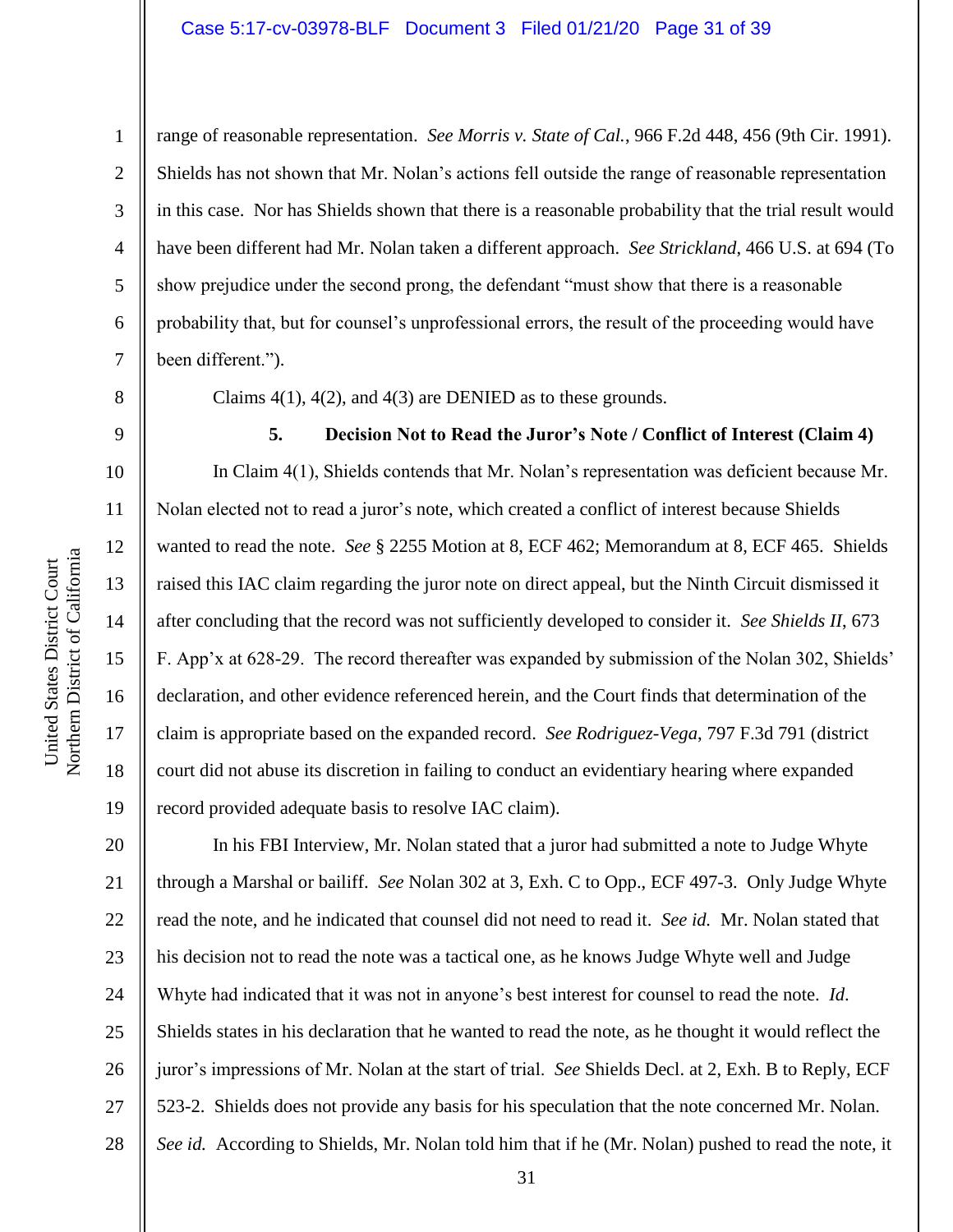would make Judge Whyte "very unhappy." *See id.* Mr. Nolan did not ask to read the note, nor did the Government's counsel.

Shields has not shown that Mr. Nolan's decision not to read the note constituted deficient performance. Mr. Nolan reasonably could have believed that it was prudent to defer to Judge Whytes' opinion that counsel did not need to read the note, and that insisting on reading the note would have angered Judge Whyte at the start of a lengthy trial. Shields has not established that Mr. Nolan's actions fell outside the range of reasonable representation. *See Morris*, 966 F.2d at 456.

10

11

12

13

14

1

2

3

4

5

6

7

8

9

# **6. Loss Hearing (Claim 4)**

Claim 4(1) is DENIED on this basis.

In Claim 4(4), Shields asserts that Mr. Nolan rendered ineffective assistance by preventing him from attending the post-trial loss hearing on September 23, 2014, and failing to rebut the Government's evidence regarding loss calculations at the loss hearing.<sup>5</sup> See § 2255 Motion at 9, ECF 462; Memorandum at 809, ECF 465.

15 16 17 18 19 20 21 In his FBI interview, Mr. Nolan stated that Shields chose not to attend the loss hearing. *See* Nolan 302, Exh. C to Opp., ECF 497-3. Mr. Nolan believed that "a waiver was made to the judge" about Shields' attendance, but he could not recall the details. *Id*. As noted above, Shields in fact did execute a waiver of his right to appear at all court hearings "except upon arraignment, plea, any proceeding on a motion that will involve an evidentiary hearing, impanelment of jury, trial, and imposition of sentence." Order Granting Applic. for Waiver of Personal Appearance, ECF 61. That waiver was accepted by Judge Whyte. *See id.*

22 23 24 Shields characterizes the loss hearing as the "critical first stage of petitioner's two part sentencing." Reply at 17, ECF 523. He argues that as a sentencing hearing, the loss hearing did not fall within the waiver, and therefore Mr. Nolan should have ensured his attendance. However,

25

 $\overline{a}$ 

26 <sup>5</sup> Shields' § 2255 Motion refers to the September 23, 2014 hearing as the "post-trial

27 28 loss/sentencing and motion for acquittal hearings." *See* § 2255 Motion at 9, ECF 462. As discussed in more detail below, Shields characterizes the loss hearing held September 23, 2014 as a sentencing. It is not clear why Shields refers to the September 23, 2014 hearing as an "acquittal hearing."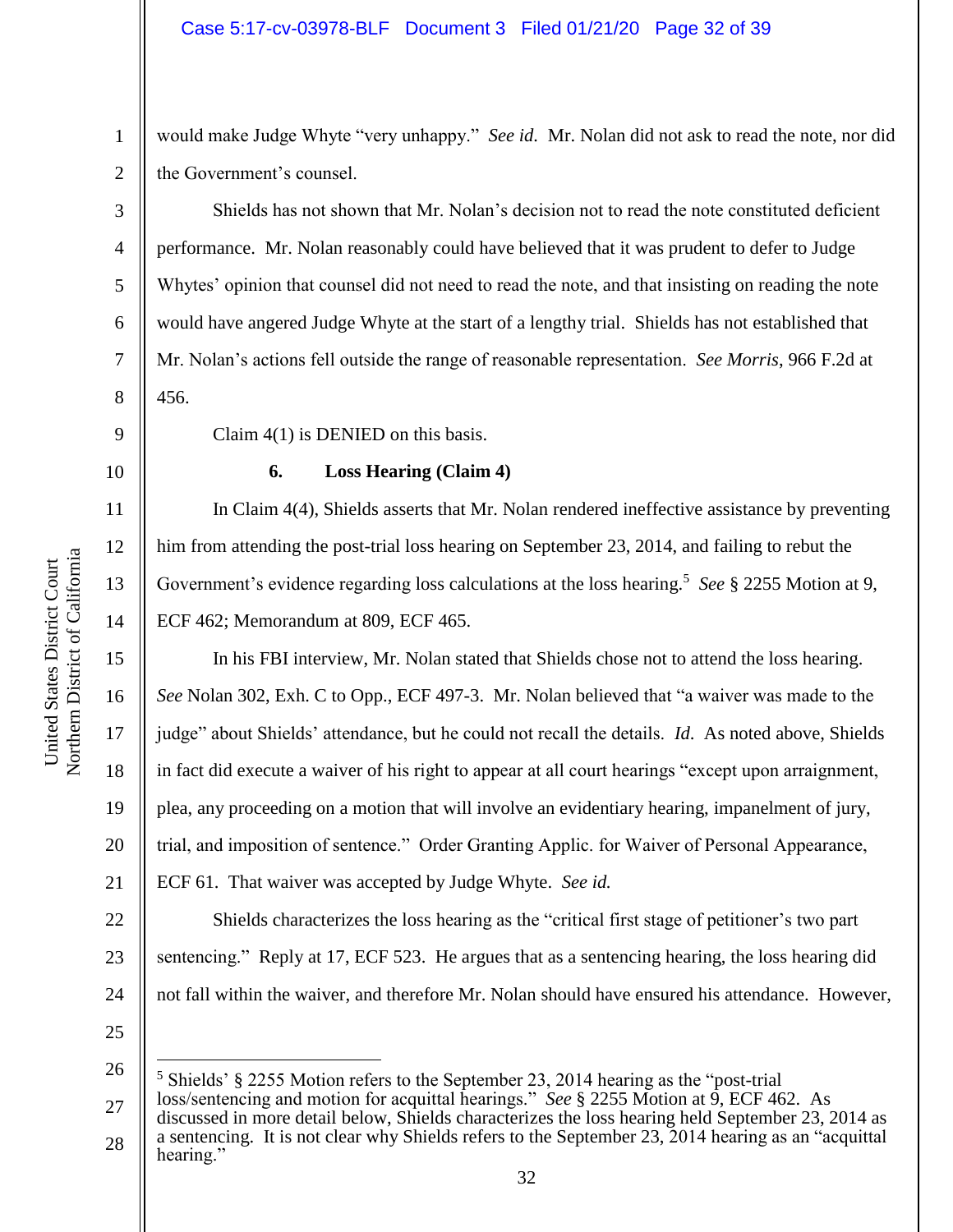# Case 5:17-cv-03978-BLF Document 3 Filed 01/21/20 Page 33 of 39

Northern District of California Northern District of California United States District Court United States District Court

1 2 3 4 5 6 7 8 9 10 11 12 13 14 15 16 Shields presents no evidence that anyone involved in the case – including Shields himself – viewed the loss hearing as a sentencing hearing in September 2014. At the start of the loss hearing, Mr. Nolan indicated that Shields' presence had been waived, which Judge Whyte accepted. *See* Loss Hrg. Tr. 3:21-22, ECF 416. The Minutes of the hearing reflect that "Defendant Shields [sic] appearance was previously waived." Minutes, ECF 319. When the Government's counsel informed Judge Whyte during the hearing that the daughter of one of the victims was present and wished to be heard, Judge Whyte questioned whether the loss hearing was the appropriate forum, asking "but isn't her testimony really relevant to the sentencing as opposed to the loss figure?" Loss Hrg. Tr. 33:9-14. Judge Whyte deferred the family member's testimony, stating "I think she should testify at sentencing." Loss Hrg. Tr. 35-22-23. Shields' own email to Mr. Nolan just a few days before the hearing referred to the proceeding as a "hearing" rather than a sentencing, made no mention of Shields' desire to attend, and thanked Mr. Nolan (twice) for his efforts. *See* Email, Exh. D to Reply, ECF 523-4. On this record, even if the Court were to agree in hindsight that the loss hearing could be viewed as a sentencing hearing, Mr. Nolan reasonably could have believed that the loss hearing fell within the scope of the waiver and thus that Shields' personal appearance was not required.

17 18 19 20 21 22 23 24 25 26 27 28 In his Reply, Shields contends that the waiver of his personal appearance was invalid because he signed it under duress. According to Shields, Mr. Nolan threatened that if Shields did not sign the waiver, his bond would be revoked and he would be taken into custody. *See* Reply at 71-72, ECF 523; Def.'s Decl. at 2, Exh. B to Reply, ECF 523-2. Shields' challenge to the validity of the waiver is precluded by the law of the case doctrine. In denying Shields' Due Process claims based on his absence from two pretrial hearings, the Ninth Circuit expressly held that the waiver was valid. *See Shields II*, 673 F. App'x at 628 ("Shields validly waived his right to be present at these conferences, and the district court accepted his waiver."). "Under the law of the case doctrine, a court is ordinarily precluded from reexamining an issue previously decided by the same court, or a higher court, in the same case." *United States v. Jingles*, 702 F.3d 494, 499 (9th Cir. 2012) (internal quotation marks and citation omitted). "A collateral attack is the 'same case' as the direct appeal proceedings for purposes of the law of the case doctrine." *Id.* at 500. During the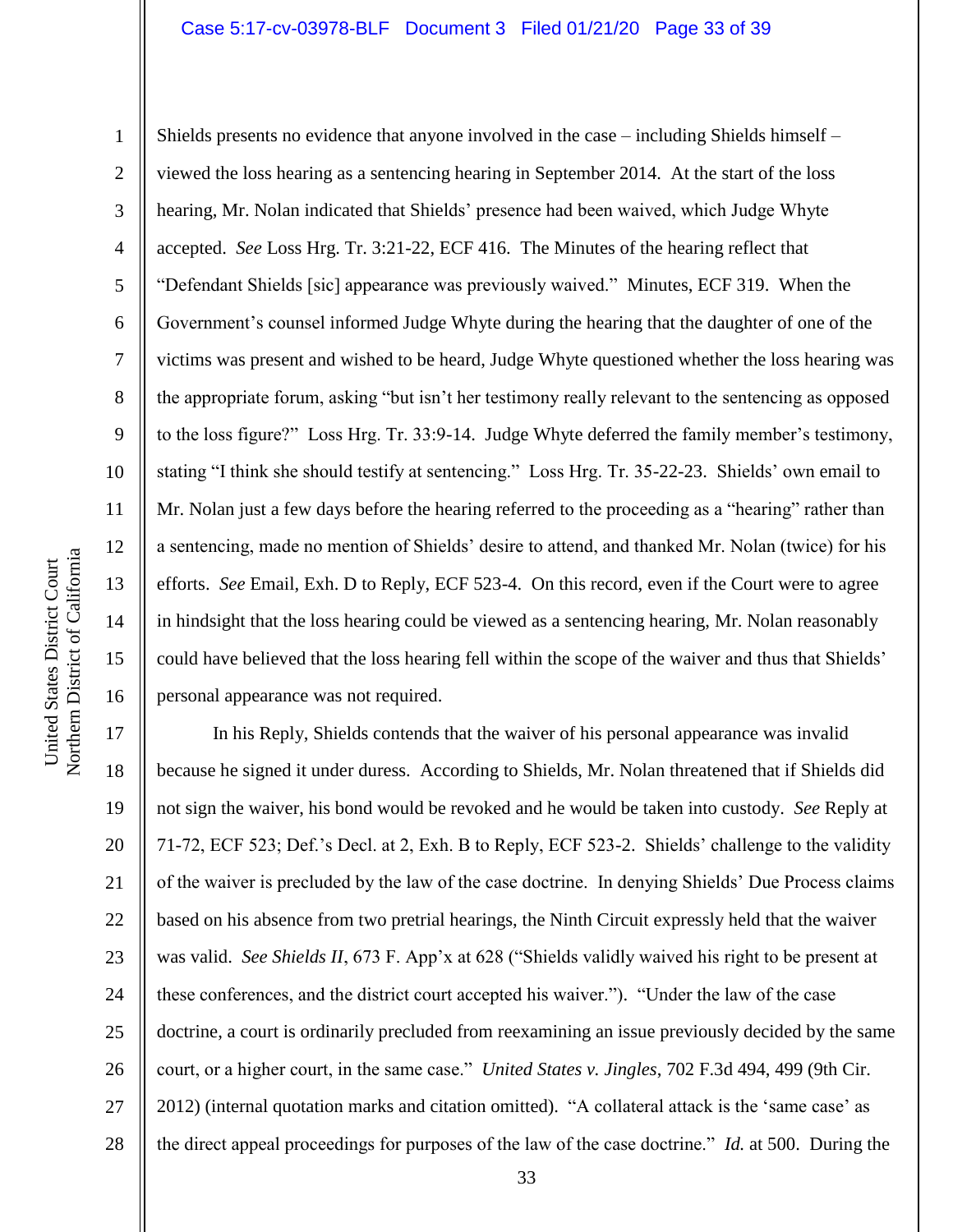pendency of the appeal, Shields told his appellate attorney, Mr. Guzman, that he had signed the waiver under duress. *See* Letter, Exh. C to Reply, ECF 523-3. Shields therefore cannot relitigate the validity of the waiver in these § 2255 proceedings.

Moreover, Shields' assertion that the waiver of his personal appearance was involuntary is completely unsupported by the record. Shields states in his Reply that "According to counsel Nolan the waiver would allow Nolan to properly represent Mr. Shields at all of the preliminary proceedings without Nolan having to continually work with the Court and the Marshals to get them to organize and pay for the travel from Petitioner's home in North Carolina to the Northern District of California." Reply at 15, ECF 523. While Shields argues after the fact that he was pressured into signing the waiver by Mr. Nolan, and that he wanted to attend the loss hearing, those arguments are at odds with the contents and tone of the letter Shields wrote Mr. Nolan immediately prior to the loss hearing. As noted above, Shields made no mention in the letter of his desire to attend the loss hearing, nor does the letter give any indication that Shields was unhappy with Mr. Nolan in any respect. *See* Email, Exhibit D to Shields' Reply, ECF 523-4. The email began as follows: "Tom, Since I am not coming to the hearing I wanted to put down some thoughts about the loss figures that may be useful in the loss hearing. . . . Thanks for your help!" *Id*. Shields then spent three single-spaced pages describing the financial transactions at issue and his view that his own actions were blameless. *See id.* Shields concluded the email by stating, "I hope this is not overwhelming but these are the facts of what actually happened. . . . Thanks for all you are doing, Rusty." *Id*. In his Reply, Shields states that other emails between himself and Mr. Nolan would prove that the waiver was involuntary. *See* Reply at 17, ECF 523. However, Shields has not attached any such emails, nor has he explained why he could not have done so when he was able to attach the email discussed above.

24 25 26 27 28 Even if Shields could establish that Mr. Nolan was deficient in failing to ensure Shields' presence at the loss hearing, Shields has not established resulting prejudice. Shields argues that Mr. Nolan did a poor job of rebutting the Government's evidence at the hearing, and that if Shields had been present the outcome would have been better for him. However, that argument is entirely speculative. Mr. Nolan worked with co-counsel, Ms. Kieval, to prepare the opposition to

1

2

3

4

5

6

7

8

9

10

11

12

13

14

15

16

17

18

19

20

21

22

23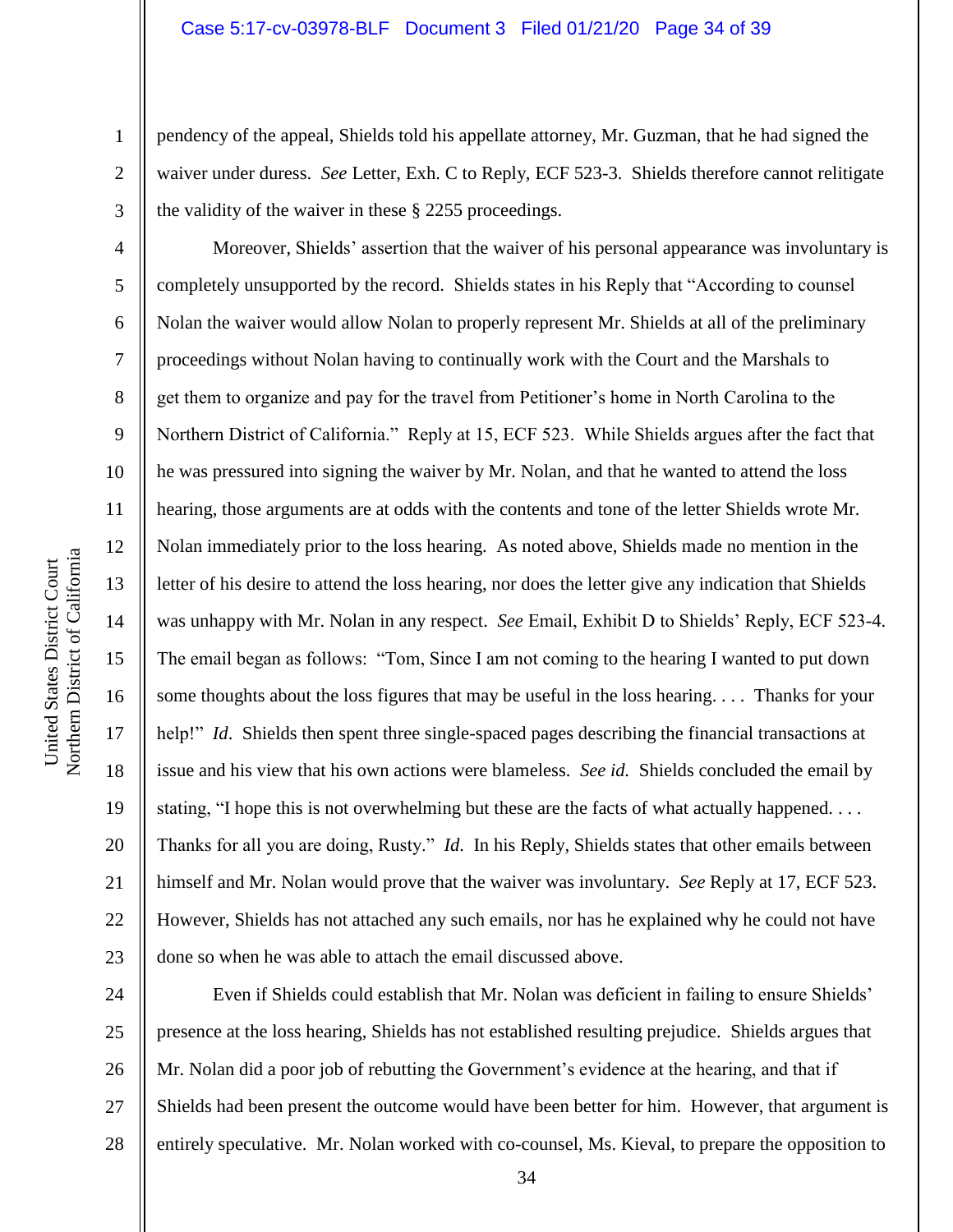# Case 5:17-cv-03978-BLF Document 3 Filed 01/21/20 Page 35 of 39

the Government's loss calculation. *See* Nolan 302 at 7, Exh. C to Opp., ECF 497-3. Mr. Nolan filed a written brief citing the applicable law and setting forth calculations to support a determination of loss attributable to Shields in the range of \$847,261.00 to \$1,424,443.98. *See* Def.' Brief re Loss Figure, ECF 300. Those figures are substantially lower than the \$9,933,208.65 loss figure argued by the Government and the \$6,353,975.13 loss figure ultimately determined by Judge Whyte. *See* Gov't Brief re Loss Figure, ECF 296; Court's Loss Calculation, ECF 320. The hearing transcript reflects that Mr. Nolan argued that the losses did not result from a scheme to defraud, but rather from optimistic expectations and economic conditions. *See* Loss Hrg. Tr. 18:1- 19:12, 23:9-25:6, ECF 416. Mr. Nolan also argued that the Court should not consider conduct for which Shields had not been convicted as relevant conduct for purposes of the loss calculation. *See* Loss Hr. Tr. 19:13-20:24, 27:1-8, 36:10-37:6.

The positions taken by Mr. Nolan at the loss hearing are the same positions taken by Shields throughout his briefing on the present § 2255 Motion. *See, e.g,* Memorandum at 1 ("The government is actually and factually just plain wrong regarding their theory and conclusions of Shields' involvement in any scheme to defraud."); Memorandum at 1 ("The government's false theory of fraud is pure fantasy that exists no where in the evidence."); Memorandum at 2 ("There was never a 'scheme to defraud' as the government claims."; Reply at 19 (complaining that he received a "relevant conduct enhancement that was based on clearly erroneous findings of fact"). Shields' belief that Mr. Nolan would have argued those positions more effectively had Shields been present at the loss hearing is nothing more than that – his belief.

21 22 23 24 25 26 27 Indeed, with respect to Shields' assertion that Judge Whyte improperly considered losses from the projects that did not form the bases for Shields' conviction, the law is clear that acts that are part of the same scheme as the offense of conviction may be considered as relevant conduct when determining the loss amount for purposes of sentencing. *See United States v. Horob*, 735 F.3d 866, 872 (9th Cir. 2013) ("Relevant conduct is defined as 'part of the same course of conduct or common scheme or plan as the offense of conviction.' (quoting U.S.S.G. § 1B1.3(a)(2)). Additionally, Shields fails to acknowledge that his offense level would have been the same for any loss amount above \$2,500,000. *See* U.S.S.G. 2B1.1(b)(1)(j) (2014) (providing for an 18-level

1

2

3

4

5

6

7

8

9

10

11

12

13

14

15

16

17

18

19

20

35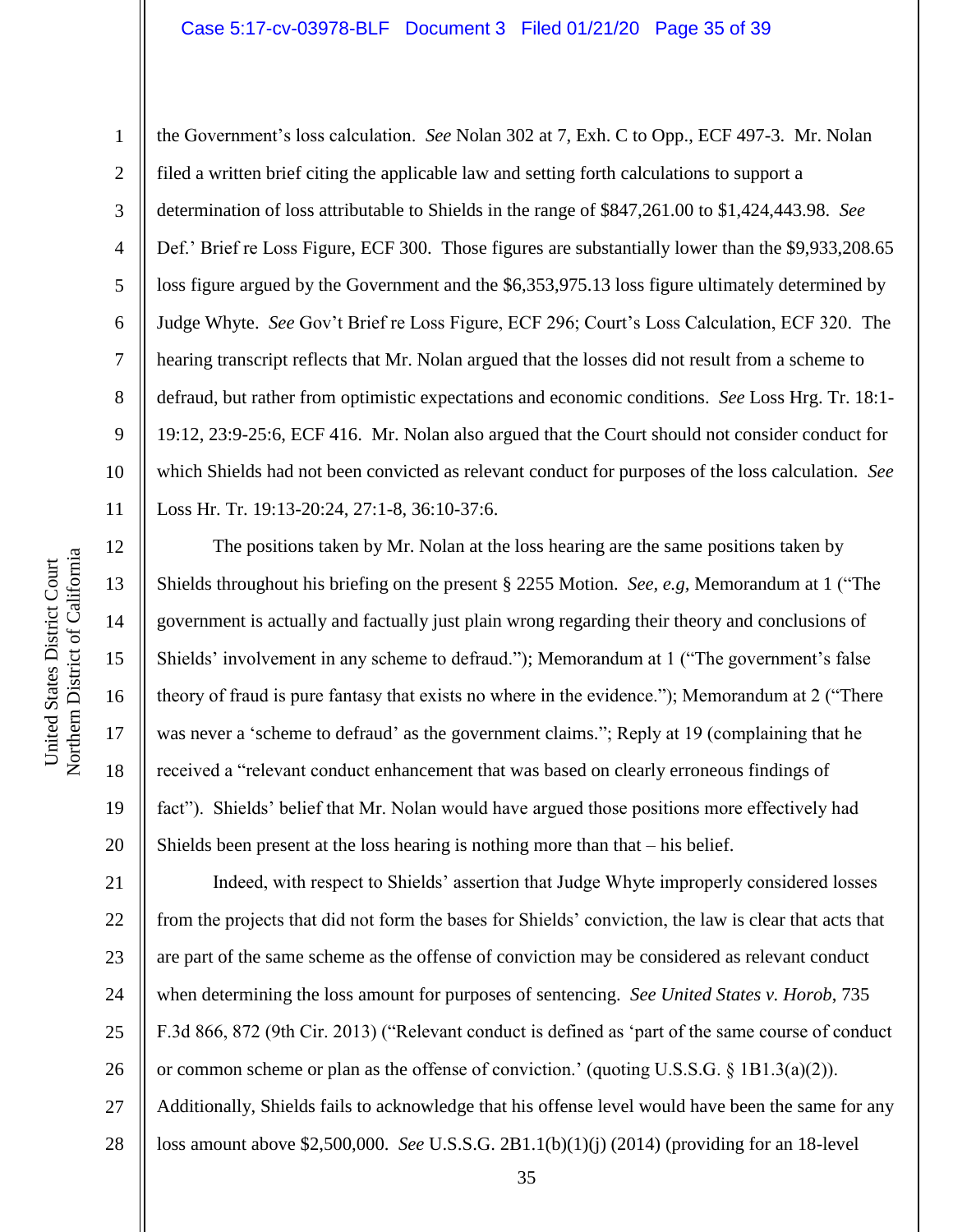increase for a loss that is between \$2,5000,000 and \$7,000,000). In order for Shields to receive a lower offense level, Judge Whyte would have had to reduce his loss amount by more than \$3.8 million. Shields has not provided any basis for concluding that, had he been present at the loss hearing, Judge Whyte would have reduced the loss amount attributable to Shields at all, let alone by \$3.8 million.

Claim 4(4) is DENIED.

1

2

3

4

5

6

7

8

9

10

11

12

13

14

#### **7. Sentencing Hearing (Claim 4)**

In Claim 4(5), 4(6), and 4(7), Shields argues that Mr. Nolan made several missteps at the sentencing hearing, rendering his representation deficient. *See* § 2255 Motion at 9, ECF 462. In Claim 4(5), Shields argues that Mr. Nolan failed to request a downward departure for time served. *Id.* In Claim 4(6), Shields argues that Mr. Nolan improperly had the record stricken to remove Shields' \$500,000 contribution from the Presentence Report. *Id*. And in Claim 4(7), Shields argues that Mr. Nolan failed to move the Court for an acquittal notwithstanding the verdict at the sentencing hearing. *Id*.

15 16 17 18 19 20 21 22 23 24 25 26 27 28 With respect to Shields' assertion that Mr. Nolan was ineffective for failure to request a downward departure for time served, the "time served" in question is the period Shields spent on pretrial home confinement. *See* Reply at 105, ECF 523. Mr. Nolan informed the Court at the sentencing hearing that Shields had been on electronic monitoring for two and a half years. Sentencing Hrg. Tr. 139:9-17, ECF 388. The Government's counsel stated the Government's position that Shields should not receive any benefit from having been on electronic monitoring. *Id.* at 142:6-17. Shields asserts that Judge Whyte nevertheless was receptive to a motion for downward departure, and in Shields' view "appeared to be waiting for Nolan to make a request" for a downward departure. Reply at 105, ECF 523. Mr. Nolan stated in his FBI interview that he did not make a motion for downward departure based on the period of electronic monitoring because he had made such motions before Judge Whyte in the past and he knew Judge Whyte would not grant the downward departure. Nolan 302 at 5, Exh. C to Opp., ECF 497-3. Given Mr. Nolan's past experience with Judge Whyte, he reasonably could have believed that a motion for downward departure would not be successful. Moreover, any assertion of prejudice is speculative,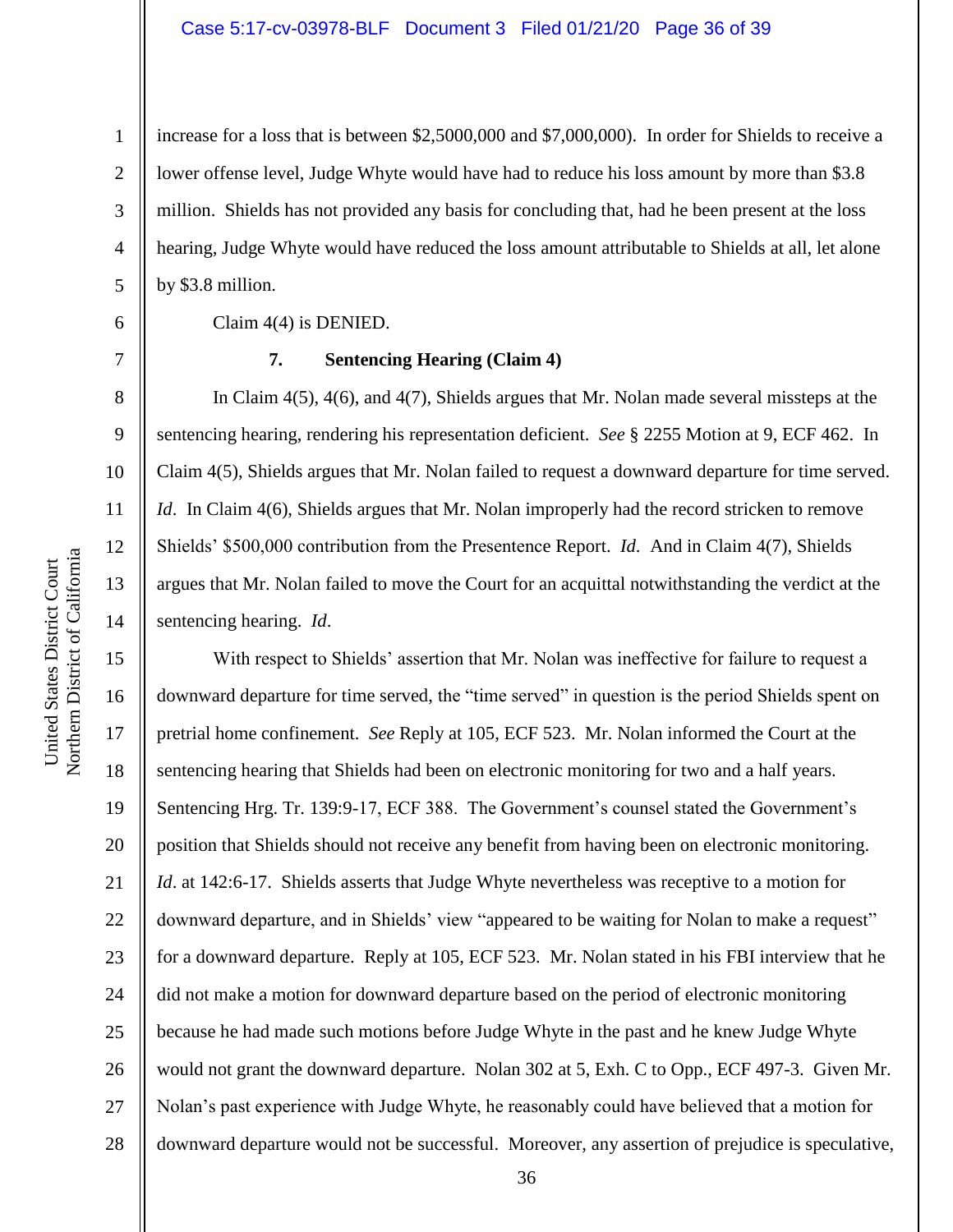# Case 5:17-cv-03978-BLF Document 3 Filed 01/21/20 Page 37 of 39

as there is no reason to believe that Judge Whyte would have granted a downward departure based on the period of electronic monitoring. The United States Sentencing Guidelines do not provide for downward departure based on electronic monitoring. *See* U.S.S.G. § 2B1.1, comment n. 21(C) and (D); § 4A1.3, comment n. 3.

6 7 10 16 20 With respect to Shields' contention regarding the contents of the Presentence Report, Mr. Nolan informed Judge Whyte at the sentencing hearing that the Presentence Report had an error, as it reflected a \$5,000 contribution by Shields when the actual amount of Shields' contribution was \$500,000. *See* Sentencing Hrg. Tr. 138:20-139:7, ECF 388. Mr. Nolan stated that the error was his mistake, not that of the probation officer, and he asked that the figure simply be stricken rather than corrected to reflect a \$500,000 contribution. *See id.* Mr. Nolan stated that correcting the Presentence Report "requires a whole lot more of explanation and I would just rather not deal with it." *See id.* In his Reply, Shields describes a conversation in which Mr. Nolan allegedly suggested that it would be difficult to explain to the Court where Shields got the \$500,000 he was claiming to have contributed. *See* Reply at 106, ECF 523. Shields asserts that it would have been a simple matter for Mr. Nolan to show that Shields contributed \$500,000 that was never returned to him, and then embarks on a convoluted explanation of why the \$500,000 should have been credited to him personally. *See id.* at 106-08. It is not clear from this record why Mr. Nolan felt that it was better not to try to explain the \$500,000 contribution to Judge Whyte. However, in order to demonstrate that Mr. Nolan's decision constituted deficient performance, Shields must overcome "a strong presumption that counsel's conduct falls within the wide range of reasonable professional assistance." *Strickland*, 466 U.S. at 689. Shields' contention that Mr. Nolan should have pursued the contribution issue, against the backdrop of Shields' conviction on 32 counts of financial misconduct, does not suffice.

24 25 26 27 28 With respect to Shields' contention that Mr. Nolan should have made a motion at the sentencing hearing for an acquittal notwithstanding the verdict, the record reflects that the defense made four separate motions for acquittal which were denied on September 22, 2014, the day before the loss hearing. *See* Order on Motions for Acquittal or New Trial, ECF 313; Corrected Order on Motions for Acquittal or New Trial, ECF 314. At his FBI interview, Mr. Nolan stated

1

2

3

4

5

8

9

11

12

13

14

15

17

18

19

21

22

23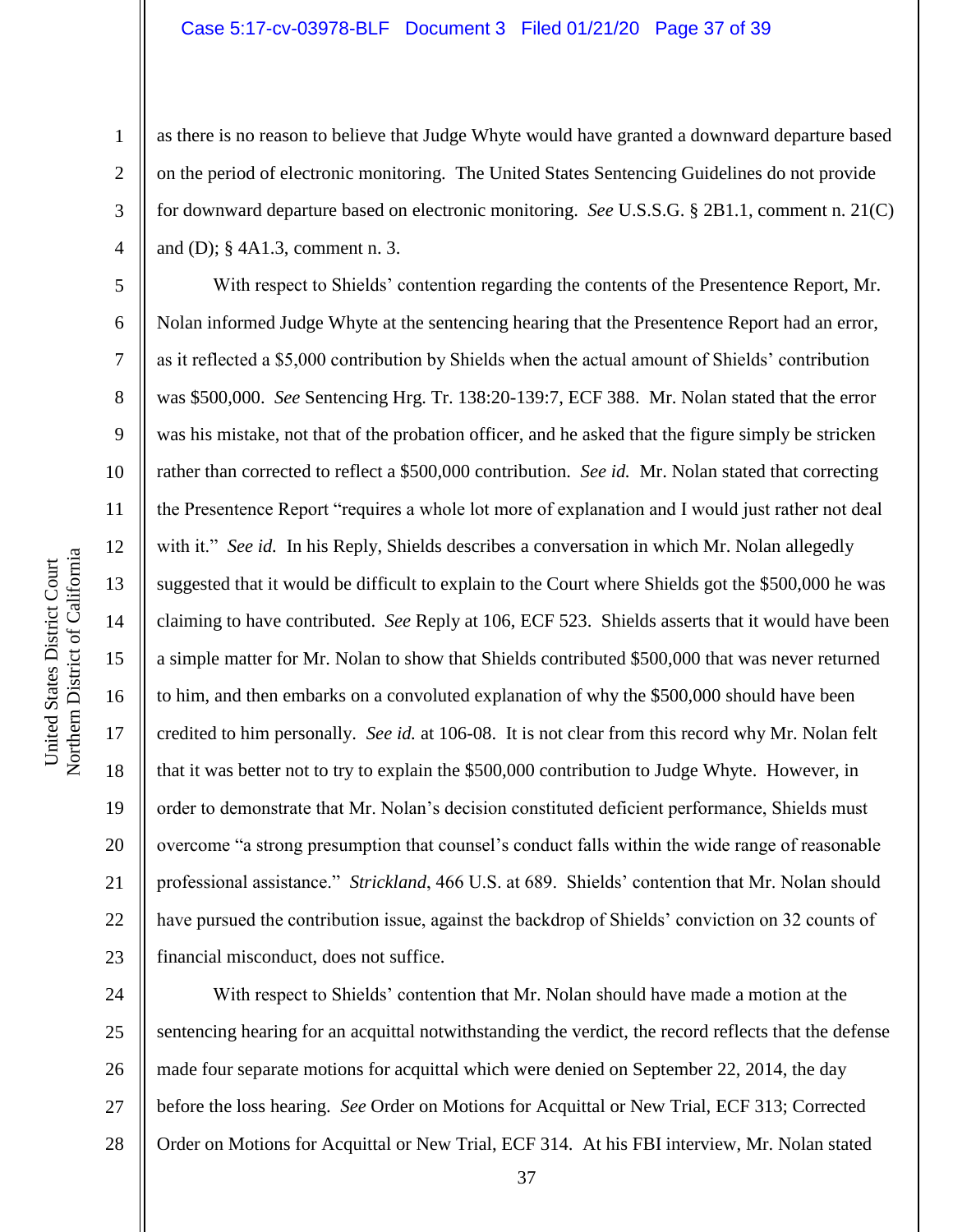1

2

3

4

5

6

7

8

15

United States District Court Northern District of California

Northern District of California United States District Court

that he was unaware of any change in circumstance between the Court's denial of those motions on September 22, 2014 and the sentencing hearing on November 17, 2014. Nolan 302 at 5, Exh. C to Opp., ECF 497-3. Mr. Nolan therefore did not believe that another motion for acquittal would be well-received. *See id.* Shields has failed to show that Mr. Nolan's choice not to file a fifth motion for acquittal constituted deficient representation or that Judge Whyte would have granted such a motion.

Claims 4(5), 4(6), and 4(7) are DENIED.

# **D. Motion for Evidentiary Hearing**

As discussed above, an evidentiary hearing is required only if: (1) the § 2255 movant alleges "specific facts which, if true, would entitle him to relief"; and (2) "the petition, files and record of the case cannot conclusively show that he is entitled to no relief." *Howard*, 381 F.3d 877. A hearing is not required if expansion of the record before the district court is sufficient to allow resolution of the questions presented by a § 2255 motion. *Rodriguez-Vega*, 797 F.3d 791 (district court did not abuse its discretion in failing to conduct an evidentiary hearing where expanded record provided adequate basis to resolve IAC claim).

16 17 18 19 20 21 22 23 24 25 26 27 In the present case, the Court concludes that the briefing and the record, as expanded to include the Nolan 302, Shields' declaration, and other evidence discussed herein, conclusively show that Shields is entitled to no relief. The Ninth Circuit has affirmed the denial of an evidentiary hearing in numerous cases involving similar charges and/or claims. *See, e.g., United States v. Harrell*, 545 F. App'x 635, 637 (9th Cir. 2013) ("The district court made logical and plausible inferences from the record in determining that Harrell's claims were not sufficient to warrant an evidentiary hearing" in case involving wire fraud, conspiracy to launder money, and money laundering.); *United States v. Roberson*, 374 F. App'x 728, 730 (9th Cir. 2010) (district court did not abuse its discretion in denying evidentiary hearing on IAC claims brought by defendant convicted of bankruptcy fraud, loan fraud, securities fraud, and money laundering); *United States v. Hafoka*, 312 F. App'x 77, 77 (9th Cir. 2009) ("Hafoka has failed to satisfy the standard which would warrant an evidentiary hearing on his ineffective assistance claims."). Shields' motion for an evidentiary hearing is DENIED.